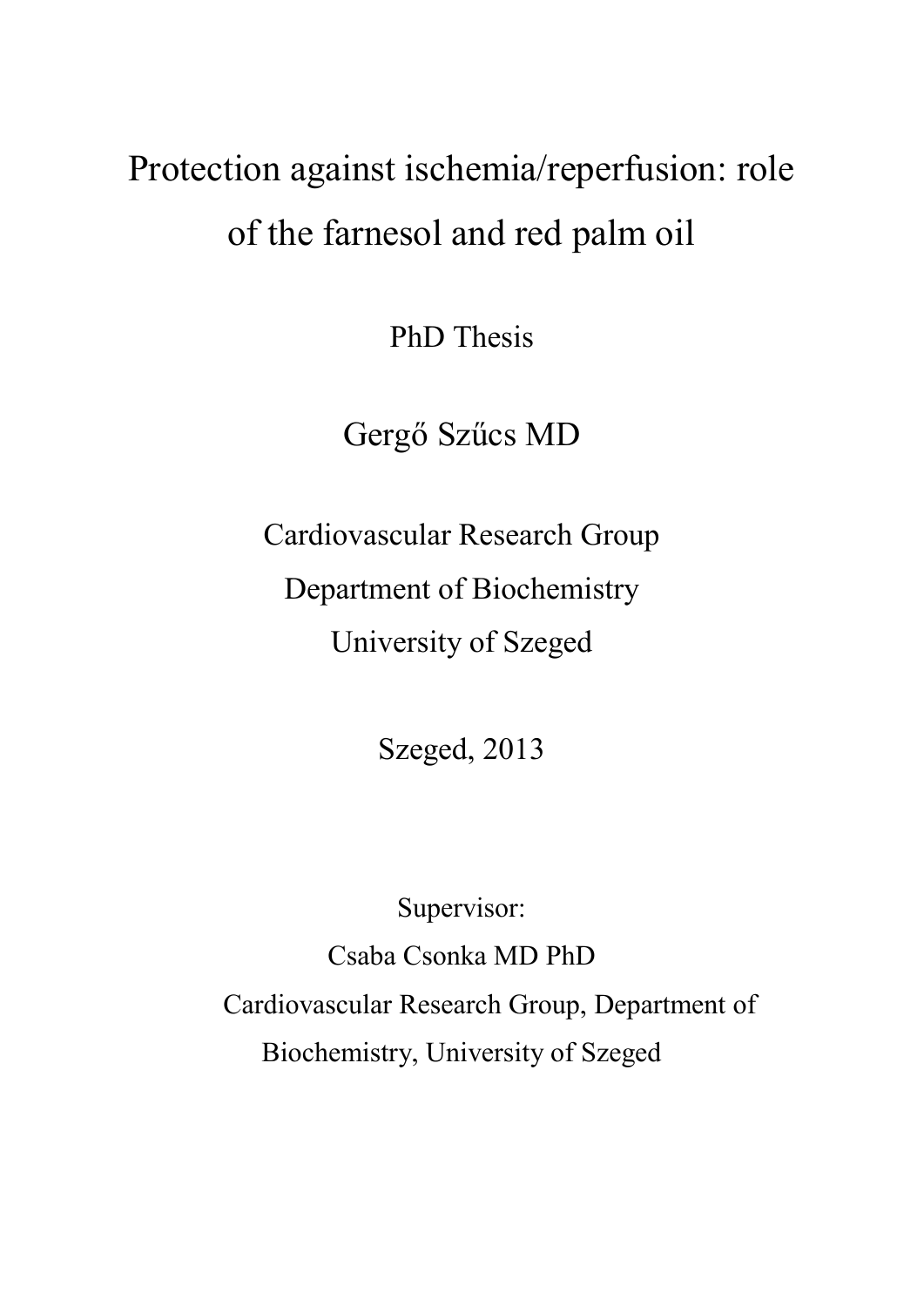# <span id="page-1-0"></span>**1. TABLE OF CONTENTS**

| 6.1. Experimental design and isolated heart perfusion protocol of study 1 15     |  |
|----------------------------------------------------------------------------------|--|
| 6.2. Experimental design and isolated heart perfusion protocol of study 2 16     |  |
|                                                                                  |  |
| 6.4. Measurement of myocardial protein geranylgeranylation and farnesylation  18 |  |
|                                                                                  |  |
|                                                                                  |  |
|                                                                                  |  |
|                                                                                  |  |
|                                                                                  |  |
|                                                                                  |  |
|                                                                                  |  |
|                                                                                  |  |
|                                                                                  |  |
|                                                                                  |  |
|                                                                                  |  |
|                                                                                  |  |
|                                                                                  |  |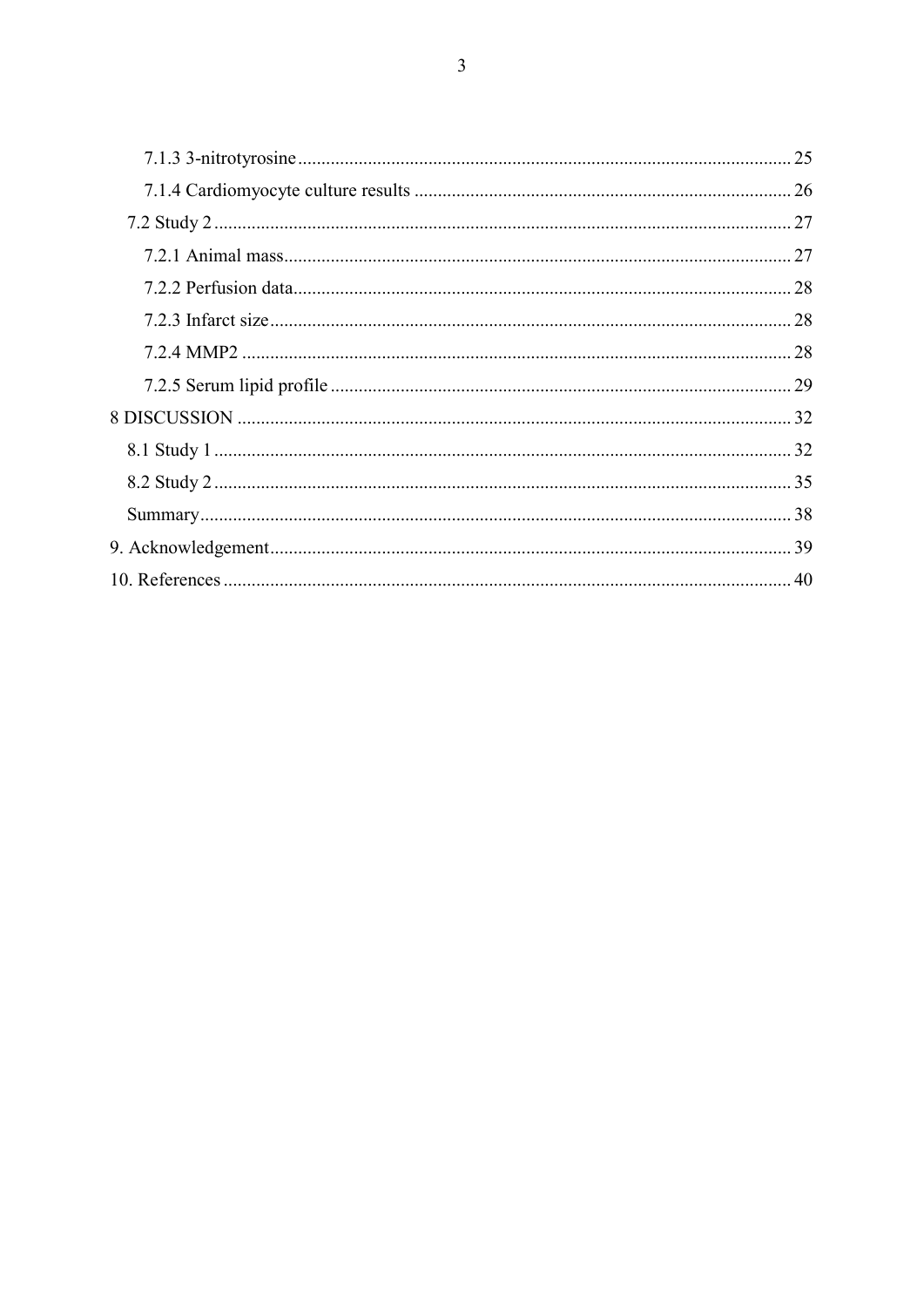# <span id="page-3-0"></span>**2. LIST OF PUBLICATIONS**

#### <span id="page-3-1"></span>**2.1 List of full papers directly related to the subject of thesis**

- I. Cardioprotection by Farnesol: Role of the Mevalonate Pathway. **Szűcs G**, Murlasits Z, Török S, Kocsis GF, Pálóczi J, Görbe A, Csont T, Csonka C, Ferdinandy P. Cardiovasc Drugs Ther. 2013 Aug;27(4):269-77. **IF.: 2.673**
- II. Dietary red palm oil supplementation decreases infarct size in cholesterol fed rats. **Szucs G**, Bester DJ, Kupai K, Csont T, Csonka C, Esterhuyse AJ, Ferdinandy P, Van Rooyen J. Lipids Health Dis. 2011 Jun 20;10:103. **IF.: 2.170**

# **Cumulative impact factor of papers directly related to the thesis: 4.843**

## <span id="page-3-2"></span>**2.2 List of full papers indirectly related to the subject of thesis**

I. MicroRNA-25-dependent up-regulation of NADPH oxidase 4 (NOX4) mediates hypercholesterolemia-induced oxidative/nitrative stress and subsequent dysfunction in the heart. Varga ZV, Kupai K, **Szűcs G**, Gáspár R, Pálóczi J, Faragó N, Zvara A, Puskás LG, Rázga Z, Tiszlavicz L, Bencsik P, Görbe A, Csonka C, Ferdinandy P, Csont T. J Mol Cell Cardiol. 2013 Sep;62:111-21.

**IF.: 5.148**

II. Metabolic syndrome influences cardiac gene expression pattern at the transcript level in male ZDF rats. Sárközy M, Zvara A, Gyémánt N, Fekete V, Kocsis GF, Pipis J, **Szűcs G**, Csonka C, Puskás LG, Ferdinandy P, Csont T. Cardiovasc Diabetol. 2013 Jan 15;12(1):16.

**IF.: 4.209**

- III. Dietary red palm oil supplementation reduces myocardial infarct size in an isolated perfused rat heart model. Bester DJ, Kupai K, Csont T, **Szucs G**, Csonka C, Esterhuyse AJ, Ferdinandy P, Van Rooyen J. Lipids Health Dis. 2010 Jun 18;9:64. **IF.: 2.239**
- IV. Matrix metalloproteinase activity assays: Importance of zymography. Kupai K, **Szucs G**, Cseh S, Hajdu I, Csonka C, Csont T, Ferdinandy P. J Pharmacol Toxicol Methods. 2010 Mar-Apr;61(2):205-9.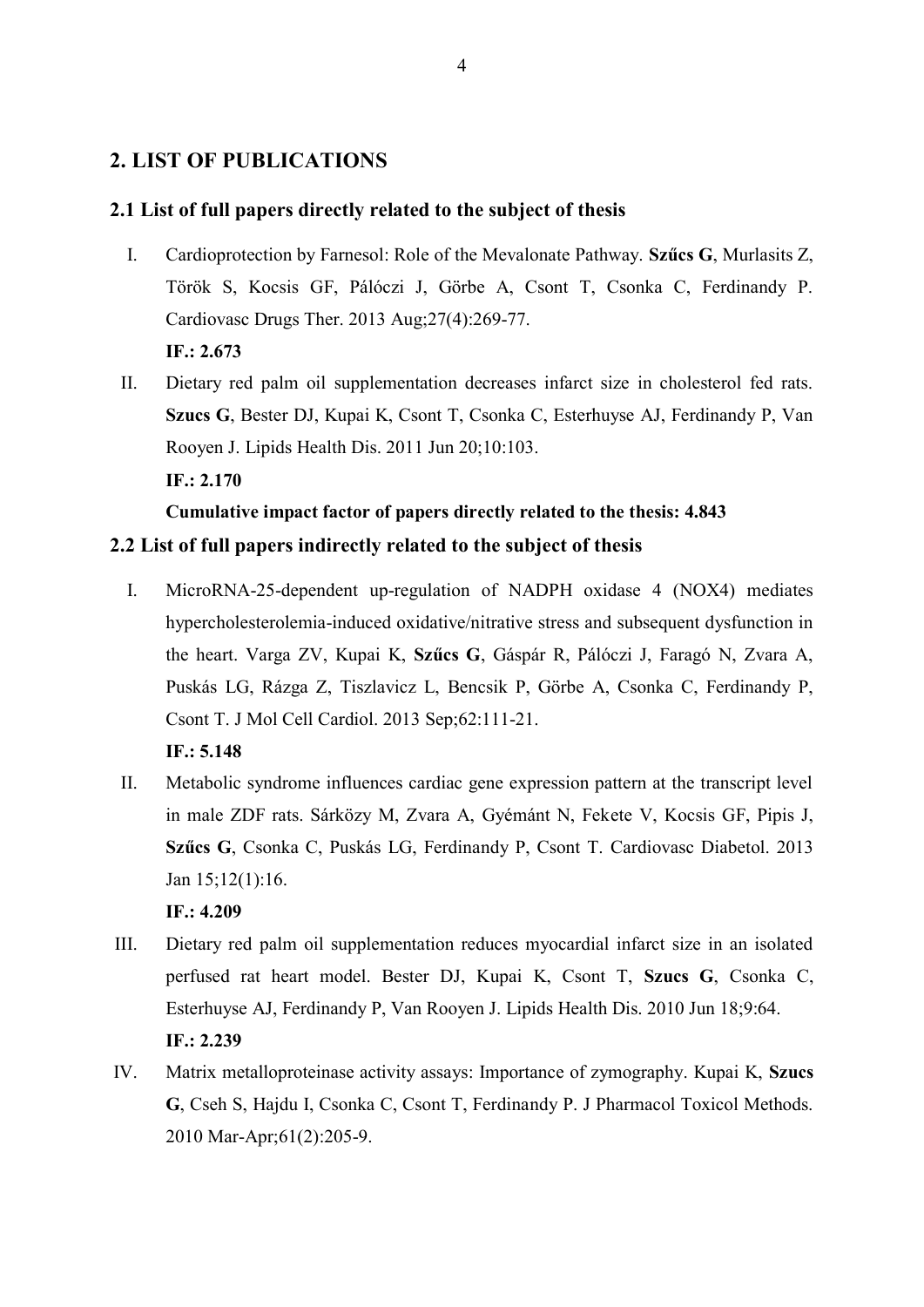# **IF.: 2.22 (Scopus)**

**Cumulative impact factor of papers indirectly related to the thesis: 11.596**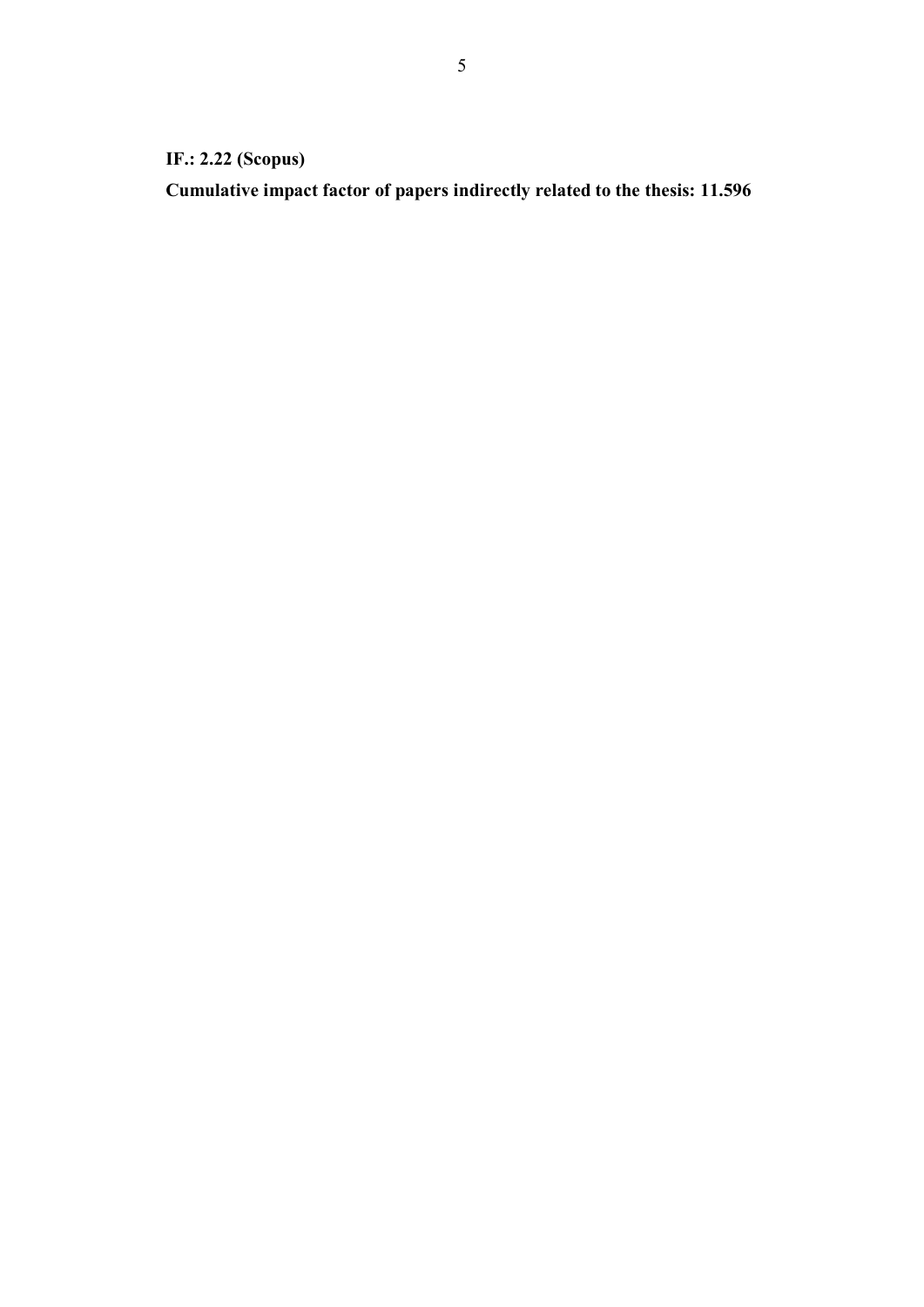# <span id="page-5-0"></span>**3. LIST OF ABBREVIATIONS**

| <b>ATP</b>               | adenosine triphosphate                           |
|--------------------------|--------------------------------------------------|
| $Na^+$ - $K^+$ -ATPase   | Sodium-potassium adenosine triphosphatase        |
| <b>SERCA</b>             | sarco/endoplasmic reticulum $Ca^{2+}$ -ATPase    |
| $Na+$                    | sodium ion                                       |
| $H^+$                    | proton                                           |
| HCO3 <sup>-</sup>        | bicarbonate                                      |
| $Ca^{2+}$                | calcium ion                                      |
| <b>ROS</b>               | reactive oxygen species                          |
| <b>DNA</b>               | deoxyribonucleic acid                            |
| <b>MMP</b>               | matrix metalloproteinase                         |
| HMG-CoA reductase enzyme | 3-hydroxy-3-methyl-glutaryl-Coenzyme A reductase |
|                          | enzyme                                           |
| GTPase                   | guanosine triphosphate phosphatase enzyme        |
| N <sub>O</sub>           | nitrogen monoxide                                |
| <b>RPO</b>               | red palm oil                                     |
| <b>SRC</b>               | standard rat chow                                |
| iv                       | intravenous                                      |
| <b>HPLC</b>              | high performance liquid chromatography           |
| <b>KOH</b>               | potassium hydroxide                              |
| <b>ELISA</b>             | enzyme-linked immunosorbent assay                |
| Ig                       | immunoglobulin                                   |
| <b>BCA</b>               | bicinchoninic acid                               |
| <b>DMEM</b>              | Dulbecco's modified Eagle's medium               |
| <b>FBS</b>               | fetal bovine serum                               |
| $N_2$                    | nitrogen gas                                     |
| CO <sub>2</sub>          | carbon dioxide                                   |
| <b>DMSO</b>              | dimethyl sulfoxide                               |
| <b>SEM</b>               | standard error of the mean                       |
| <b>ANOVA</b>             | analysis of variance                             |
| AU                       | arbitrary unit                                   |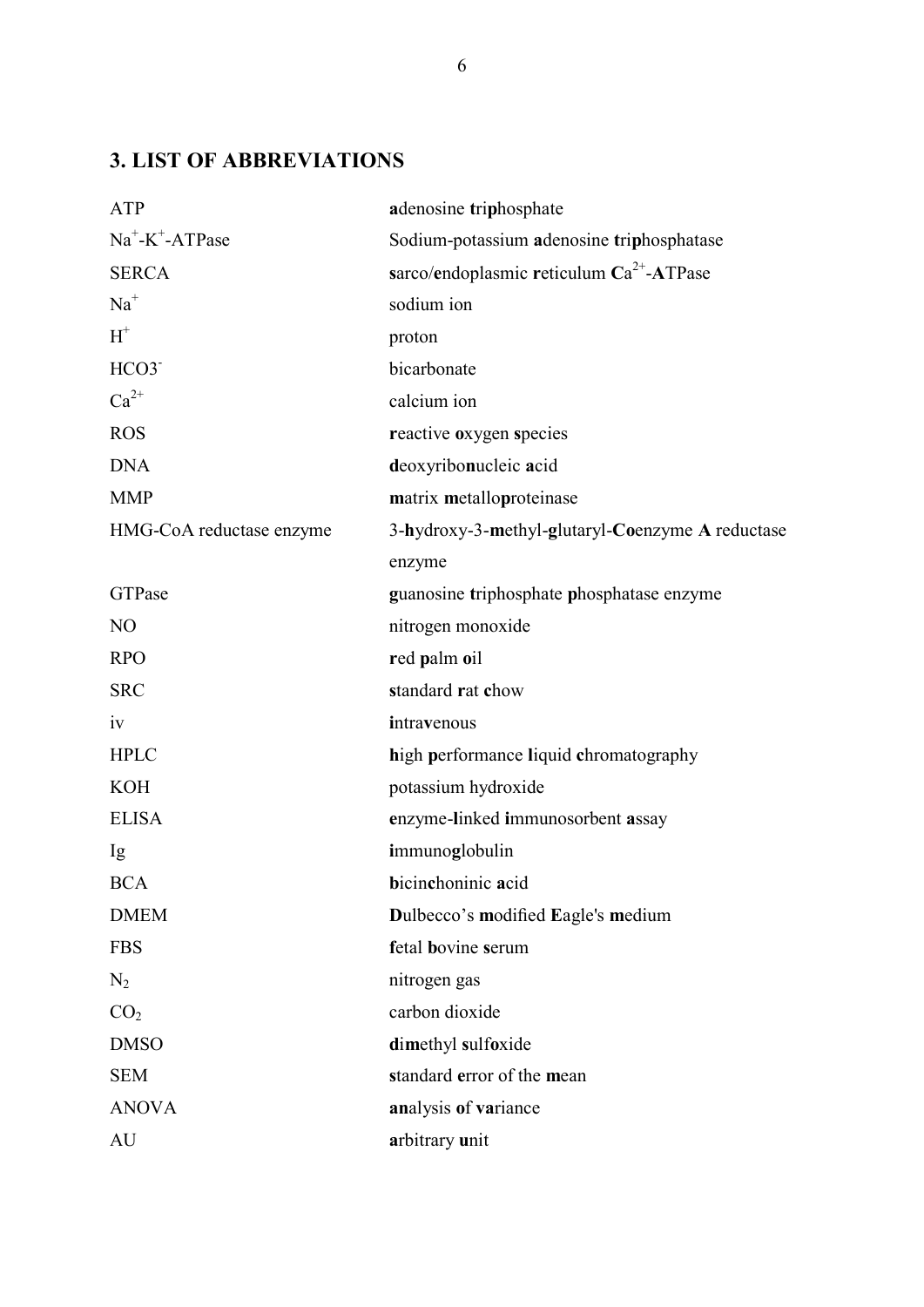| coronary effluent                      |
|----------------------------------------|
| heart rate                             |
| beats per minute                       |
| c-Jun N-terminal kinase                |
| extracellular-signal-regulated kinases |
|                                        |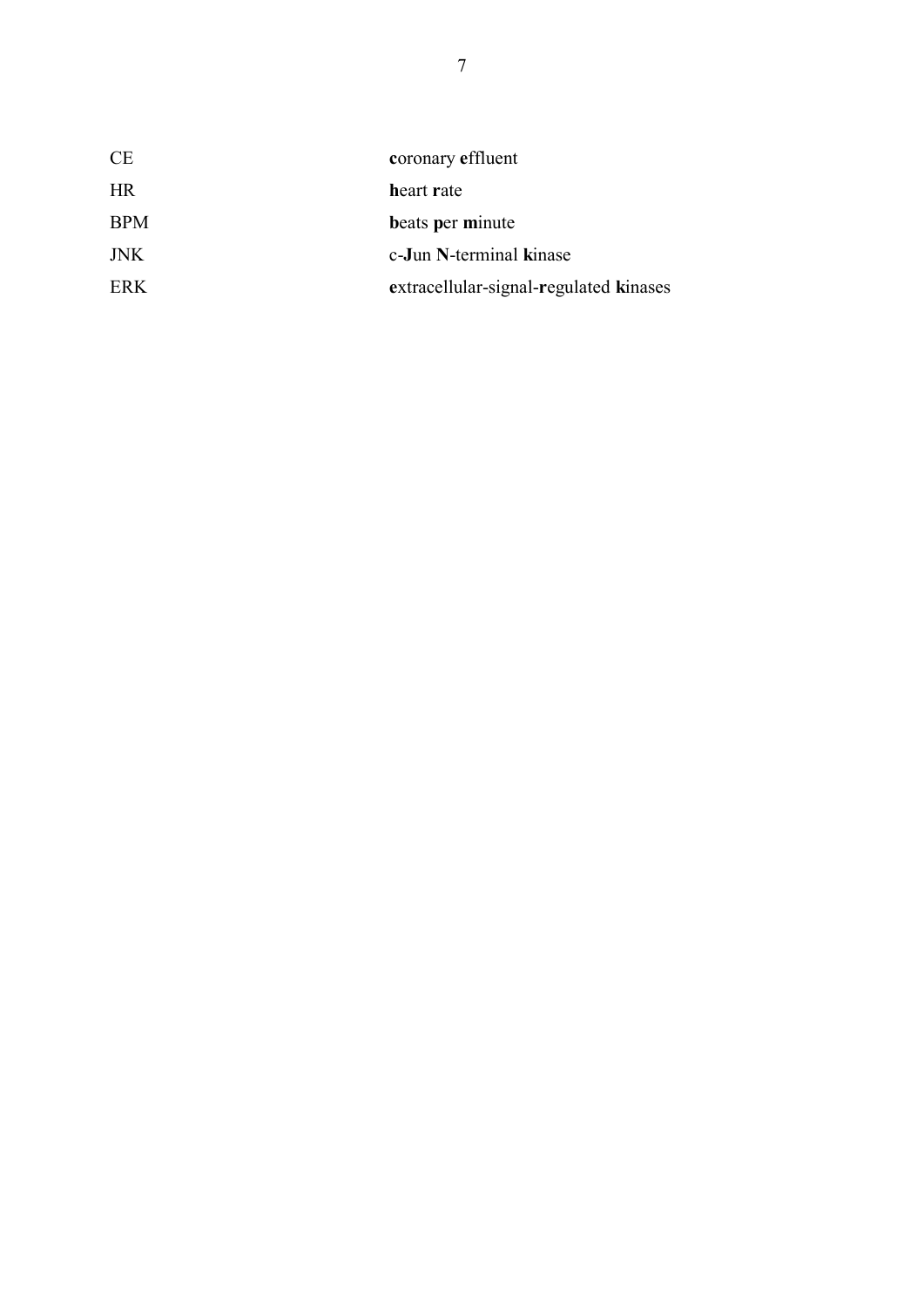#### <span id="page-7-0"></span>**4. INTRODUCTION**

#### <span id="page-7-1"></span>**4.1 Acute myocardial infarction and ischemia/reperfusion injury**

Ischemic heart diseases are currently the leading causes of morbidity and mortality in the world [1]. About 70% of the people with ischemic heart disease die due to an acute myocardial infarction [2]. From being an illness seen predominantly in developed countries including Hungary, myocardial infarction is now becoming increasingly more common in developing countries as well [3]. Myocardial infarction has several risk factors such as hyperlipidemia, atherosclerosis, obesity, diabetes mellitus, heart failure, high blood pressure, smoking as well as age and gender.

Myocardial ischemia can be described as an imbalance between oxygen and nutrient supply and demand of myocardial tissue. Specifically, myocardial hypertrophy and accelerated heart rhythm can enhance oxygen demand, while supply is hampered by partial or complete coronary artery occlusion. Coronary occlusion usually is a result of a thrombotic event such as rupture of a vulnerable atherosclerotic plaque, formation of a thrombus on the erosion of the lesion, or embolization. The definitive therapy for myocardial infarction is still the rapid reclamation of blood flow to the ischemic zone of myocardium, as percutaneous coronary intervention or if it is not available, thrombolytic therapy. Early reperfusion at least partly saves ischemic myocardium; however, reperfusion exacerbates further complications such as diminished cardiac contractile function (stunning) and arrhythmias. Therefore the prevention of ischemic heart disease is very important to avoid the enormous clinical, economic, and social costs of cardiovascular disease. The mechanism, how ischemia damage myocardial tissue, is very complex and not exactly known in details. Decreased oxygen and nutrient supply cause energy depletion via decreasing the ATP production of the myocardium and thus impair transport function (e.g. ouabain-sensitive  $Na<sup>+</sup>, K<sup>+</sup>-ATPase$ , SERCA), function of protein kinase enzymes, protein synthesis, etc. Under ischemic conditions the decrease in pH stimulates  $Na^{+} - H^{+}$  exchange and  $Na^{+} - HCO_3$  transporter, which leads to intracellular sodium accumulation and development of intracellular  $Ca^{2+}$  overload [4] which activates proapoptotic signaling [5]. Energy depletion results opening of the mitochondrial permeability transition pore, mitochondrial swelling and apoptosis. Derangement of the mitochondrial electron transport system promotes the generation of reactive oxygen species (ROS) and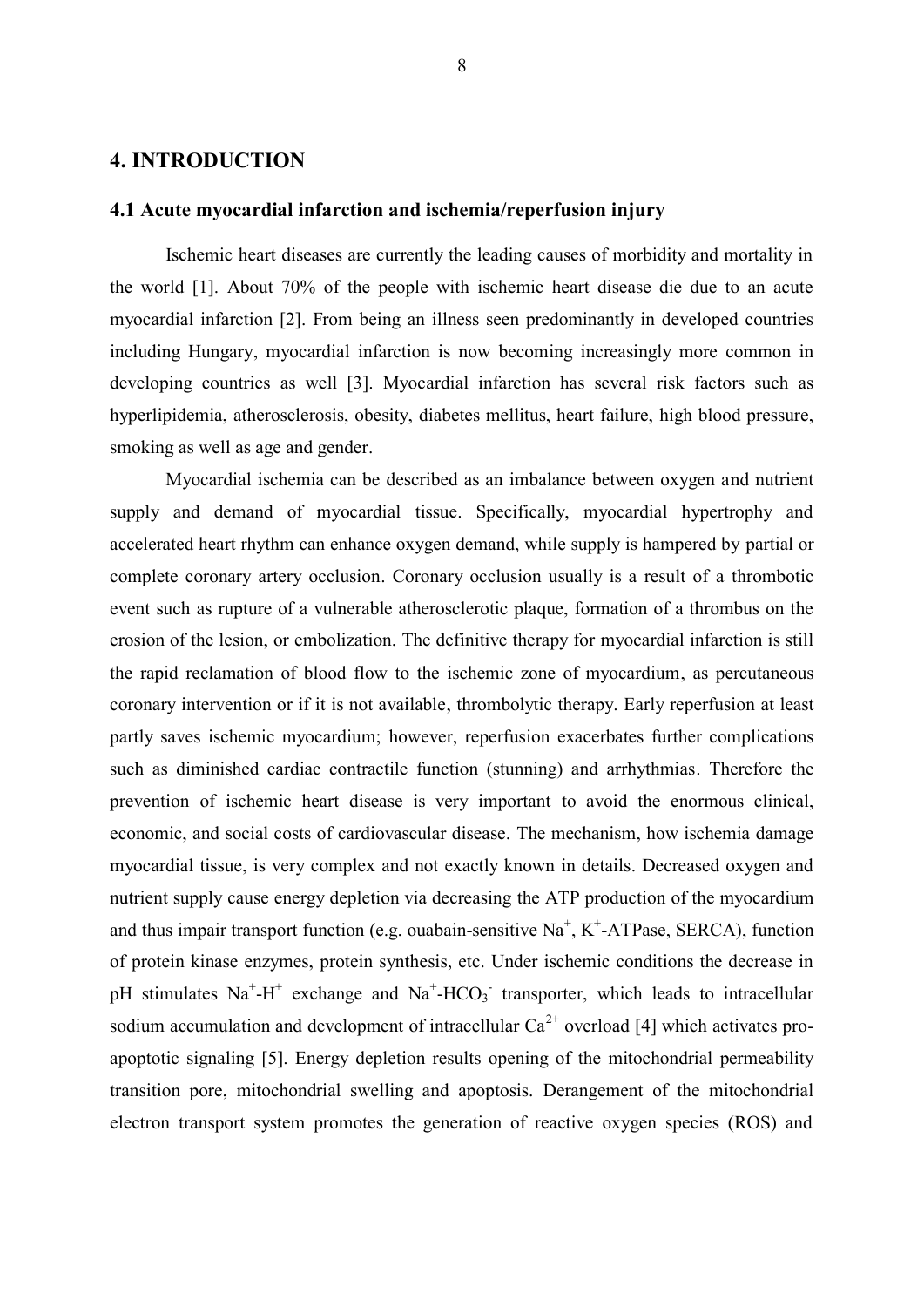development of oxidative stress in the ischemic heart. ROS react directly with cellular lipids, proteins and DNA leading to cell injury/death [6]. ROS are able to influence extracellular matrix remodeling through the activation of matrix metalloproteinases (MMPs) [7]. Reestablishment of adequate oxygen and nutrients can limit the size of the ultimate area of infarction. Paradoxically, restoration of normal blood flow to an area of ischemia results in a complex cascade of inflammation and further oxidative stress. Ischemia/reperfusion results in the loss of contractile function and produces myocardial damage as a consequence of cell death from both necrosis and apoptosis [8]. The process involves damage caused by ischemia and reperfusion is called ischemia/reperfusion injury. The development of effective cardioprotective agents and pretreatments against ischemia/reperfusion injury is of great importance and remains a foremost experimental goal of heart research [9].

#### <span id="page-8-0"></span>**4.2 Hypercholesterolemia**

Incidence of metabolic syndrome including obesity, diabetes mellitus, high blood pressure, and dyslipidemia is constantly growing worldwide. These diseases especially hypercholesterolemia are a well-known risk factor for atherosclerosis and, therefore, coronary heart diseases, including myocardial infarction. Hypercholesterolemia usually results from nutritional factors such as a diet high in saturated fats, sucrose, and fructose combined with decreased physical activity, obesity, and underlying polygenic predispositions [10]. It is well known, that hypercholesterolemia increases the incidence of cardiovascular diseases through atherosclerosis; however, several studies have shown that hypercholesterolemia exerts direct myocardial effects independent of the development of atherosclerosis both in humans [11-13] and animal models [14-21]. Different animal models are used to study hypercholesterolemia. The human lipid profile and lipid profile of animal models are different and these differences allow studying different aspects of hypercholesterolemia. We used the hearts of male Wistar rats to study the direct cardiac effects of dietary cholesterol as rats show moderate increase in serum cholesterol level due to a high-cholesterol diet without substantial development of atherosclerosis [16,22,23]. Hypercholesterolemia independently from the vascular effects negatively influences myocardial performance: impairs systolic as well as diastolic contractile function [14-16], aggravates the deleterious effects of ischemia/reperfusion injury [17], and interferes with the anti-ischemic effect of ischemic pre- [16,18,24] and postconditioning [25] (endogenous cardioprotective mechanisms). Furthermore, it has been shown that myocardial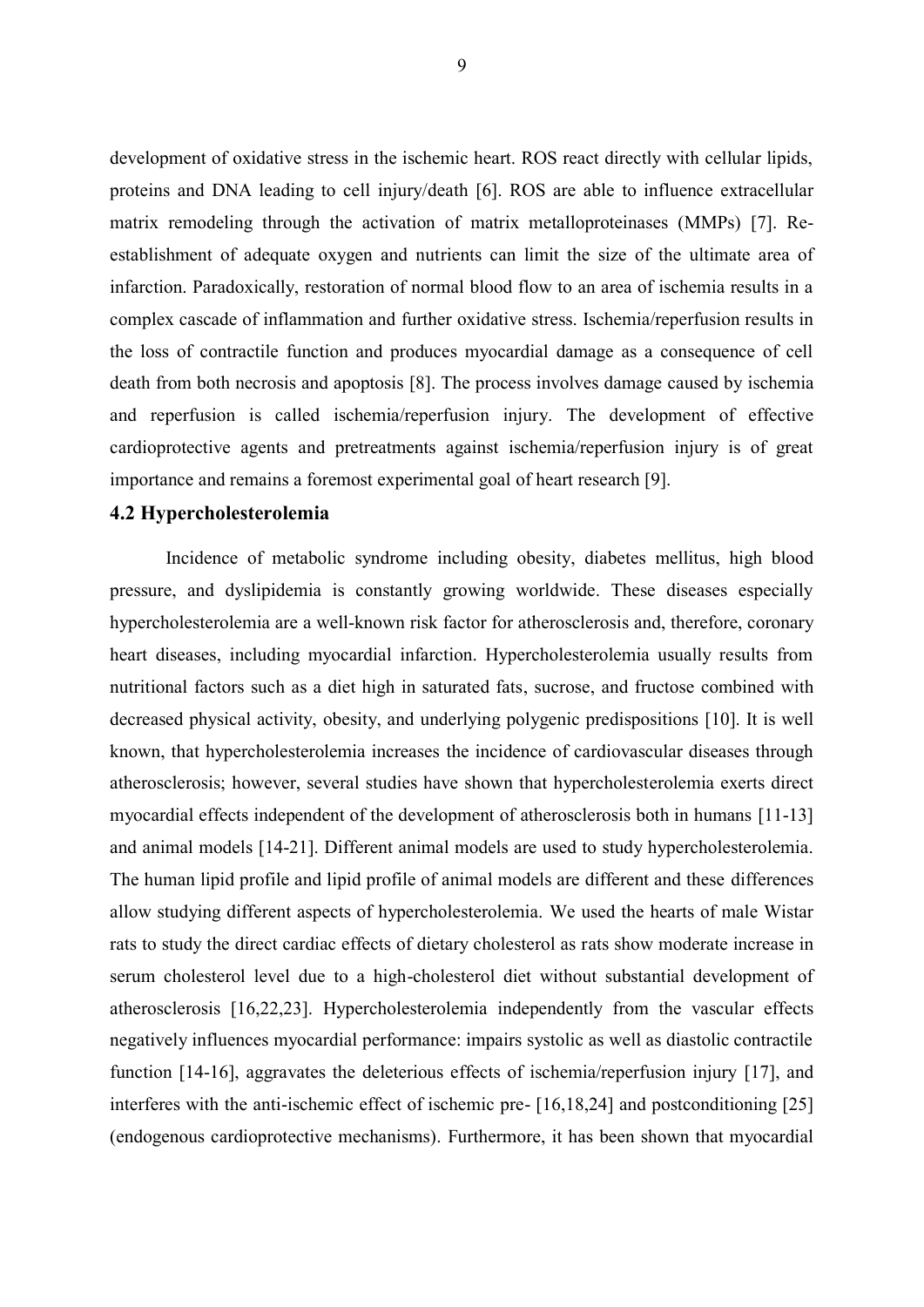function impaired in cholesterol fed rats and this impaired function is in connection with increased peroxynitrite level caused by cholesterol [14,20,21]. Cholesterol is the bulk endproduct of the mevalonate pathway [26]. HMG-CoA reductase enzyme is the rate limiting step of mevalonate pathway [\(Figure 1\)](#page-10-0) and therefore, it is highly regulated. The end product cholesterol represses the transcription of the HMG-CoA reductase gene [27]. The most commonly used cholesterol lowering drugs, statins, are competitive inhibitors of HMG-CoA reductase enzyme [28]. In humans a number of large clinical trials have shown that chronic administration of statins have potent cholesterol-lowering effects and reduce cardiovascular morbidity and mortality [29,30]. On the other hand, it is well known that chronic treatment with statins may exhibit a number of extrahepatic adverse effects, such as myopathy and rhabdomyolysis [31]. Therefore, it is reasonable to develop new, safer therapeutic tool to influence mevalonate pathway.

#### <span id="page-9-0"></span>**4.3 Mevalonate pathway intermediates**

Farnesol (3,7,11-trimethyl-2,6,10-dodecatriene-1-ol), a 15-carbon sesquiterpenoid molecule, increases the degradation of HMG-CoA reductase enzyme [32]. Bentinger et al. (1998) has shown in rats that farnesol could be phosphorylated in vivo to form farnesylpyrophosphate [33] which is a key branching point in the mevalonate pathway [26] [\(Figure 1\)](#page-10-0) and, therefore, farnesol is able to modulate the mevalonate pathway [34]. We have previously shown that administration of farnesol restored the protective effect of preconditioning in cholesterol fed rats [9,35]; however, it is not known if farnesol itself is able to protect the heart against ischemia/reperfusion injury. Farnesol is naturally occurring mainly in aromatic fruits [36] and is known as a powerful antioxidant [36-38]. Farnesyl-pyrophosphate can be further metabolized to the mevalonate pathway end-products i.e. cholesterol, coenzyme Q, and dolichol [26]. Moreover, farnesyl-pyrophosphate is a precursor for the prenylation (farnesylation and/or geranylgeranylation) of several intracellular proteins. Protein prenylation is a common post-translational modification of several intracellular proteins [26,39] [\(Figure 1\)](#page-10-0) and prerequisite for their physiological function. Examples of prenylated proteins include the γ subunit of heterotrimeric G-proteins, nuclear lamins, and some members of the Ras superfamily of small GTPases e.g.: Ras, Rho, Rac, Rab subfamily [40- 42]. Although several G-proteins are involved in the signal-transduction of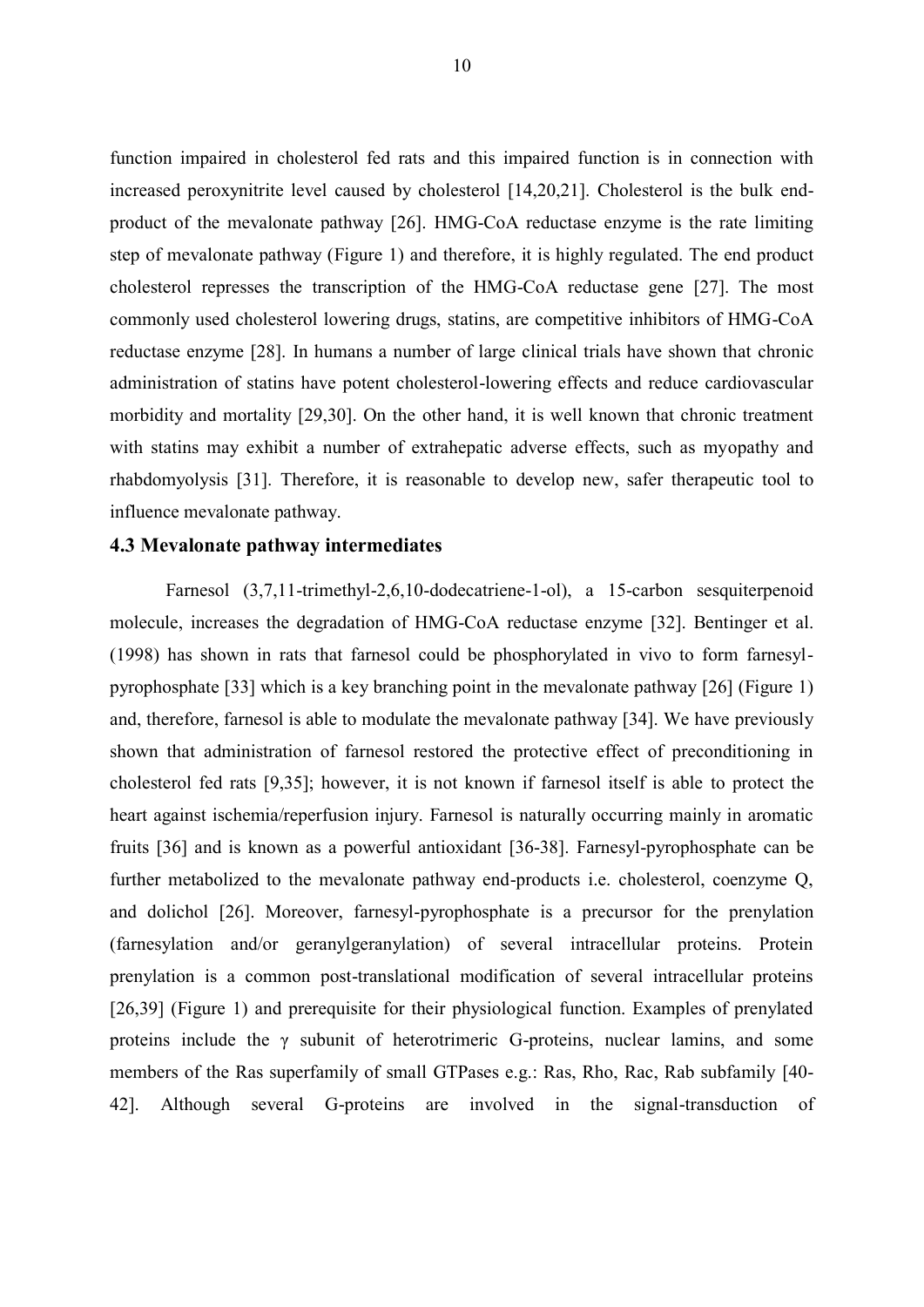ischemia/reperfusion injury and cardioprotection, the role of their prenylation has not been investigated in ischemia/reperfusion injury.

Farnesyl pyrophosphate is also a precursor for the synthesis of different forms of coenzyme Q such as coenzyme Q10 that is most common coenzyme Q in humans and coenzyme Q9 that is most common in rats [43] (Figure 1). Coenzyme Q plays a major role in the mitochondrial electron-transport chain and serves as an endogenous antioxidant [43]. Coenzyme Q is protective against myocardial ischemia/reperfusion-injury in animal studies [44,45] and it is a registered drug for adjuvant therapy of heart failure worldwide.



#### <span id="page-10-0"></span>**Figure 1. The mevalonate pathway.**

Dolichol, another derivative of farnesyl pyrophosphate (Figure 1), is the most prevalent polyisoprenyl glycosyl carrier in eukaryotes involved in C- [46] and Omannosylaton of proteins, the formation of glycosylphosphatidylinositol anchors [47] and the N-glycosylation of proteins [48]. The role of dolichol in ischemia/reperfusion is not known.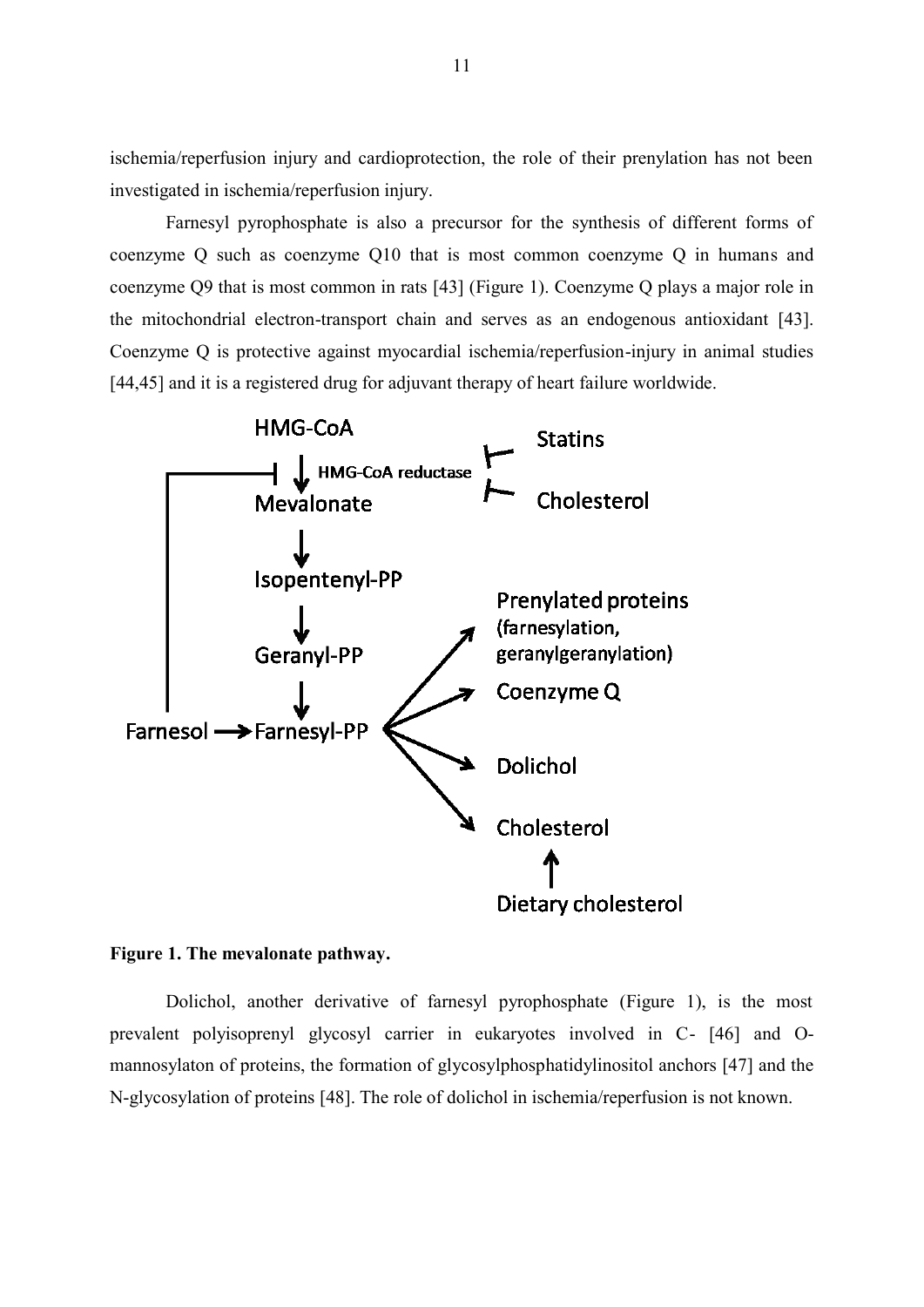Farnesol has been shown to exert an antioxidant effect in-vivo [36-38] and to restore reduced glutathione, glutathione reductase and glutathione peroxidase levels [36-38]. The above findings may support the potential cardioprotective effect of farnesol, since reactive oxygen and nitrogen species e.g. peroxynitrite formed nonenzymatically from NO and superoxide, play a pivotal role in ischemia/reperfusion injury [49,50].

#### <span id="page-11-0"></span>**4.4 Red palm oil**

Red palm oil (RPO) is a natural oil obtained from oil palm fruit (Elaeis guineensis). RPO is an antioxidant rich oil which contains approximately 50% saturated and 50% unsaturated fatty acids [51,52]. Carotenoids and vitamin E (75% of which is tocotrienol) are the most abundant antioxidants in this oil. Both of these antioxidants are contained at a level of at least 500 ppm in RPO [51,52]. The cocktail of antioxidants within RPO is believed to have synergistic effects [53,54]. The oil offers cardioprotection, by activation of several different protective pathways which work synergistically together [55]. Dietary RPO supplementation has previously been shown to offer protection against ischemia/reperfusion injury in the isolated perfused heart [56-58]. Esterhuyse and co-workers (2005) [56] showed that dietary RPO supplementation could improve post ischemic functional recovery in rats fed a standard rat chow diet (SRC), and rats fed a SRC plus 2% cholesterol for six weeks [56]. They suggested that RPO mediated protection against ischemia/reperfusion injury may be induced through different pathways in hearts of SRC fed and cholesterol fed rats.

#### <span id="page-11-1"></span>**4.5 Matrix metalloproteinases**

Matrix metalloproteinases (MMPs) are a large family of zinc dependent endopeptidases that recognized for their ability to remodel the extracellular matrix [59]. MMPs involved in remodeling the extracellular matrix during various physiological functions such as embryonic development, angiogenesis, morphogenesis, wound healing, tissue repair and play a role in several pathological conditions such as cancer, cardiovascular disease, arthritis, inflammation, diabetes, etc. [19,60]. There are evidences that in pathological condition MMPs are able to proteolytically cleave intracellular proteins [61]. MMPs are synthesized in a latent form (zymogen or pro-MMP), and are activated by proteolytic cleavage of an amino terminal domain or by conformational changes induced by denaturing agents or oxidative stress molecules such as peroxynitrite. Normally MMPs are activated by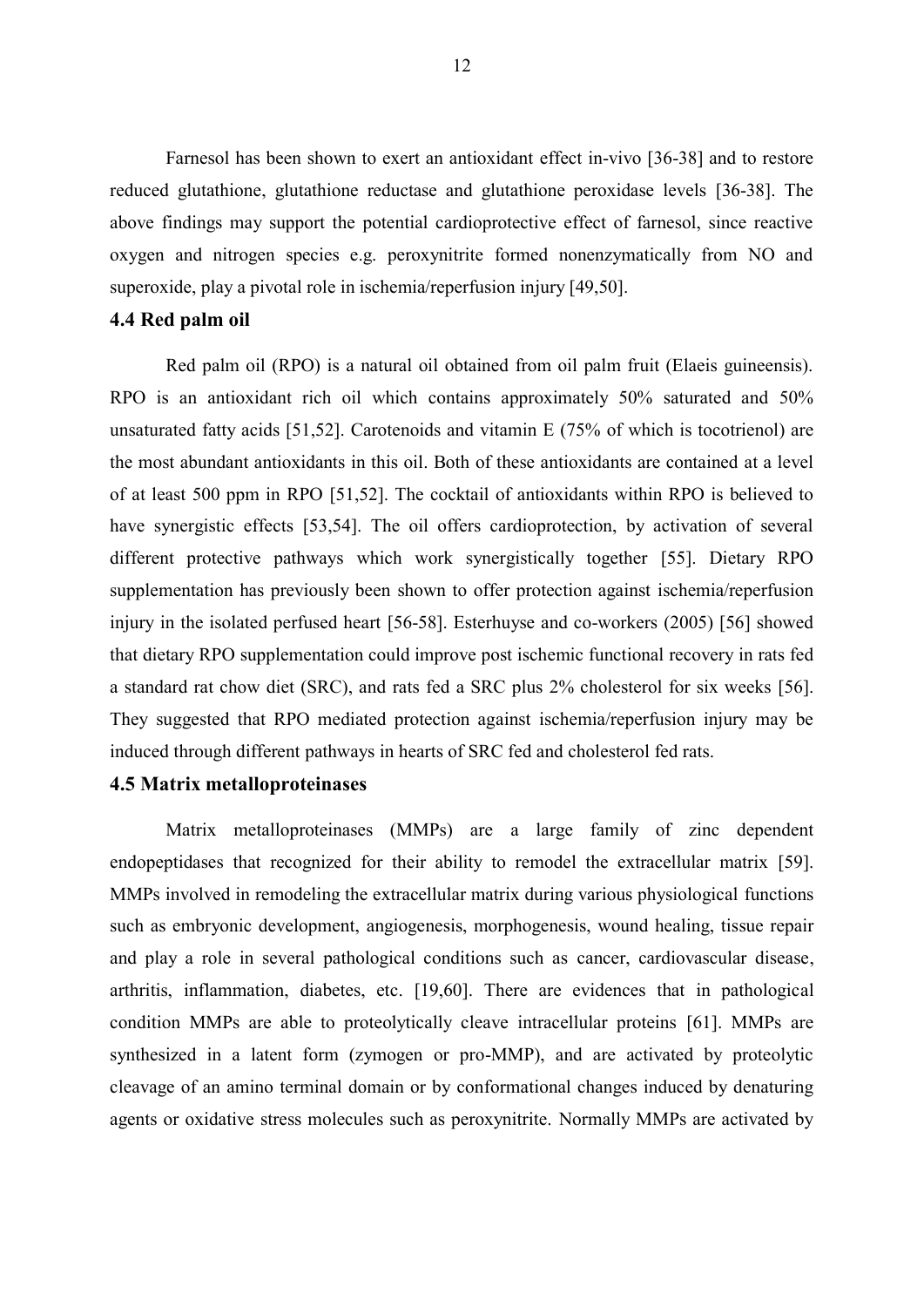removal of the autoinhibitory propeptide domain by proteases resulting in an active truncated MMP. Recently it was found that MMP2 plays a role in ischemia/reperfusion damage in the heart [62] as ischemia induced activation and release of MMP-2 is a major effector of acute mechanical dysfunction after ischemia/reperfusion in rat hearts [62-64]. Increased MMP2 activity has also been associated with hypercholesterolemic diets [9]. This may be due to the increased peroxynitrite production within the myocardium [14]. ROS and peroxynitrite have been shown to activate MMP2 through redox modification of the regulatory site of this enzyme [19,65-68]. This redox modification leads to activity being displayed in the 75 and 72 kDa isoforms of the enzyme, while only the 64 kDa isoform is active if MMP2 is activated in the classical manner [19,66]. Activated MMP2 damages cardiomyocytes during reperfusion. This is achieved by cleaving the contractile protein regulatory element, troponin I and possibly other structural and cytoskeletal proteins [61,69-73]. Activation of MMP2 during an ischemic insult is therefore, normally associated with decreased functional recovery and larger infarct size of the heart [62,74-77]. This has been confirmed through inhibition of MMP2 by antibodies or chemical agents [78-82]. The RPO has antioxidant properties and therefore, may inhibit the peroxynitrite induced activation of MMP2.

In a recent study [83] it was shown that red palm oil reduced infarct size in a model of ischemia/reperfusion injury. However, this model investigated only hearts of healthy animals. The intention of the current study was therefore, to use a high cholesterol feeding model to ensure that the model is more clinically relevant and to establish confirmation that red palm oil protection are indeed applicable in unhealthy diets, as was previously argued. In all red palm oil fed studies up to date [55-58], results have indicated post-ischemic involvement of certain cellular biochemical pathways. However, none of these studies provided any evidence of pre-ischemic protection by red palm oil. Mechanism of RPO induced protection is not known; however, we hypothesized that RPO may attenuate peroxynitrite induced MMP activation.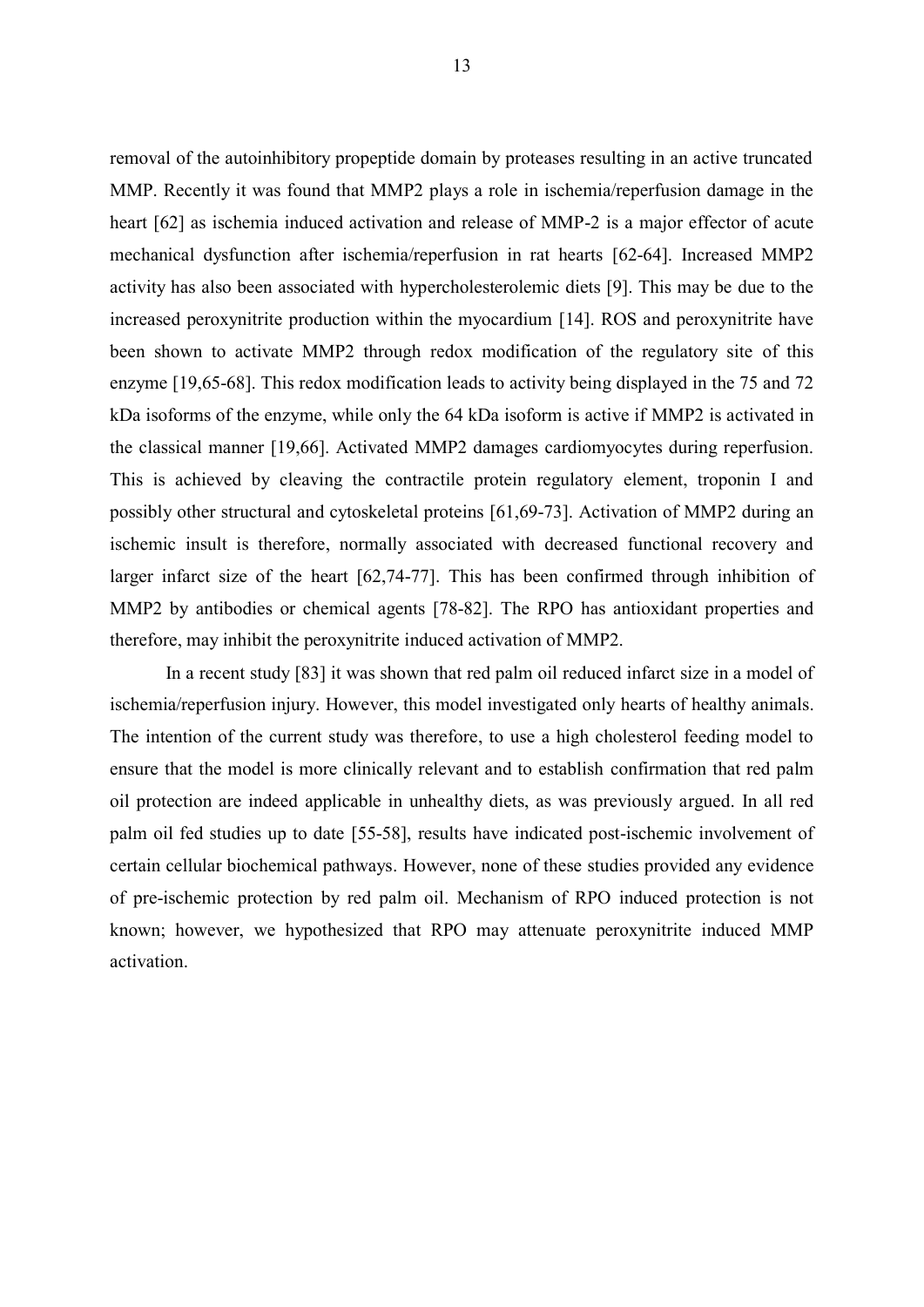## <span id="page-13-0"></span>**5. Aims**

The aims of this study were: 1) to investigate the cardioprotective effect of farnesol and 2) to determine whether the antioxidant effect of farnesol or the increased coenzyme Q, protein prenylation and dolichol formation may protect myocardium against ischemia/reperfusion injury. Furthermore, our aims were 3) to investigate the effects of dietary RPO supplementation on myocardial infarct size in the hearts of rats on a cholesterol enriched diet and 4) to determine whether MMP2 activity was altered by RPO supplementation, both pre- and postischemically.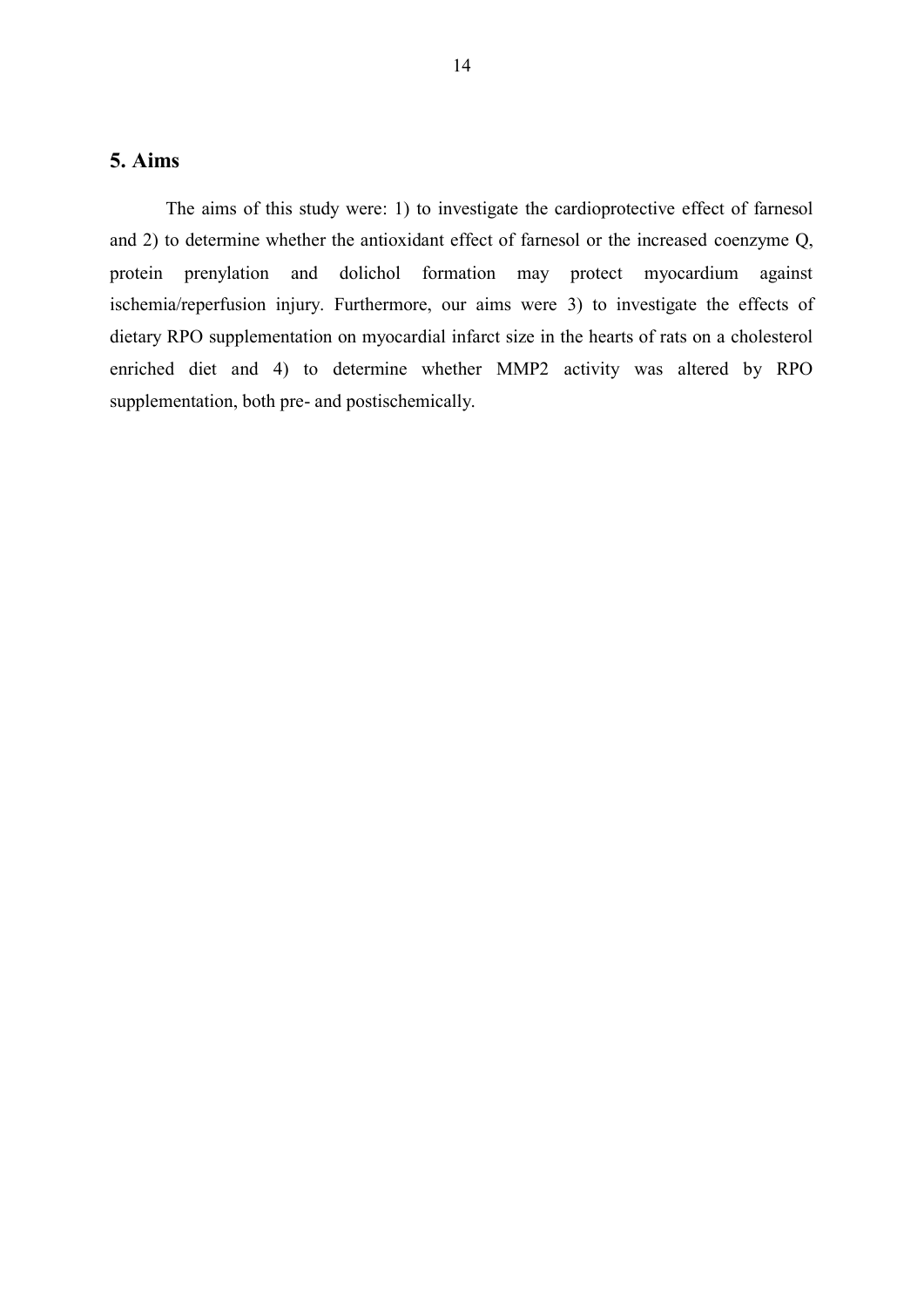#### <span id="page-14-0"></span>**6. MATERIALS AND METHODS**

This investigation conformed to the National Institutes of Health Guide for the Care and Use of Laboratory Animals (NIH Pub. No. 85-23, Revised 1996) and was approved by the local ethics committee at the University of Szeged.

#### <span id="page-14-1"></span>**6.1. Experimental design and isolated heart perfusion protocol of study 1**

Here we assessed the effect of subchronic farnesol treatment on ischemic tolerance and biochemical changes of the heart.

Male Wistar rats (300-400 g, n=108 in the entire study 1) were kept under controlled temperature with 12/12h light/dark cycles. They received a standard rodent chow and tap water ad libitum. Rats were randomly assigned to the following groups: oral administration of vehicle (2.5% methylcellulose) or 0.2, 1, 5, and 50 mg/kg/day farnesol (SAFC Supply Solution, St Louis, MO), respectively for 12 days. The length of farnesol administration and doses were applied according to previous studies [36,84].

On day 13, the effect of farnesol on cardiac ischemic tolerance and biochemical changes was tested. Therefore, rats were anesthetized, heparin (500 U/kg iv) was administered, and hearts were isolated and perfused at 37°C in Langendorff mode with oxygenated Krebs-Henseleit buffer with constant pressure as previously described [35,84]. Hearts were subjected either to (i) 30 min coronary occlusion followed by 120 min reperfusion to measure infarct size in all groups (n=12-14 except for the 0.2 mg/kg/day farnesol treated group where n=8) or to (ii) 10 min of perfusion to wash out blood before tissue sampling for biochemical assays from selected groups as appropriate (see results). Cardiac levels of mevalonate pathway end-products (prenylated proteins, cholesterol, coenzyme Q9, Q10, and dolichol; n=13 in the vehicle and the 1 mg/kg/day farnesol treated group), and 3-nitrotyrosine (marker of oxidative/nitrosative stress, n=7 in the vehicle and the 1 and 50 mg/kg/day farnesol treated group) were measured from the tissue samples in separate experiments, respectively [\(Figure 2\)](#page-15-1). Background morphological and hemodynamical parameters such as body weight, heart weight, and coronary flow before ischemia were measured from all animals served for infarct size measurement and assessment of biochemical parameters [\(Table 1\)](#page-23-1).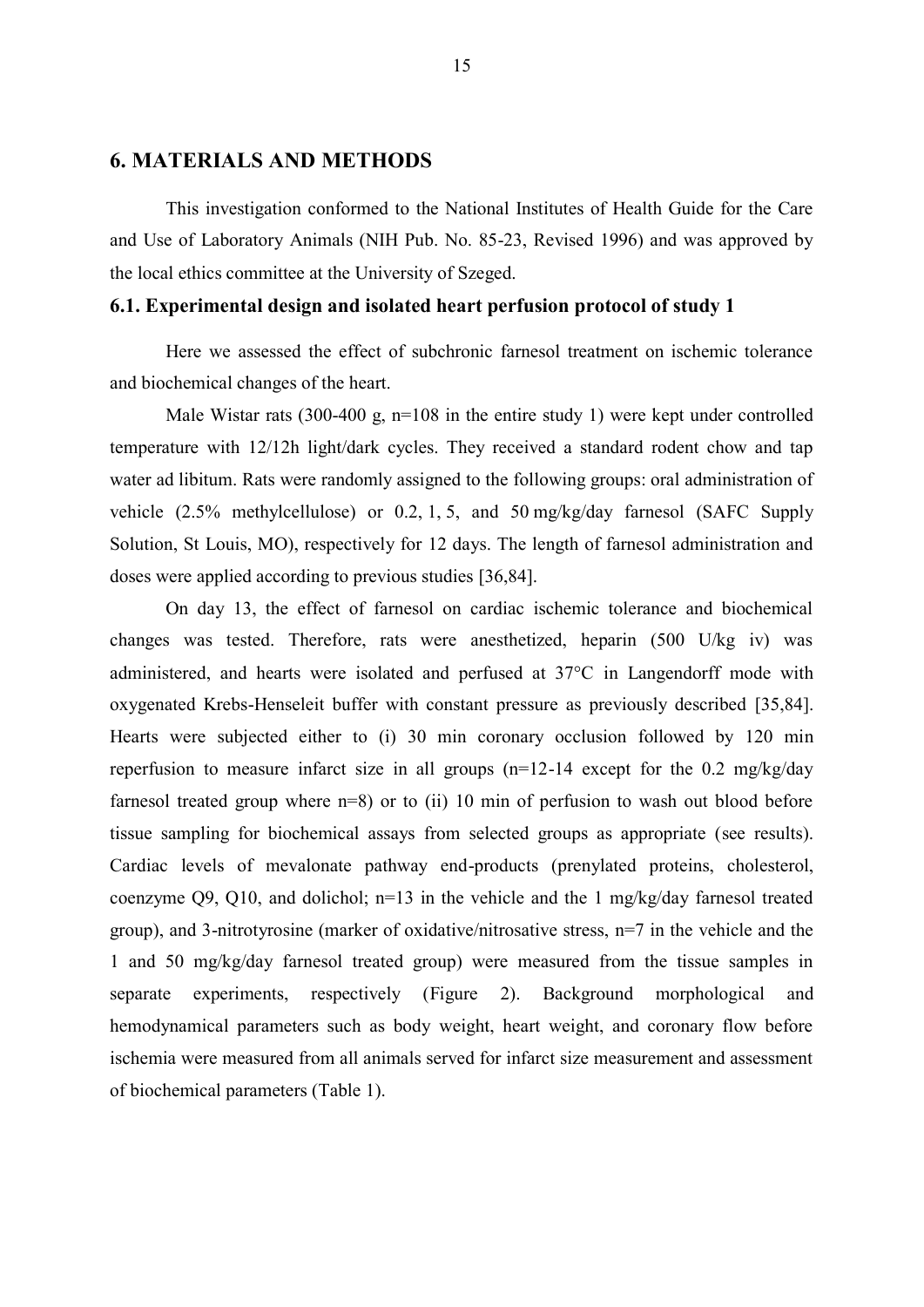

<span id="page-15-1"></span>**Figure 2. Experimental protocol of study 1. Male Wistar rats were treated with vehicle (2.5% methylcellulose) or 0.2, 1, 5, and 50 mg/kg/day farnesol, respectively for 12 days per os by gavage. On day 13, hearts were isolated to test the effect of the different treatments on cardiac ischemic tolerance and biochemical changes. To test ischemic tolerance, hearts from all groups were subjected to 30 min coronary occlusion followed by 120 min reperfusion to measure infarct size. To measure changes in cardiac biochemical parameters from selected groups, hearts were subjected to 10 min of aerobic perfusion to wash out blood before tissue sampling.**

#### <span id="page-15-0"></span>**6.2. Experimental design and isolated heart perfusion protocol of study 2**

Male Wistar rats were divided into four groups. Rats in these groups were placed on the following diets, respectively:

Group 1: Standard rat chow diet for 9 weeks (Norm)

Group 2: 2% cholesterol-enriched diet for 9 weeks (Chol)

Group 3: Standard rat chow supplemented with 200 μl RPO (Norm+RPO) per day for the last 5 weeks of the 9 week period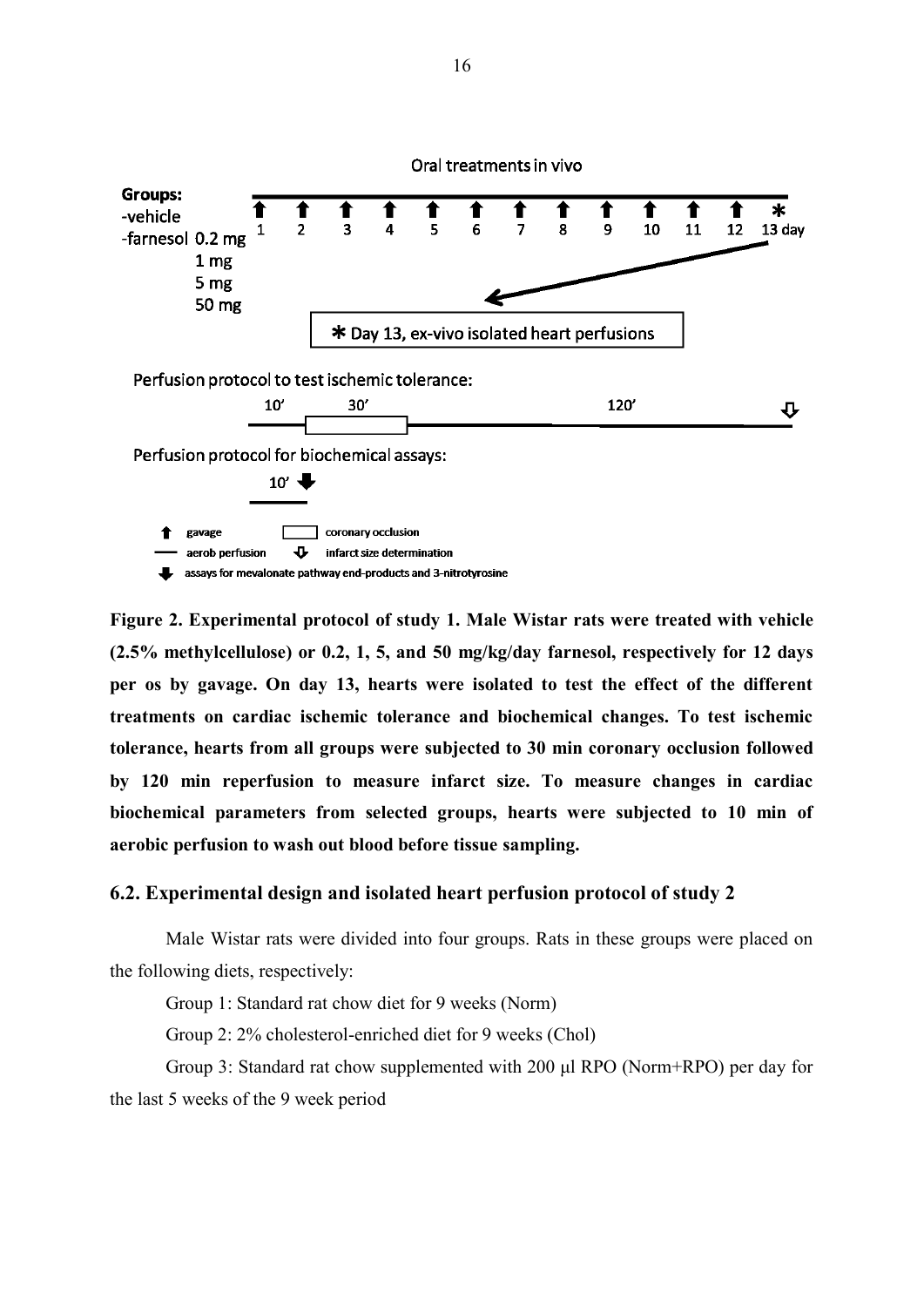Group 4: 2% cholesterol-enriched diet for nine weeks supplemented with 200 μl RPO per day for the last 5 weeks of the 9 week period (Chol+RPO)

Rats were individually housed to ensure that each animal received equal amounts of supplements. RPO and supplements were prepared on a daily basis in order to prevent spoiling. The red palm oil doses were applied according to previous studies [85]. Rats were allowed ad libitum access to food and water.



**Figure 3. Experimental protocol of study 2. Male Wistar rats were fed with standard rat chow or 2% cholesterol supplemented rat chow for 9 weeks with or without red palm oil supplementation in the last 5 weeks. To assess ischemic tolerance hearts were subjected to 30 min global ischemia followed by 120 min reperfusion. Serum samples were taken from rats before perfusion protocol to assess serum cholesterol and serum triglyceride levels. Coronary effluents were collected before and after ischemia to assess cardiac MMP2 activity.**

After the feeding period, rats were anaesthetized using diethyl ether. Hearts were isolated, mounted on a Langendorff perfusion apparatus, and were perfused at 37°C using a Krebs-Henseleit buffer solution which was constantly gassed with 5% carbon dioxide, 95%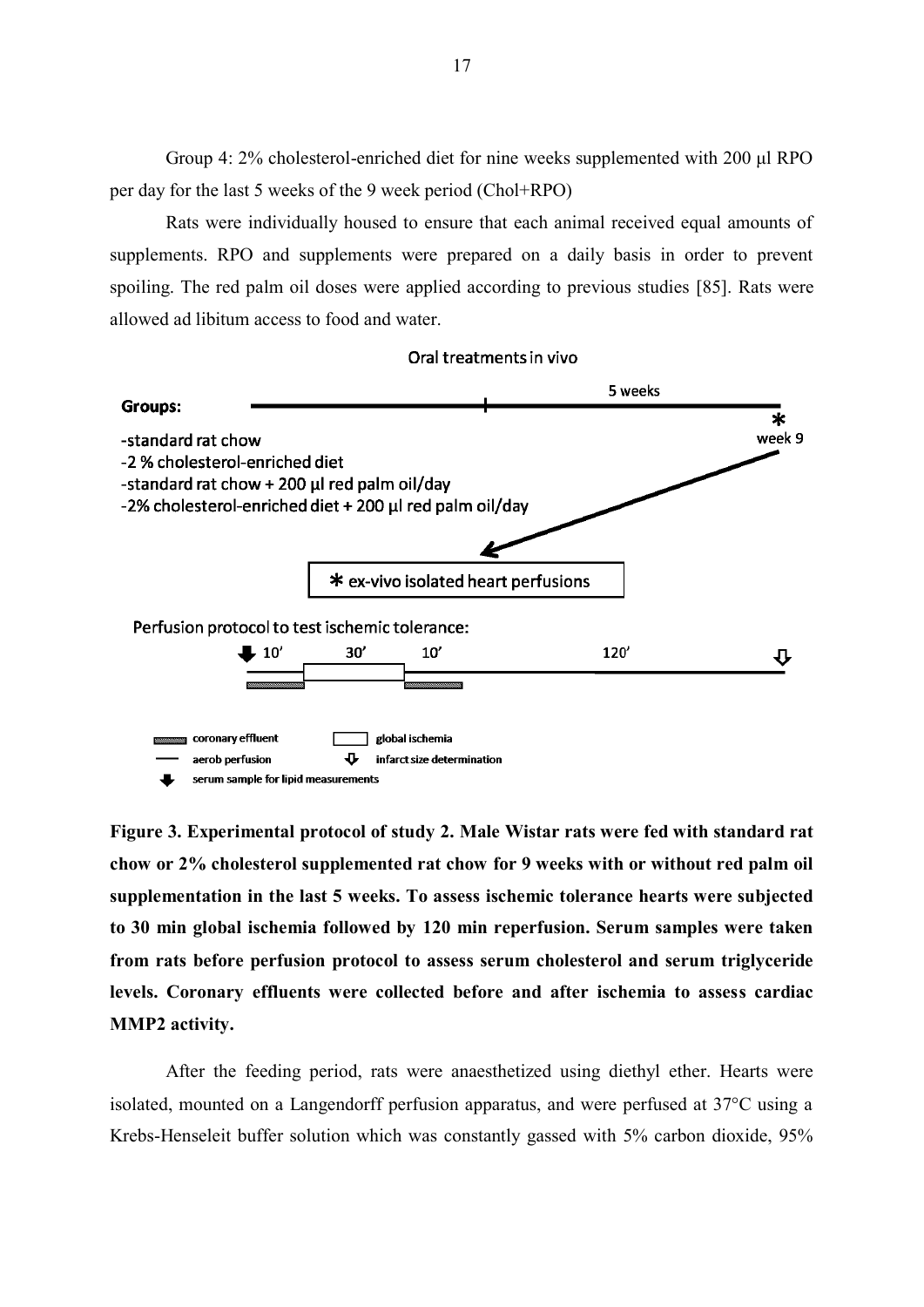oxygen and a constant perfusion pressure of 100 cmH20 was maintained. After mounting, hearts were subjected to 10 minutes of stabilization, followed by 30 minutes of normothermic global ischemia and 120 minutes of reperfusion. At the end of the perfusion protocol infarct size was measured.

#### <span id="page-17-0"></span>**6.3. Infarct size determination**

To assess ischemic tolerance of the heart, infarct size was measured as follows. In case of coronary occlusion (study 1) at the end of the perfusion protocol, the coronary artery was reoccluded and 5 ml of 0.1% Evans blue dye was injected into the aorta to delineate the area at risk zone and after that the hearts were frozen. In case of global ischemia (study 2) the hearts were frozen without Evans blue dying. Frozen hearts were then sliced, and incubated for 10 min at 37°C in 1% triphenyltetrazolium chloride to delineate infarcted tissue. Slices were then fixed in formalin solution 10 min at 37°C and then placed in phosphate buffer (pH 7.4) [84,86]. Heart slices were then placed between two sheets of glass and scanned into a computer and analyzed using infarct size planimetry software (Infarctsize™ 2.4 Pharmahungary, Szeged, Hungary) in a blinded manner. Infarct size was expressed as a percentage of the area at risk. In case of coronary occlusion (study 1) the area at risk was calculated as a percentage of the total ventricular area [84,86]. In case of global ischemia (study 2) the area at risk was the total ventricular area [84,86].

#### <span id="page-17-1"></span>**6.4. Measurement of myocardial protein geranylgeranylation and farnesylation**

The nucleophilic cleavage of the allylic thiol bond by 2-naphthol provides for quantitative determination of the cysteine-bound prenyl groups of prenylated proteins. The level of cysteine-bound farnesyl and geranylgeranyl groups were measured by HPLC method as previously described [87]. Briefly, 200 mg tissue samples were delipidated by extraction with ethanol followed by diethyl ether. Delipidated samples were mixed with 2.5 ml reagent mixture (20 mg/mL potassium naphthoxide dissolved in dioxane). Then dioxane was removed with a stream of nitrogen gas and 100 µl dimethylformamide was added to the samples and were heated at 100°C for 8 hours. The reaction products were extracted with 400 µl n-hexane and the upper phase was injected to YL9100 HPLC system on a YMC-Pack ODS-A 250 mm×4.6 mm ID 5 μm using 95-100% acetonitrile as mobile phase. Calibration curves were made using N-acetyl-S-farnesyl-L-cysteine and N-acetyl-S-geranylgeranyl-L-cysteine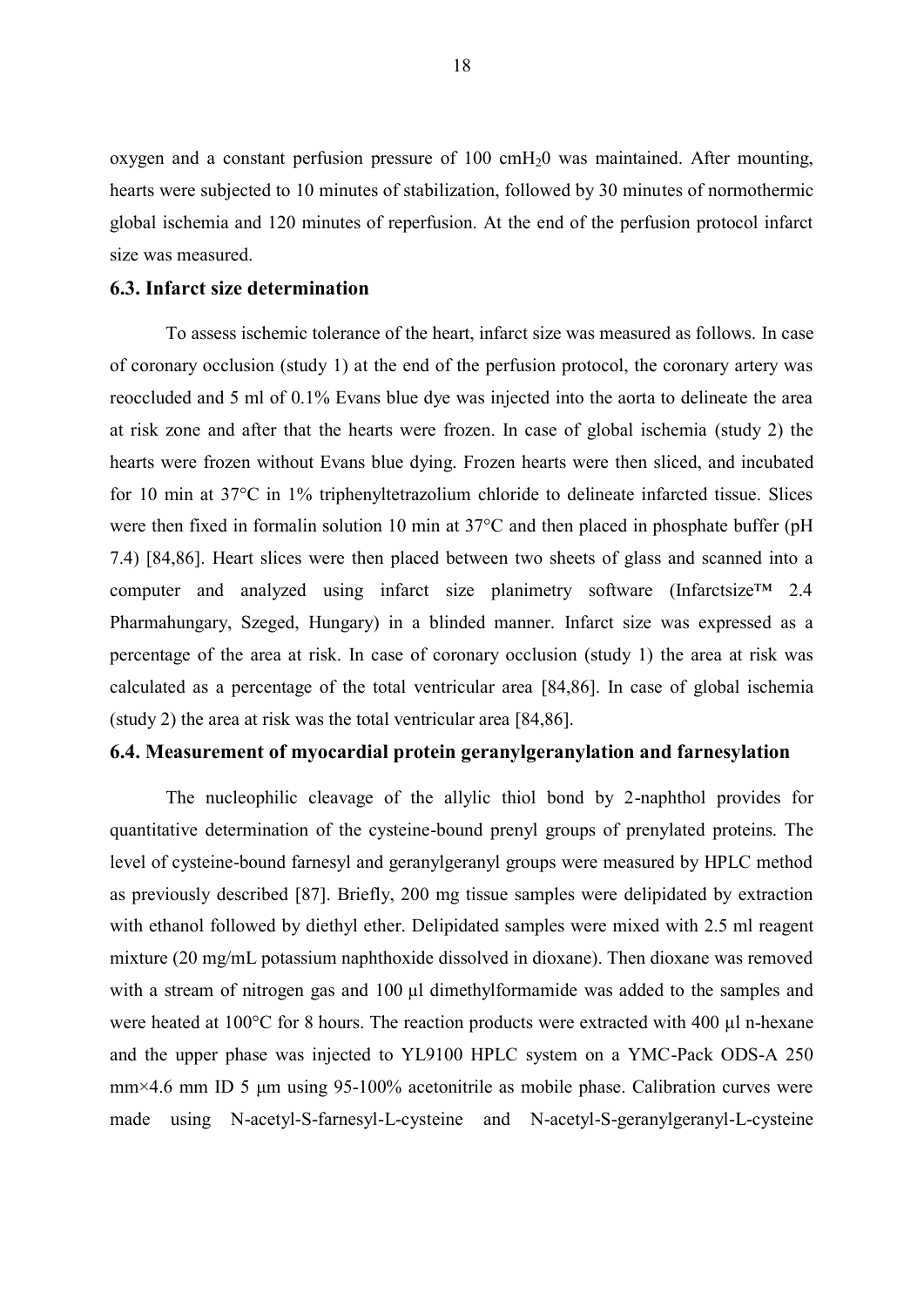standards (Sigma, St. Louis, MO) underwent the same preparation procedure. Therefore, protein farnesylation and geranylgeranylation were expressed as protein-bound farnesyl and geranylgeranyl group in ng/mg protein.

#### <span id="page-18-0"></span>**6.5. Measurement of myocardial cholesterol**

Tissue cholesterol was measured (Cholesterol/Cholesterol Ester Quantification kit; BioVision, Mountain View, CA) from ventricular homogenates according to the manufacturer's instructions. Ten mg ventricular homogenates were used for tissue cholesterol measurement. Myocardial cholesterol was expressed in ng/mg protein.

#### <span id="page-18-1"></span>**6.6. Measurement of myocardial coenzyme Q**

The level of cardiac coenzyme Q9 and Q10 were measured by a HPLC method following lipid extraction with n-hexane as previously described [88]. Coenzyme Q9 and Q10 were detected at 275 nm using an YL 9160 PDA detector following separation with a YL9100 HPLC system on a C18 column (YMC Basic, 50 mm×4.6 mm ID 3 μm). Four hundred mg ventricular homogenate was used for myocardial coenzyme Q measurement. Calibration curves were made using coenzyme Q9 and Q10 standards (Sigma, St. Louis, MO). Myocardial coenzyme Q9 and Q10 were expressed in ng/mg protein.

#### <span id="page-18-2"></span>**6.7. Measurement of myocardial dolichol**

The level of cardiac dolichol was measured by HPLC method as previously described [89]. Briefly, minced cardiac tissues (400 mg) were mixed with 0.5 ml 0.25% pyrogallol in methanol and 0.5 ml 60% KOH. Hydrolysis was performed in a water bath at 100°C for 30 min; the mixture was extracted three times with diethyl ether:petroleum ether (1:1). The pooled extracts were washed with methanol:diethyl ether (1:1) and were dried under nitrogen. The samples were resolved with isopropanol:acetonitrile (65:35). Dolichol was detected at 210 nm using an YL 9160 PDA detector following separation with an YL9100 HPLC system on C18 column (YMC-Pack ODS-AQ, 10 mm×4.0 mm ID 3 µm and YMC-Pack ODS-AQ, 150 mm×4.6 mm ID 5 µm). Calibration curve was made using C90-Dolichol standard (Larodan, Malmö, Sweden). Myocardial dolichol was expressed in ng/mg protein.

#### <span id="page-18-3"></span>**6.8. Measurement of 3-nitrotyrosine**

Cardiac free 3-nitrotyrosine content, as markers for peroxynitrite-induced oxidative/nitrosative stress, was measured after 10 minutes of perfusion. Cardiac free 3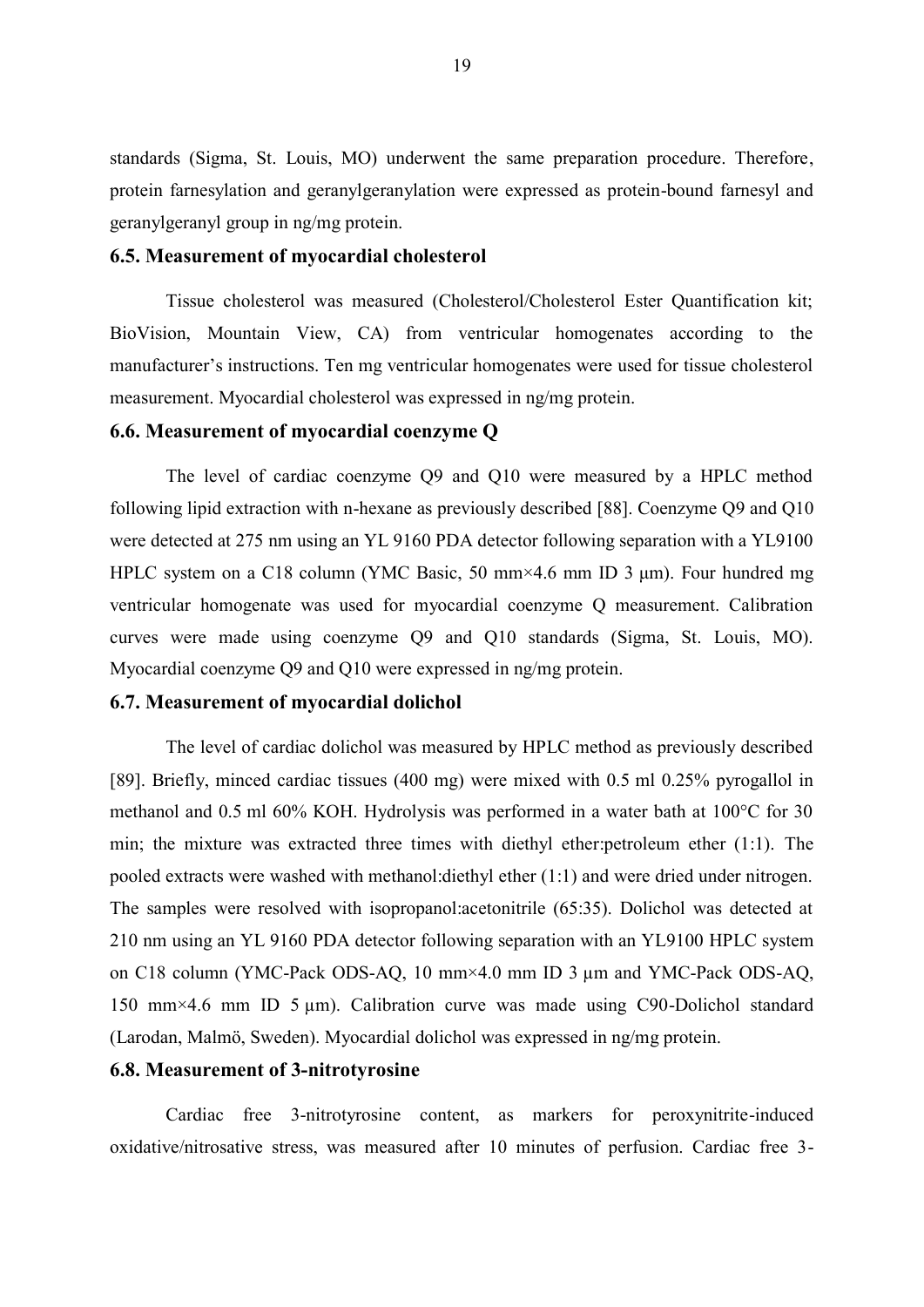nitrotyrosine level was measured by enzyme-linked immunosorbent assay (ELISA; Cayman Chemical, Ann Arbor, MI) from heart tissue samples according to the instructions. Briefly, supernatants of 50 mg ventricular tissue homogenate was incubated overnight with antinitrotyrosine rabbit IgG specific to free 3-nitrotyrosine and nitrotyrosine acetylcholinesterase tracer in precoated (mouse anti-rabbit IgG) microplates followed by development with Ellman's reagent. Free 3-nitrotyrosine content was normalized to protein content of cardiac homogenate and expressed as ng/mg protein.

#### <span id="page-19-0"></span>**6.9. Measurement of protein concentration**

Protein concentrations were measured by the BCA Protein Assay kit (Thermo, Rockford, IL) according to the instructions.

#### <span id="page-19-1"></span>**6.10. Neonatal cardiomyocyte culture experiments**

In order to investigate if farnesol has a direct cardiocytoprotective effect, we investigated whether farnesol protects cardiomyocytes subjected to simulated ischemia/reperfusion. Neonatal cardiomyocyte cultures were prepared as described previously [90]. Cells were kept in normoxic incubator and supplied with proliferation medium for 1 day (DMEM + 10% FBS). Then farnesol (0.0032 – 250  $\mu$ M) was administered in differentiation medium (DMEM  $+$  1% FBS) for 2 days. After farnesol treatment, the culture medium was changed to hypoxic solution [91] and plates were placed into a hypoxic chamber, and cells were exposed to a constant flow of a mixture of 95%  $N_2$  and 5%  $CO_2$  at 37 °C for 4 h. Simulated ischemia was followed by 2 h simulated reperfusion using differentiation medium and normoxia [\(Figure 4\)](#page-20-3). To assess cell viability cardiomyocytes were incubated with  $1 \mu$ M calcein acetoxymethyl ester (calcein-AM, Sigma, St Louis, MO) at room temperature for 30 min. Fluorescence intensity was measured with a fluorescence plate reader (Fluostar Optima, BMG Labtech, Ortenberg, Germany) at 490-nm excitation and 520-nm emission filters. Simulated ischemia/reperfusion resulted in 21% decrease in cell viability as compared to normoxia (4 h normoxia with normoxic solution followed by simulated reperfusion, data not shown).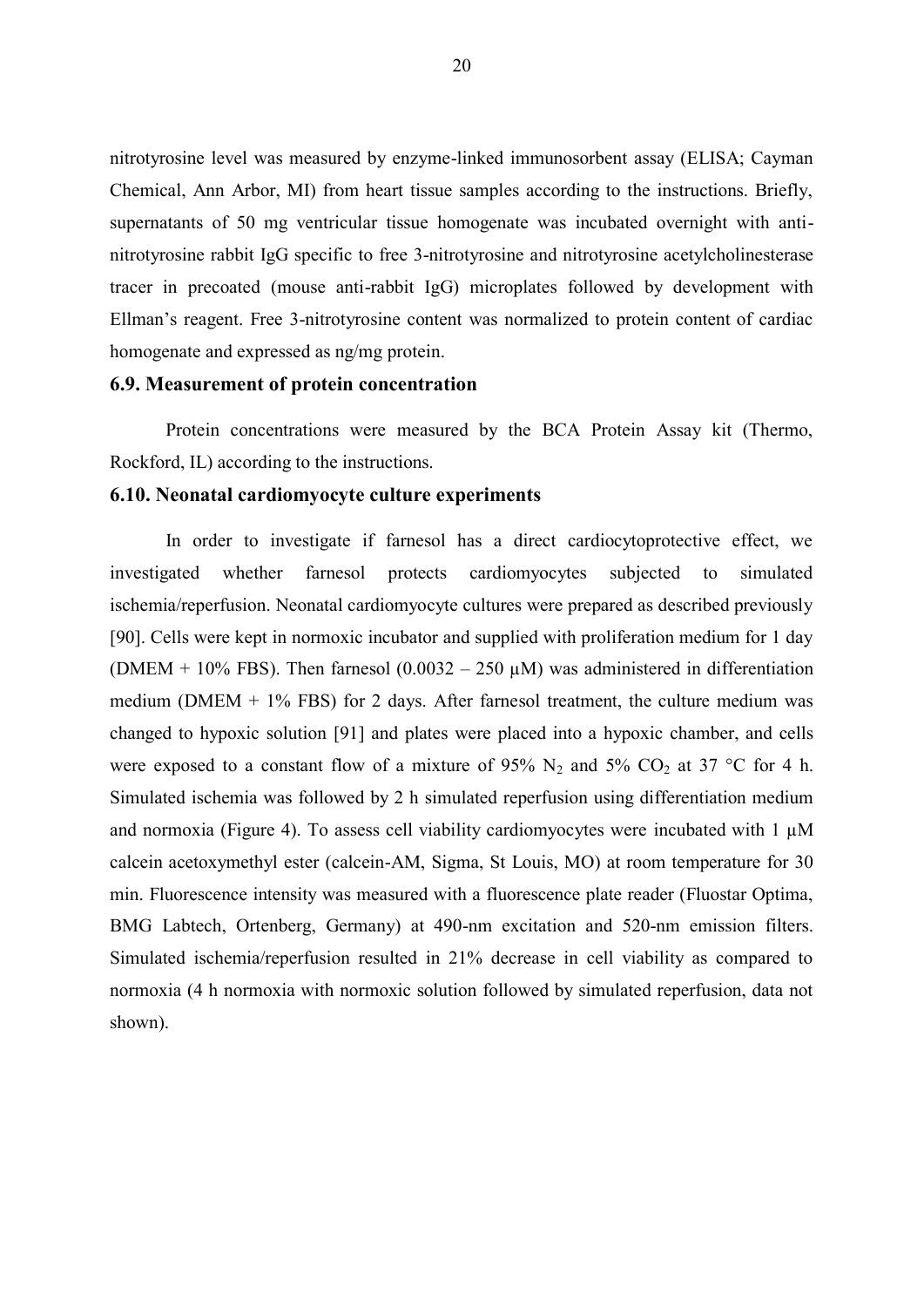

<span id="page-20-3"></span>**Figure 4. Experimental protocol of cardiomyocyte culture experiments. To assess the protective effect of farnesol, neonatal rat cardiomyocytes were treated with 0.0032, 0.016, 0.08, 0.4, 2, 10, 50, and 250 µM farnesol or its vehicle (0.1% DMSO), respectively. To test ischemic tolerance, cardiomyocytes were subjected 4 h simulated ischemia and 2 h simulated reperfusion. Cell viability was assessed by calcein viability assay.**

## <span id="page-20-0"></span>**6.11. MMP2 zymography**

Coronary effluent collected for 10 minutes before ischemia and the first 10 minutes of reperfusion was concentrated by ultra-filtration using Amicon ultra filtration tubes (Millipore, Billerica, MA). The concentrated coronary flow was then subjected to gelatin zymography. Gelatinolytic activities of MMPs were examined as previously described [19]. Briefly, polyacrylamide gels were copolymerized with gelatin, and a constant amount of protein was separated by electrophoresis in each lane. Following electrophoresis, gels were washed with 2.5% Triton X-100 and incubated for 20 hours at 37°C in incubation buffer. Gels were then stained with 0.05% Coomassie Brilliant Blue in a mixture of methanol/acetic acid/water and destained in aqueous 4% methanol/8% acetic acid. Zymograms were digitally scanned, and band intensities were quantified using Quantity One software (Bio-Rad, Hercules, CA) and expressed as a ratio to the internal standard.

#### <span id="page-20-1"></span>**6.12. Serum cholesterol and triglyceride measurement**

Serum cholesterol and triglyceride were measured using a test kit supplied by Diagnosticum Zrt. (Budapest, Hungary) as described previously [20].

#### <span id="page-20-2"></span>**6.11. Statistics**

All values are presented as mean±SEM. Differences among means were analyzed by Student's unpaired t-test or one-way ANOVA followed by an appropriate post hoc test, respectively. All comparisons were made versus the vehicle-treated or vehicle-treated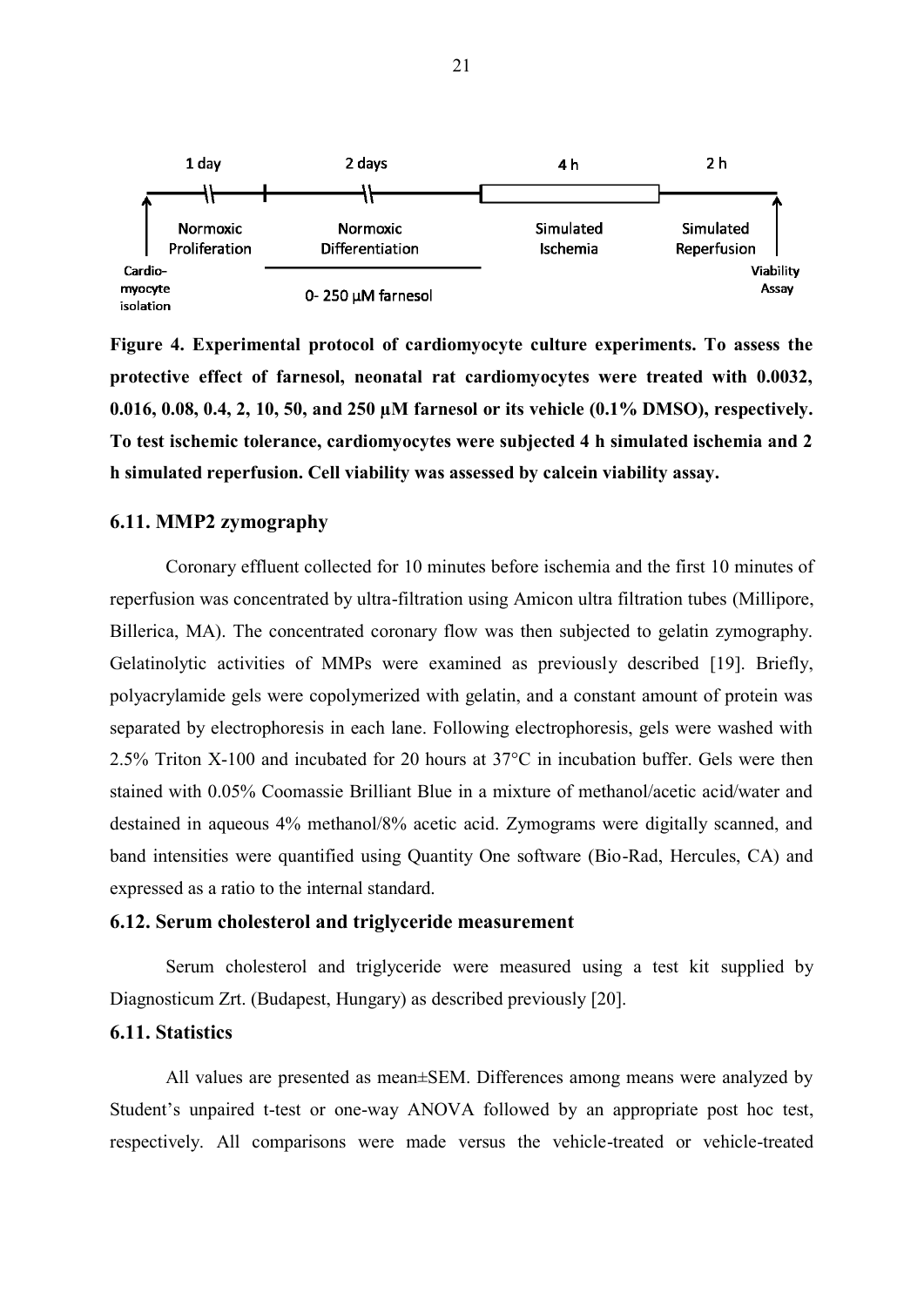ischemia/reperfusion group or corresponding control group. Statistical significance was defined as  $p<0.05$ .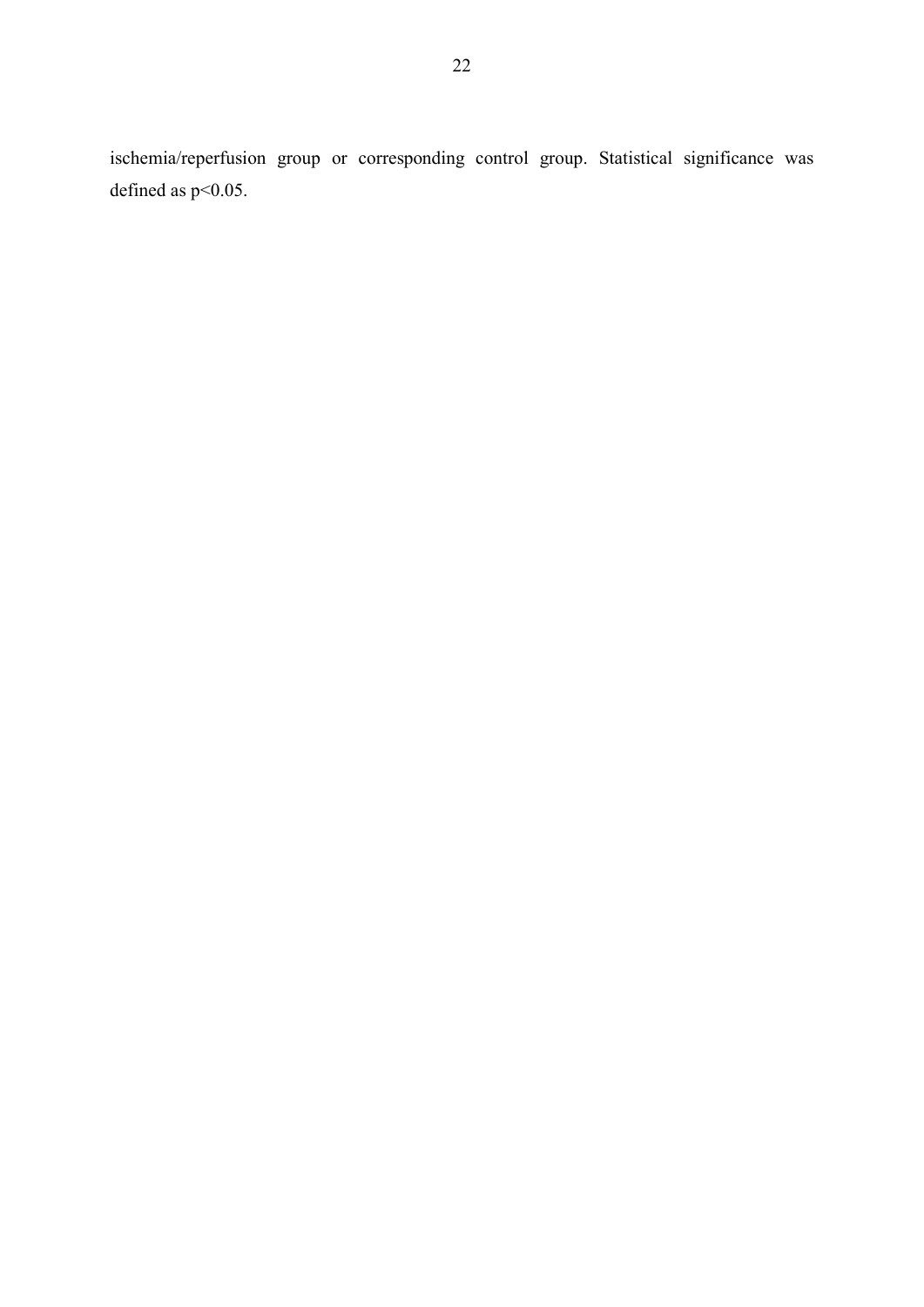#### <span id="page-22-0"></span>**7. RESULTS**

#### <span id="page-22-1"></span>**7.1 Study 1**

#### <span id="page-22-2"></span>**7.1.1 Infarct size**

To assess the cardioprotective effect of different oral doses of farnesol, infarct size was measured after 30 min regional ischemia and 120 min of reperfusion. Infarct size was significantly decreased by 1 mg/kg/day farnesol  $(22.3\pm3.9\% \text{ vs. } 40.9\pm6.1\%, \text{ p} < 0.05, \text{ Figure}$ [5\)](#page-22-3). However, 0.2, 5, and 50 mg/kg/day farnesol treatment did not significantly decrease infarct size (37.3±5.1%, 32.0±3.1%, 43.5±5.1% vs. 40.9±6.1%, respectively, [Figure 5\)](#page-22-3). Therefore, the infarct size reducing effect of farnesol showed a U-shaped dose-response relationship. Farnesol did not affect body weight, heart weight, coronary flow and heart rate [\(Table 1\)](#page-23-1).



<span id="page-22-3"></span>**Figure 5. Effect of farnesol on myocardial infarct size. Infarct size is expressed as a percentage of the area at risk of isolated hearts that was subjected to 12 days vehicle or 0.2, 1, 5, and 50 mg/kg/day farnesol treatment followed by 30 min coronary occlusion followed by 120 min reperfusion to measure infarct size. Values are mean±SEM; n = 8– 13 in each group; \*p < 0.05 vs. vehicle.**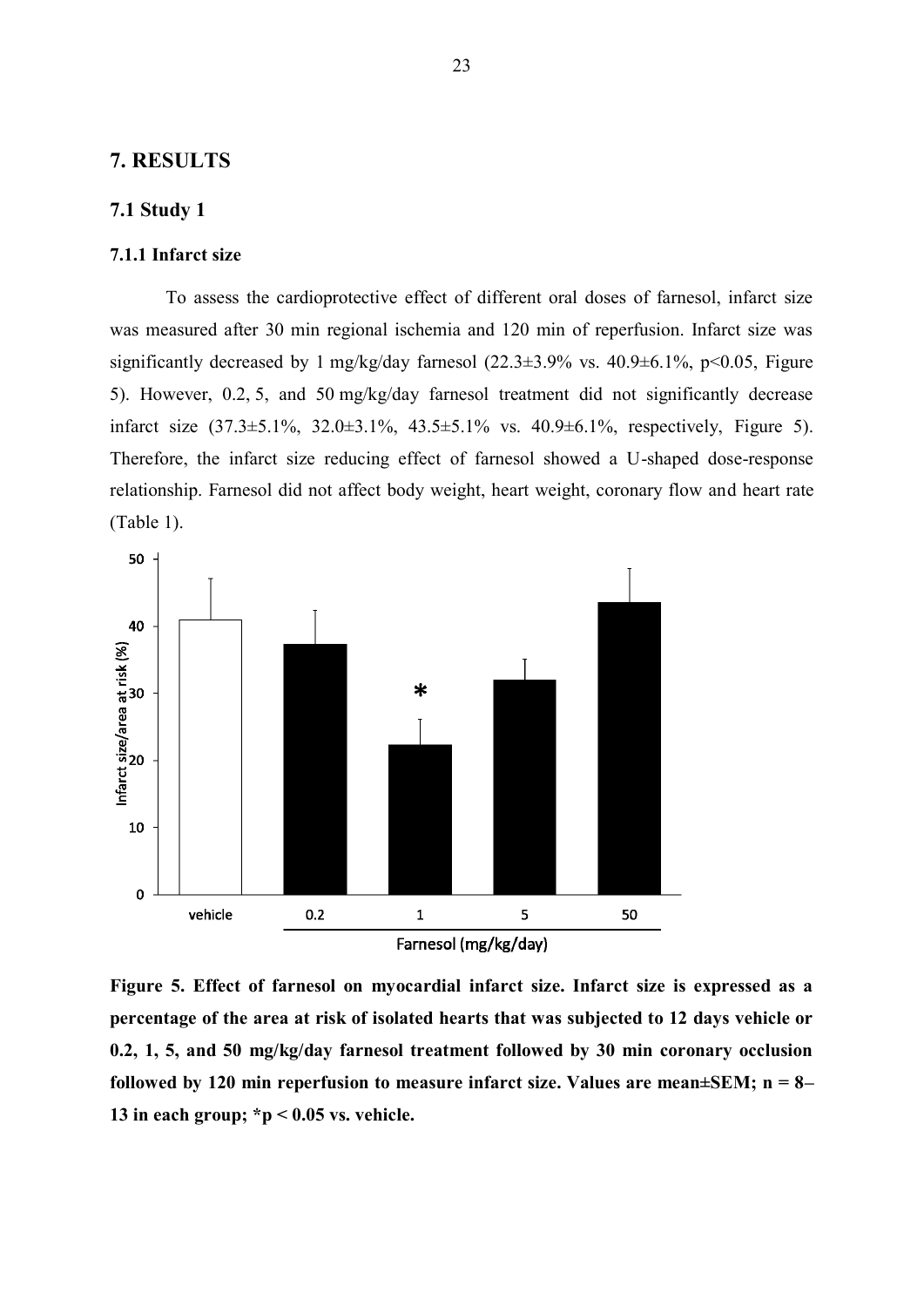| Farnesol (mg)                                         | vehicle                              | 0.2               | 1                                                        | 5                                                           | 50                |
|-------------------------------------------------------|--------------------------------------|-------------------|----------------------------------------------------------|-------------------------------------------------------------|-------------------|
| Body weight (g)                                       | $350 \pm 5(34)$                      | $337 \pm 8(8)$    | $353 \pm 5(32)$                                          | $334 \pm 3(14)$                                             | $361 \pm 6(20)$   |
| Heart weight (g) $1.28 \pm 0.02(34) 1.27 \pm 0.06(8)$ |                                      |                   |                                                          | $1.30 \pm 0.03(32)$ $1.21 \pm 0.04(14)$ $1.27 \pm 0.04(20)$ |                   |
| Area at risk $(\%)$ 54.9±3.2(10) 43.7±4.4(8)          |                                      |                   | $46.2 \pm 4.6(11)$ $64.9 \pm 3.6(12)$ $50.1 \pm 2.6(13)$ |                                                             |                   |
| Coronary flow (mL/min)                                |                                      |                   |                                                          |                                                             |                   |
| Before isch                                           | $17.9 \pm 0.5(33)$                   | $17.2 \pm 1.6(8)$ |                                                          | $18.0\pm0.6(32)$ $16.6\pm0.7(14)$ $16.9\pm1.1(18)$          |                   |
| During isch                                           | $10.1 \pm 1.1(11)$                   | $9.3 \pm 1.0(8)$  |                                                          | $9.8 \pm 0.5(12)$ $10.1 \pm 0.8(12)$                        | $9.0 \pm 0.7(13)$ |
| 0-5 min of rep                                        | $88.0 \pm 6.2(11)$                   | $72.6 \pm 5.3(8)$ |                                                          | $82.8 \pm 6.6(12)$ $88.0 \pm 7.7(12)$ $75.1 \pm 4.0(13)$    |                   |
| End of rep                                            | $12.6 \pm 1.3(11)$ $11.5 \pm 1.4(8)$ |                   |                                                          | $14.4 \pm 1.1(12)$ $14.3 \pm 1.5(12)$ $11.6 \pm 0.8(13)$    |                   |
| Heart rate (beats/min)                                |                                      |                   |                                                          |                                                             |                   |
| Before isch                                           | $284 \pm 18(14)$                     | $270 \pm 24(8)$   | $284 \pm 17(12)$                                         | $277 \pm 24(13)$                                            | $303 \pm 9(13)$   |
| End of isch                                           | $250 \pm 27(7)$                      | $275 \pm 35(8)$   | $288 \pm 28(11)$                                         | $292 \pm 31(11)$                                            | $308 \pm 19(7)$   |
| End of rep                                            | $288 \pm 9(6)$                       | $279 \pm 23(7)$   | $239 \pm 28(8)$                                          | $259 \pm 35(8)$                                             | $294 \pm 17(8)$   |

<span id="page-23-1"></span>**Table 1. Body weight, animal weight, area at risk and cardiac functional parameters in vehicle or 0.2, 1, 5, and 50 mg/kg/day farnesol-treated groups for 12 days followed by either 10 min of aerobic perfusion for tissue sampling or 30 min coronary occlusion followed by 120 min reperfusion to measure infarct size. Body weight, heart weight, and coronary flow before ischemia were measured from all animals served for infarct size measurement and assessment of biochemical parameters to yield sample size n=6-34 in different groups. Values are mean±SEM (n).**

#### <span id="page-23-0"></span>**7.1.2 Mevalonate pathway end-products**

In separate sets of experiments, to assess the effect of cardioprotective (1 mg/kg/day) dose of farnesol on mevalonate pathway end-products, we measured cardiac protein prenylation, cholesterol, coenzyme Q, and dolichol. We found that oral farnesol treatment significantly increased cardiac protein-bound geranylgeranyl level (8.4±0.9 vs. 5.5±0.8 ng/mg protein, p<0.05) [\(Figure 6\)](#page-24-1). However, farnesol did not influence cardiac protein-bound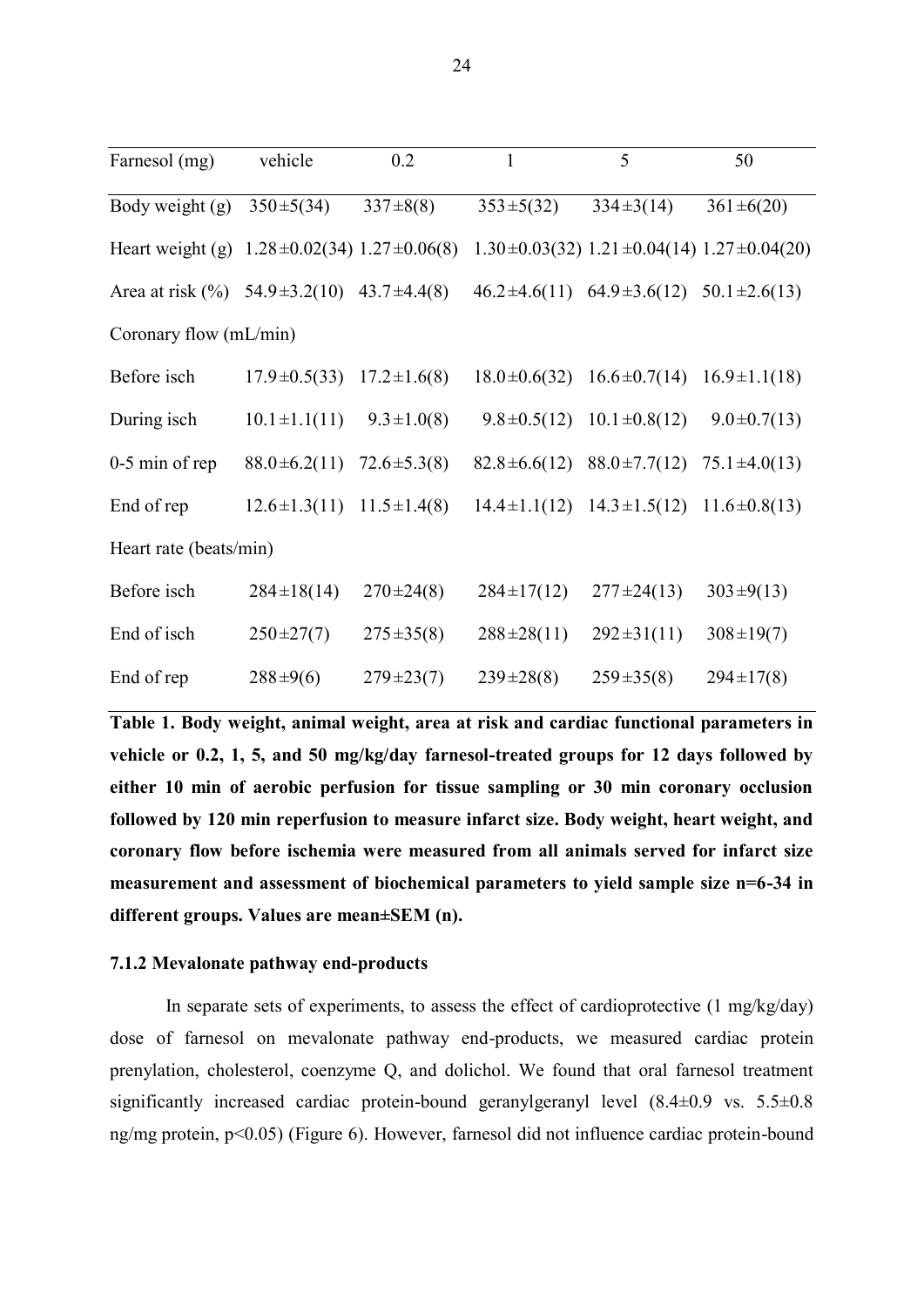farnesyl level  $(1.6\pm0.2 \text{ vs. } 2.7\pm0.5 \text{ ng/mg protein})$ , cardiac cholesterol  $(100.4\pm4.5 \text{ vs. } 2.7\pm0.5 \text{ mg/mg protein})$ 88.8 $\pm$ 7.8 ng/mg protein), coenzyme Q9 and Q10 (13.1 $\pm$ 0.7 vs. 11.0 $\pm$ 2.8 ng/mg protein and  $0.89\pm0.06$  vs.  $0.74\pm0.19$  ng/mg protein, respectively), and dolichol levels significantly  $(0.32\pm0.03 \text{ vs. } 0.37\pm0.03 \text{ ng/mg protein})$  [\(Figure 6\)](#page-24-1).



<span id="page-24-1"></span>**Figure 6. Cardiac mevalonate pathway metabolites (cardiac cholesterol, coenzyme Q10, protein geranylgeranylation, protein farnesylation, coenzyme Q9, and dolichol) from rats orally treated with vehicle or 0.2, 1, 5, and 50 mg/kg/day farnesol for 12 days. Values are mean±SEM; n = 6–8 in each group. \*p < 0.05 vs. vehicle.**

#### <span id="page-24-0"></span>**7.1.3 3-nitrotyrosine**

To assess the antioxidant effect of the cardioprotective dose of farnesol in the heart, in separate experiments, we measured cardiac 3-nitrotyrosine level as marker of cardiac peroxynitrite which is a major player in cardiac oxidative and nitrosative stress. We found that the cardioprotective dose of farnesol (1 mg/kg/day) did not affect cardiac 3-nitrotyrosine level [\(Figure 7\)](#page-25-1). Therefore, to further assess if farnesol at a higher dose may show an antioxidant effect, in separate experiment, we measured 3-nitrotyrosine in the 50 mg/kg/day farnesoltreated group. This dose of farnesol (50 mg/kg/day) significantly decreased cardiac 3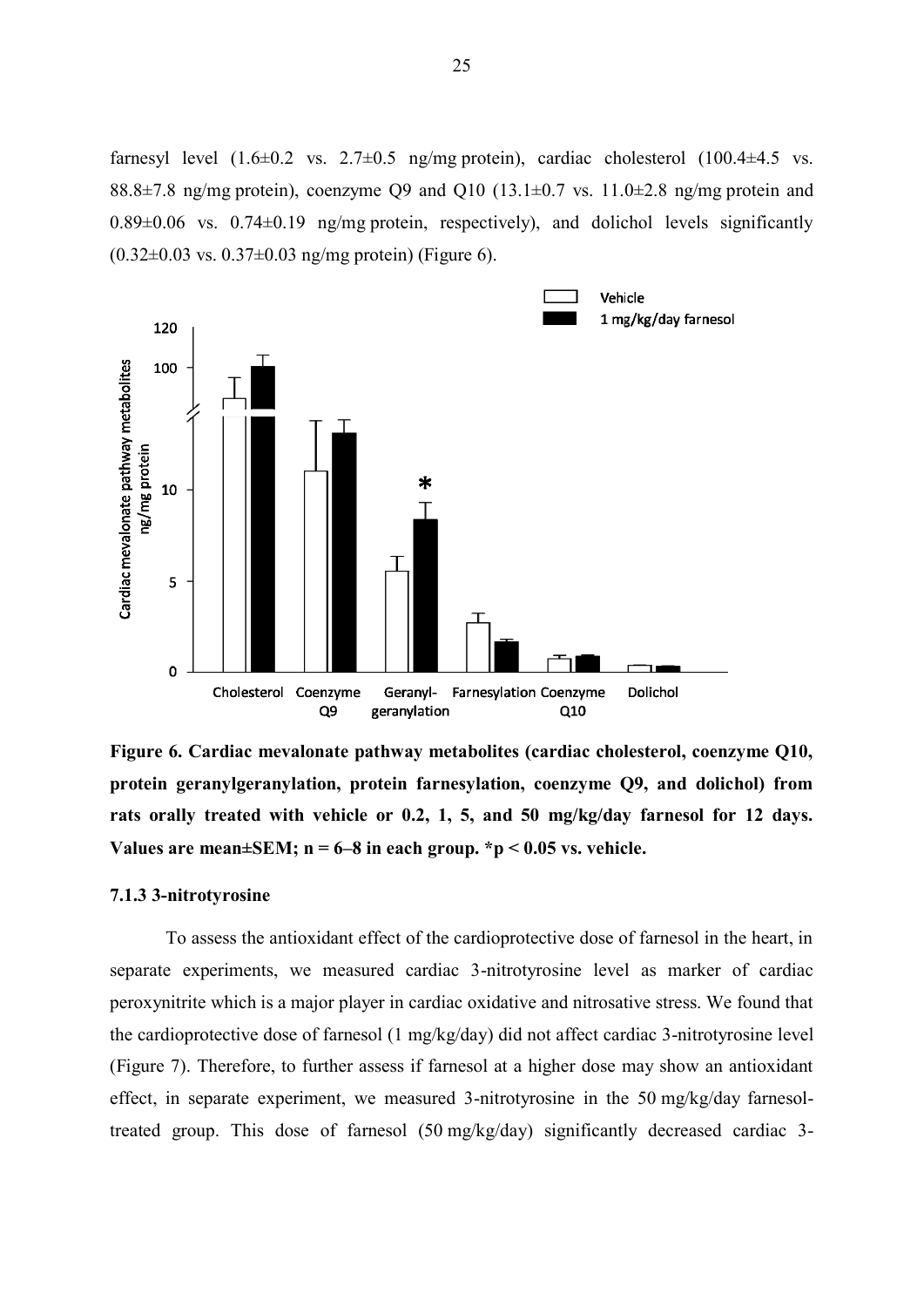nitrotyrosine level (1.2±0.2 vs. 2.4±0.5 ng/mg protein, p<0.05) [\(Figure 7\)](#page-25-1), however, it did not show any cardioprotective effect (see above, [Figure 5\)](#page-22-3).



<span id="page-25-1"></span>**Figure 7. Cardiac 3-nitrotyrosine from rats oral treated with vehicle or 1 and 50 mg/kg/day farnesol for 12 days. Values are mean±SEM; n = 7 in each group, \*p < 0.05 vs. vehicle.**

#### <span id="page-25-0"></span>**7.1.4 Cardiomyocyte culture results**

To assess if farnesol has a direct cardiocytoprotective effect, we measured cell viability of cardiomyocytes subjected to simulated ischemia/reperfusion. Farnesol (0.0032 – 50 µM) protected cardiomyocytes in a bell-shaped concentration-response manner similarly to that observed in the isolated heart experiments (0.016  $\mu$ M farnesol: 40.4 $\pm$ 1.4 AU, 0.08  $\mu$ M farnesol: 39.6 $\pm$ 1.5 AU, 0.4 µM farnesol: 43.1 $\pm$ 1.0 AU vs. 34.8 $\pm$ 1.2 AU, respectively, Figure [8](#page-26-2)). However, 250 µM farnesol showed a cytotoxic effect (data not shown).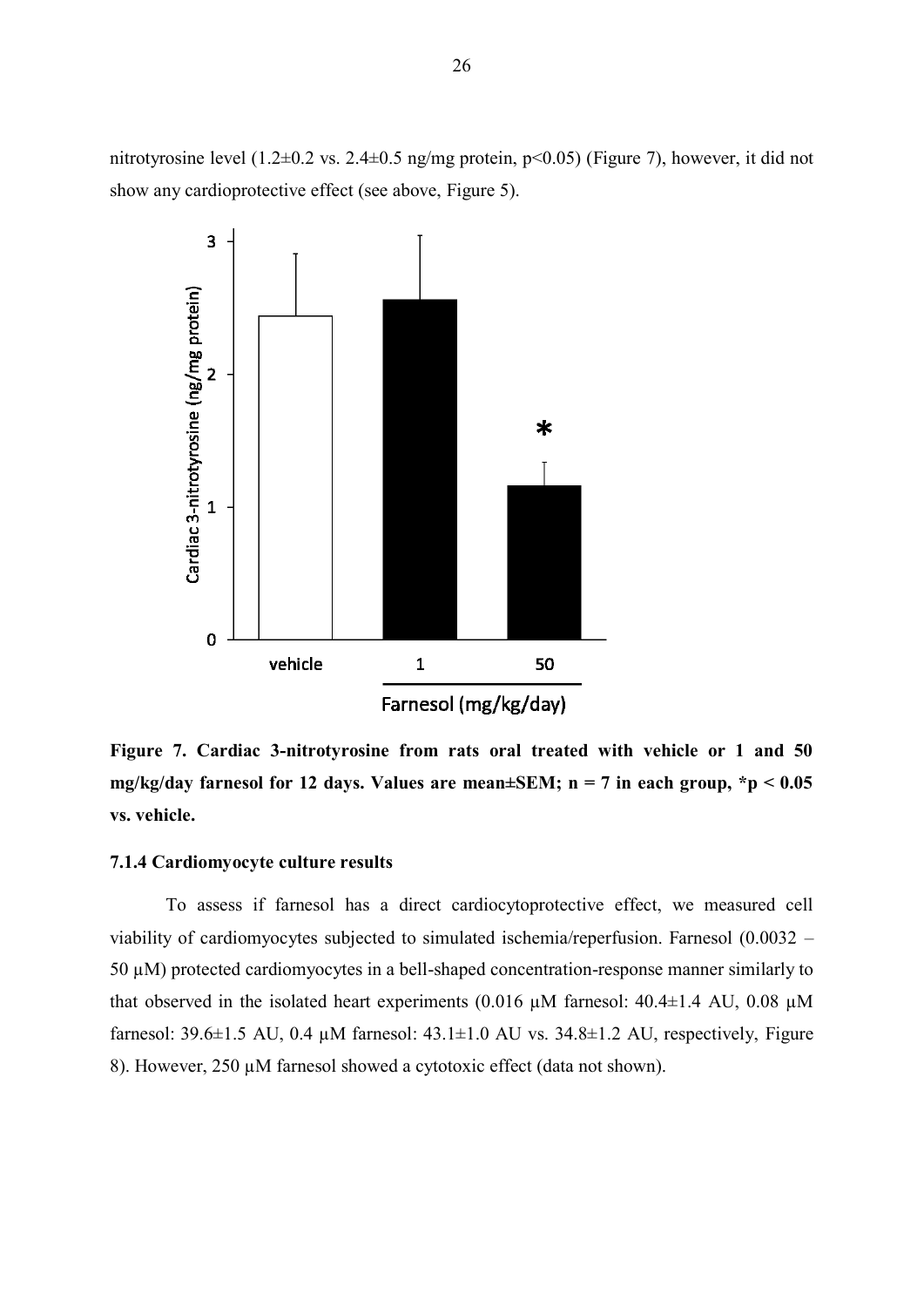

<span id="page-26-2"></span>**Figure 8. Viability assay for neonatal rat cardiomyocytes treated with 0.0032, 0.016, 0.08, 0.4, 2, 10, and 50 µM farnesol or its vehicle (0.1% DMSO), respectively for 2 days. Values are mean±SEM; n = 16-24 well. \*p < 0.05 vs. vehicle.**

## <span id="page-26-0"></span>**7.2 Study 2**

#### <span id="page-26-1"></span>**7.2.1 Animal mass**

The body and heart weight of the RPO supplemented rats were significantly decreased when compared to the Norm group and also to the Chol+RPO group after the feeding period [\(Table 2\)](#page-26-3).

|                   | <b>Norm</b>      | Chol             | $Norm+RPO$        | $Chol+RPO$       |
|-------------------|------------------|------------------|-------------------|------------------|
| Animal mass $(g)$ | $494.0 \pm 18.1$ | $472.6 \pm 13.5$ | $381.3 \pm 7.6^*$ | $511.5 \pm 14.4$ |
| Heart mass $(g)$  | $1.6 \pm 0.1$    | $1.7 \pm 0.1$    | $1.4\pm0.1*$      | $1.7 \pm 0.1$    |

<span id="page-26-3"></span>**Table 2. Animal mass and heart mass after a nine week diet. Values are mean ± SEM, n = 8; \*p < 0.05 versus Norm and Chol+RPO.**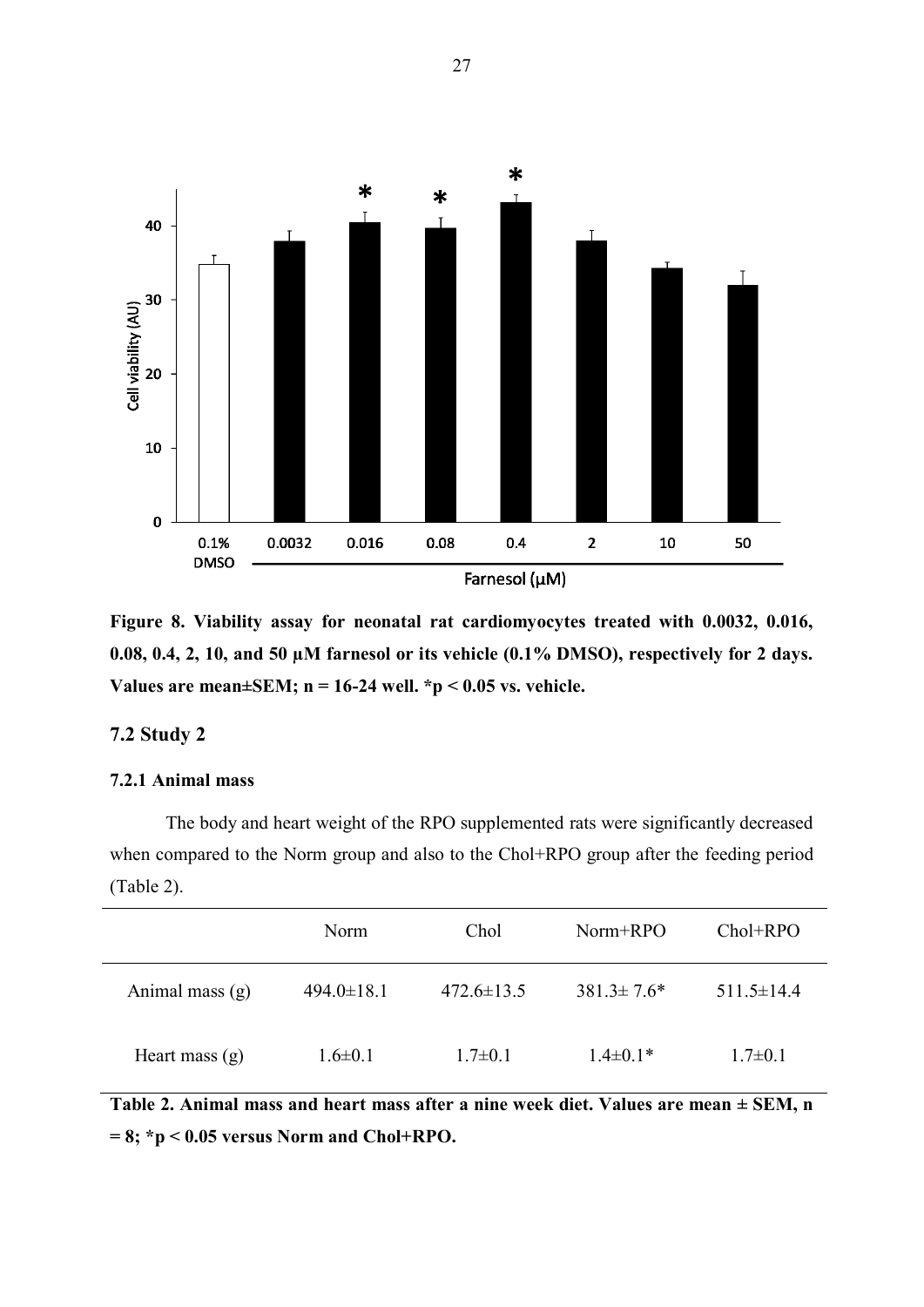#### <span id="page-27-0"></span>**7.2.2 Perfusion data**

There were no significant differences in the coronary effluent of any of the groups after the supplementation period. Coronary effluent of all groups except the RPO group was significantly decreased after ischemia, when compared to their baseline values. There were no significant differences in the heart rates before or after ischemia [\(Table 3\)](#page-27-3).

|            | CE before<br>ischemia<br>mL/10min) | CE after<br>ischemia<br>mL/10min) | HR before<br>ischemia<br>(BPM) | HR after<br>ischemia<br><b>BPM</b> |
|------------|------------------------------------|-----------------------------------|--------------------------------|------------------------------------|
| Norm       | $205.0 \pm 5.7$                    | $59.2 \pm 4.0*$                   | $387.4 \pm 56.5$               | $338.0 \pm 128.6$                  |
| Chol       | $185.9 \pm 21.7$                   | $67.1 \pm 6.5*$                   | $390.8 \pm 37.3$               | $346.0 \pm 115.3$                  |
| Norm+RPO   | $152.5 \pm 12.9$                   | $100.0 \pm 6.9$                   | $344.1 \pm 12.0$               | $328.0 \pm 40.7$                   |
| $Chol+RPO$ | $141.9 \pm 12.5$                   | $61.9 \pm 3.8^*$                  | $327.3 \pm 17.6$               | $339.0 \pm 29.2$                   |

<span id="page-27-3"></span>**Table 3. Coronary effluent (CE) collected for 10 min to measure MMP activity and heart rate (HR) before and after ischemia. Values are mean ± SEM, n = 8; \*p < 0.05 versus the corresponding "before ischemia" values.**

#### <span id="page-27-1"></span>**7.2.3 Infarct size**

Cholesterol-enriched diet alone increased myocardial infarct size from  $23.5 \pm 3.0\%$  to  $37.2 \pm 3.6\%$  (p < 0.05) when compared to normal diet. RPO supplementation significantly reduced infarct size in Norm+RPO and also in Chol+RPO (9.2  $\pm$  1.0% and 26.9  $\pm$  3.0%), respectively [\(Figure 9\)](#page-28-1). Infarct size in Chol+RPO group was comparable to the group fed with normal diet.

#### <span id="page-27-2"></span>**7.2.4 MMP2**

Before ischemia activity of the 75kDa isoform of MMP2 was significantly lower in the Chol+RPO group when compared to the Chol group ( $228 \pm 28$  AU versus  $450 \pm 34$  AU; [\(Figure 10\)](#page-29-0). After ischemia MMP2 (72kDa isoform) activity of the RPO supplemented group was significantly increased when compared to rats with normal diet  $(2472 \pm 132 \text{ AU}$  versus  $2007 \pm 68$  AU; [Figure 11\)](#page-30-0).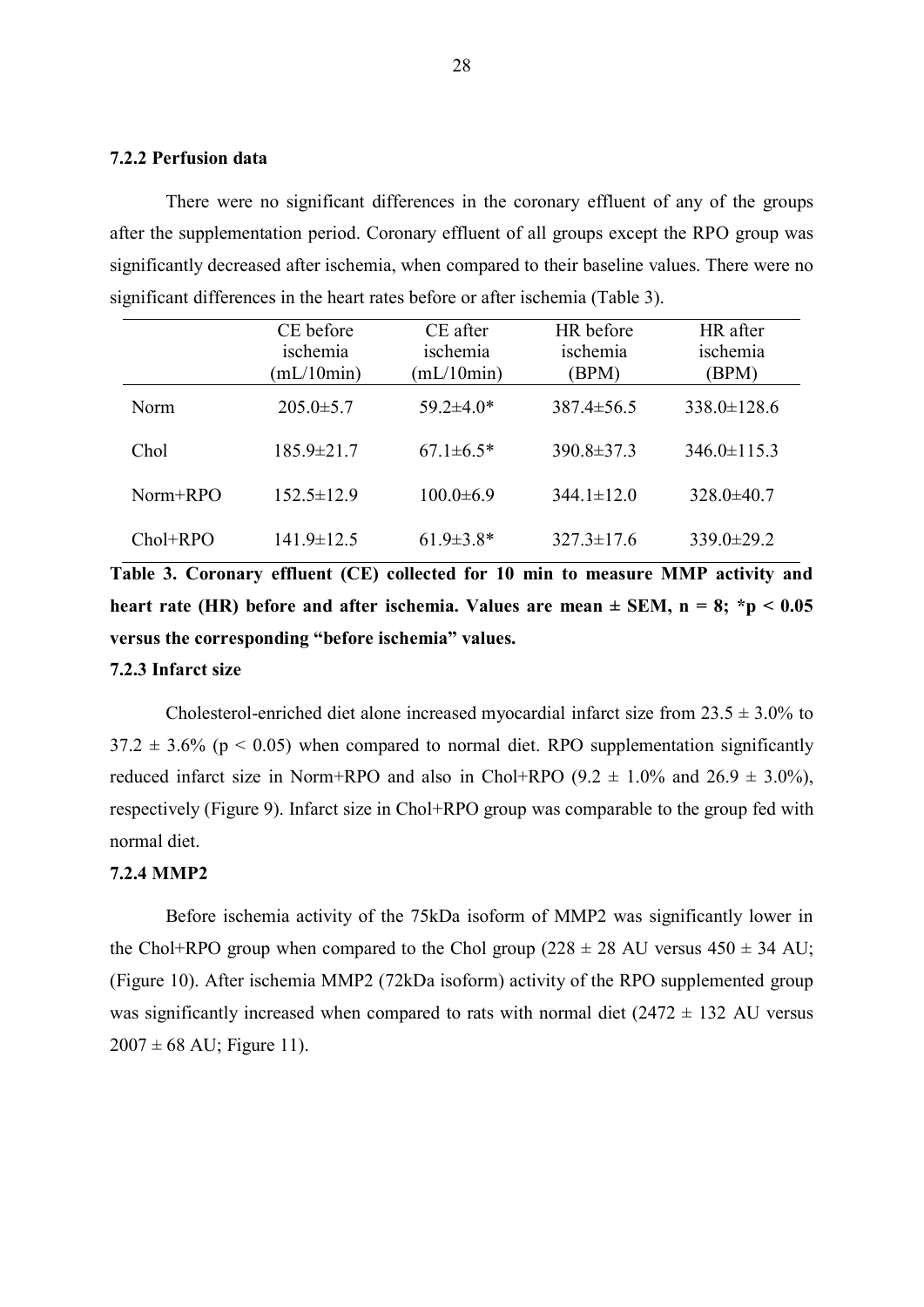

<span id="page-28-1"></span>**Figure 9. Myocardial infarct size in rats fed different diets for nine weeks. Infarct size is**  expressed as a percentage of the area at risk, values are mean  $\pm$  SEM, n = 8; \*p < 0.05 **versus corresponding non-RPO treated groups; #p < 0.05 versus corresponding normal diet.**

#### <span id="page-28-0"></span>**7.2.5 Serum lipid profile**

There were no significant differences in the serum total cholesterol and triglyceride level among groups [\(Table 4\)](#page-28-2).

|                               | Norm            | Chol            | Norm+RPO        | $Chol+RPO$      |
|-------------------------------|-----------------|-----------------|-----------------|-----------------|
| Total cholesterol<br>(mmol/L) | $1.96 \pm 0.05$ | $1.91 \pm 0.05$ | $2.15 \pm 0.23$ | $1.79 \pm 0.04$ |
| Triglycerides<br>(mmol/L)     | $0.72 \pm 0.06$ | $0.80 \pm 0.08$ | $0.71 \pm 0.06$ | $0.80 \pm 0.07$ |

<span id="page-28-2"></span>**Table 4. Serum total cholesterol and serum triglyceride levels of rats after nine weeks of**  diet. Values are mean  $\pm$  SEM, n = 8.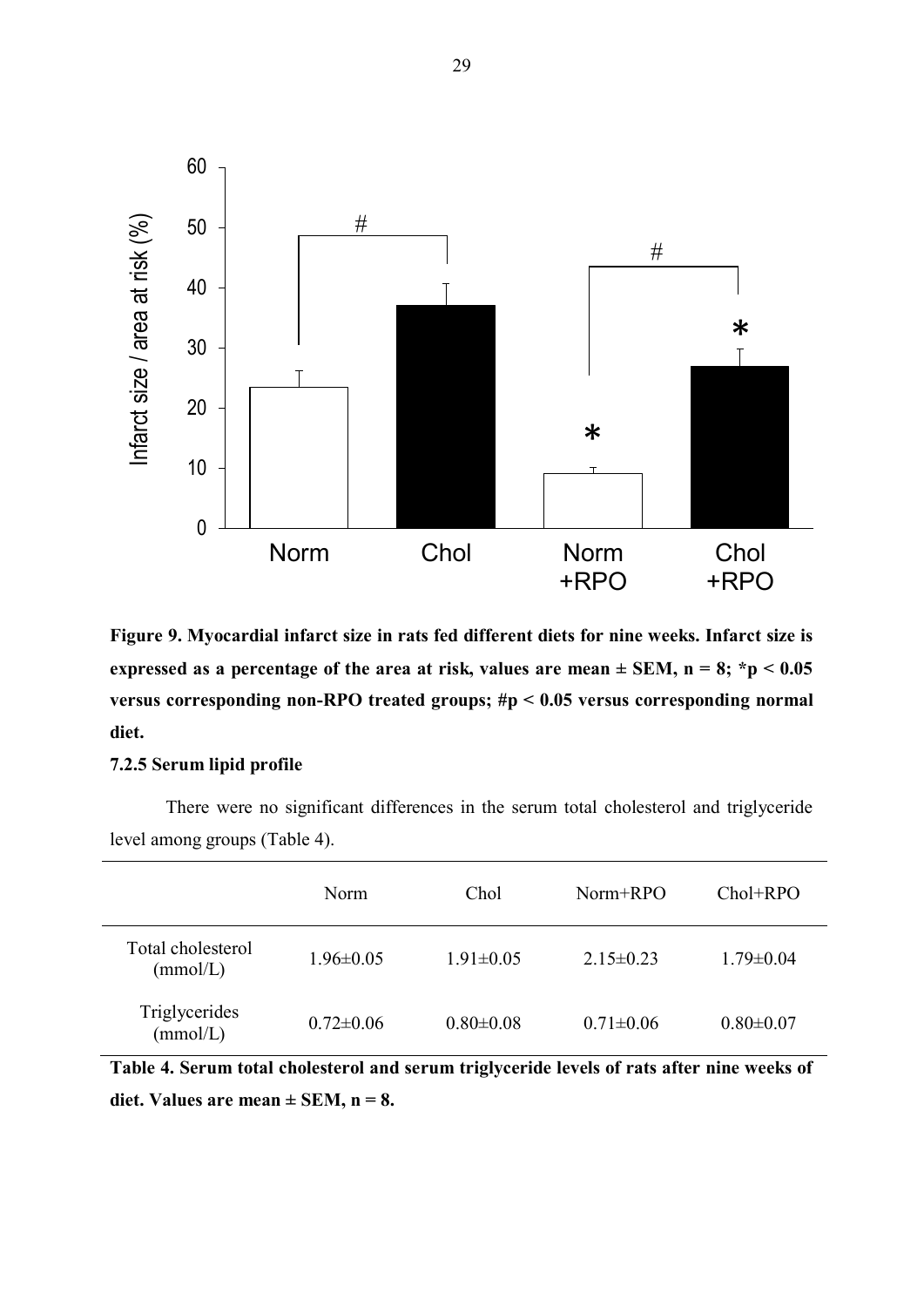

<span id="page-29-0"></span>**Figure 10. MMP2 activity in coronary effluent collected for 10 minutes before ischemia.**  Values are mean  $\pm$  SEM, n = 8; \*p <0.05 versus corresponding non-RPO treated groups; **#p < 0.05 versus corresponding normal diet.**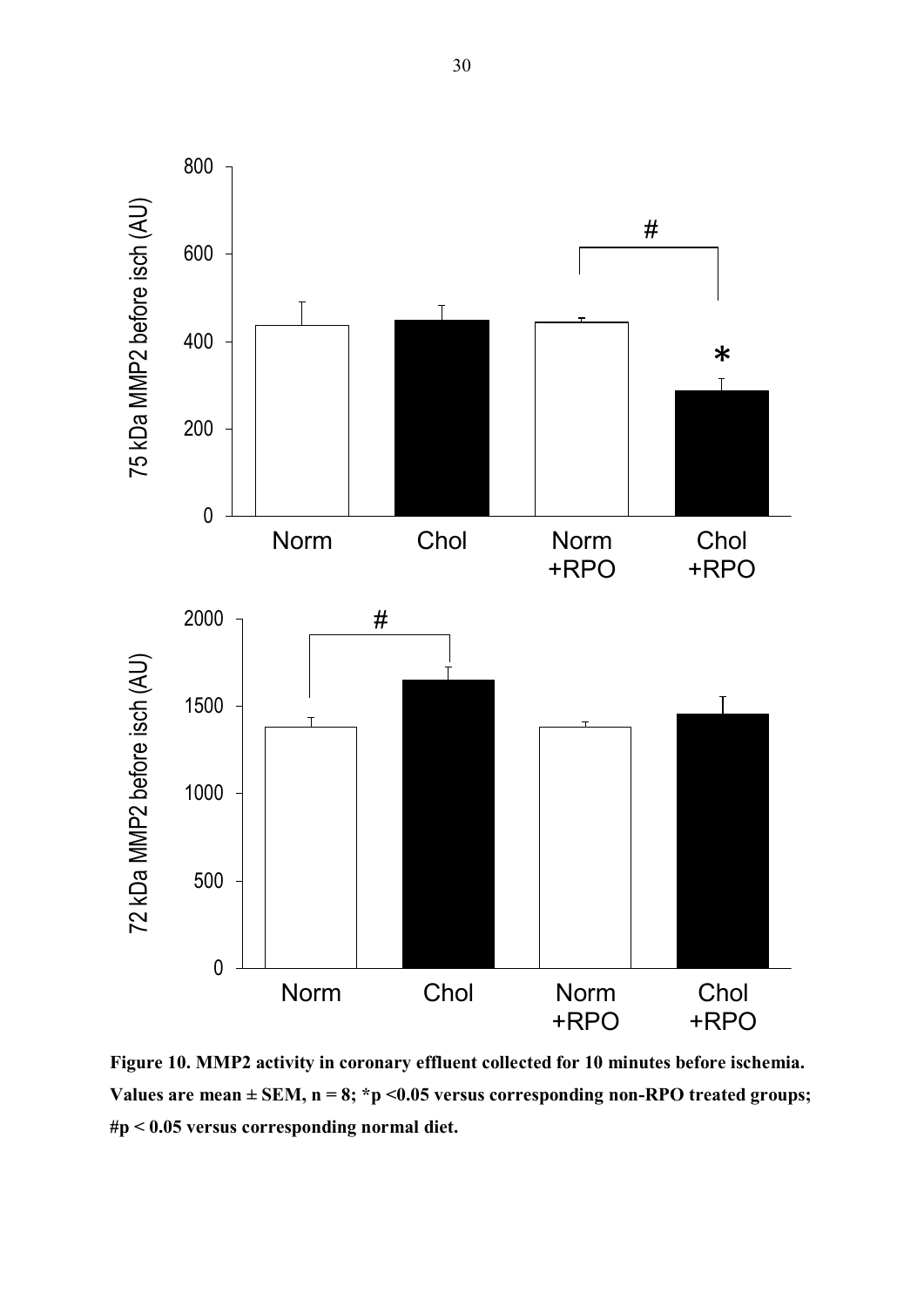

<span id="page-30-0"></span>**Figure 11. MMP2 activity in coronary effluent collected for the first 10 minutes of reperfusion. Values are mean ± SEM, n = 8; \*p < 0.05 versus corresponding non-RPO treated groups; #p < 0.05 versus corresponding normal diet.**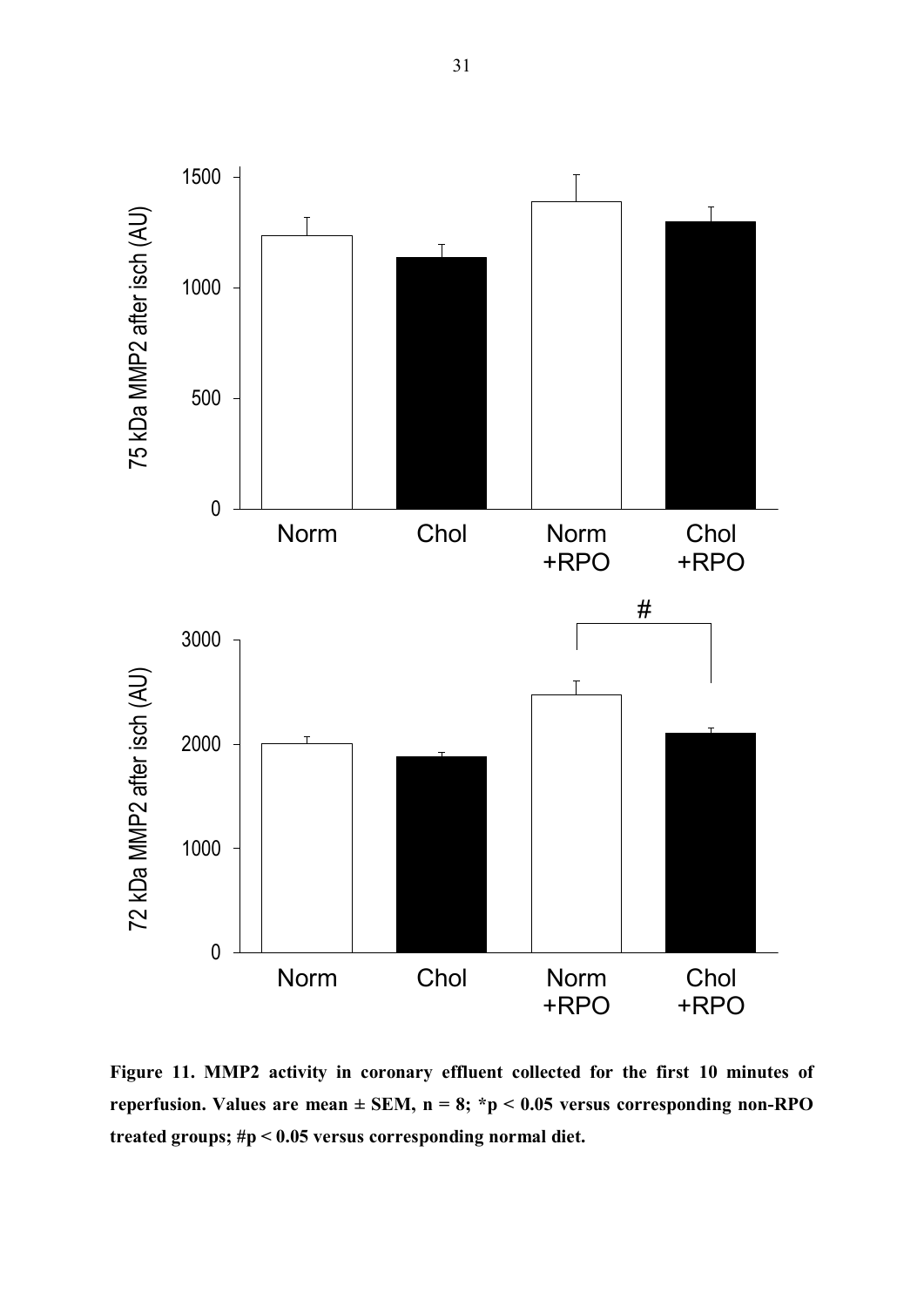#### <span id="page-31-0"></span>**8 DISCUSSION**

#### <span id="page-31-1"></span>**8.1 Study 1**

This is the first demonstration that oral farnesol treatment reduces infarct size in the rat heart following ischemia/reperfusion. We also found that farnesol shows a direct cytoprotective effect in cardiomyocytes subjected to simulated ischemia/reperfusion. Furthermore, we found that the in-vivo cardioprotective dose of farnesol (1 mg/kg/day for 12 days) increased the geranylgeranylation of cardiac proteins, however, it did not affect other mevalonate pathway-derived end-products (cardiac cholesterol, coenzyme Q, dolichol) and cardiac peroxynitrite marker 3-nitrotyrosine level significantly. This shows that the cardioprotective effect of farnesol is independent of its antioxidant effect but may involve changes in protein geranylgeranylation [\(Figure 12\)](#page-31-2).



#### <span id="page-31-2"></span>**Figure 12. Proposed mechanism of cardioprotection by farnesol.**

It is known that mammalian cells can utilize farnesol for protein prenylation [34] and for synthesis of other mevalonate pathway derivatives (cholesterol, coenzyme Q, and dolichol) [34] [\(Figure 1\)](#page-10-0). Bentinger et al. (1998) has shown in rats that farnesol could be phosphorylated in vivo to form farnesyl-pyrophosphate, which could re-enter biosynthetic reactions [33]. Our present results support this finding since administration of exogenous farnesol increased total myocardial protein geranylgeranylation and reduced infarct size.

Prenylation (protein farnesylation and geranylgeranylation) is a lipid post-translational modification of proteins involving the irreversible covalent attachment of either farnesyl (15 carbon) or geranylgeranyl (20-carbon) isoprenoid to conserved cysteine residues at or near the C-terminus of numerous cellular proteins [92]. Prenyl groups act as hydrophobic membrane anchors [40] and play key role in the maturation of proteins [41], regulation of protein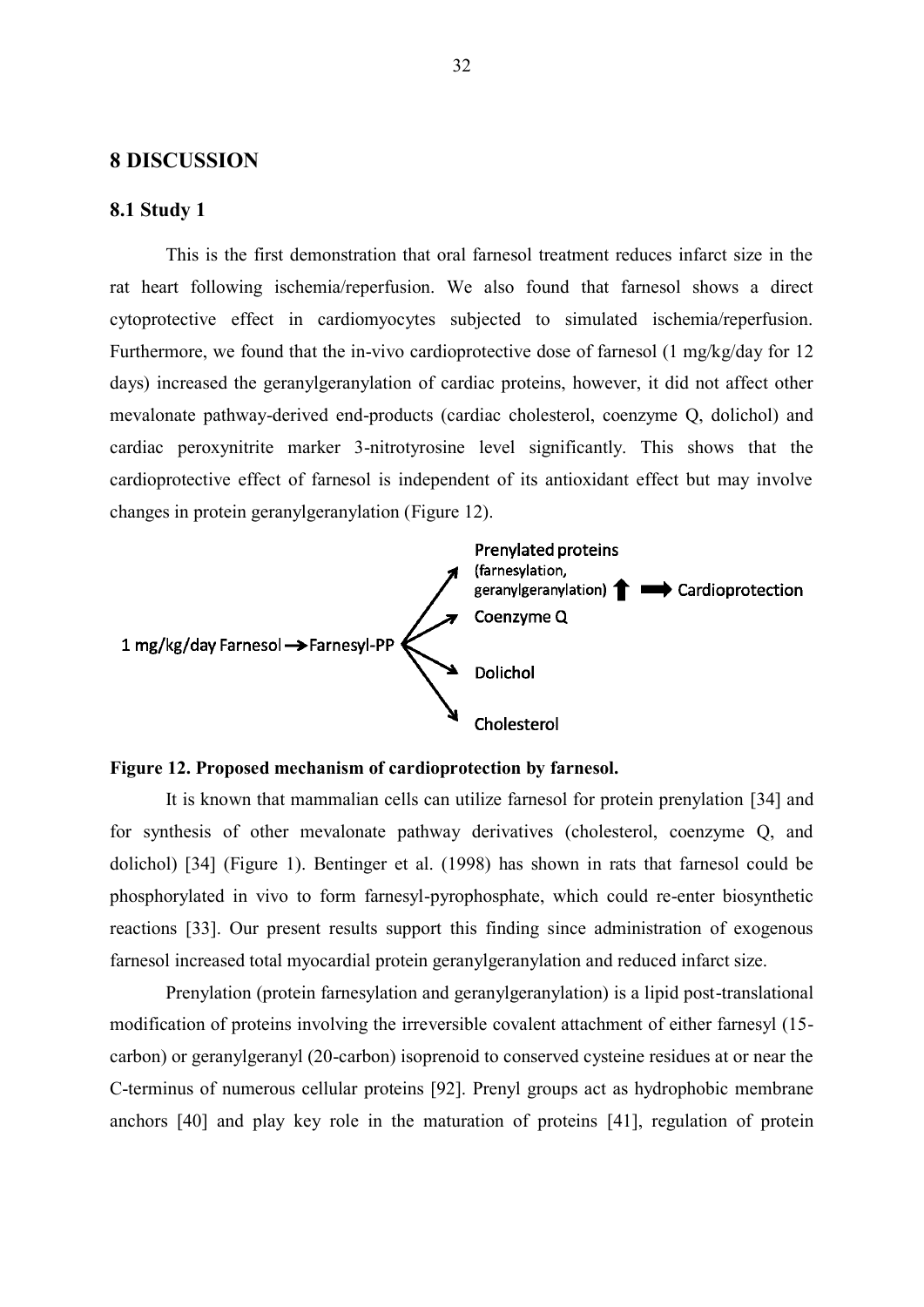targeting, function of proteins, and controlling apoptosis [40,93]. Large number of proteins is known to be prenylated, such as e.g. γ subunit of heterotrimeric G-proteins, nuclear lamins, and some members of the Ras superfamily of small GTPases e.g.: Ras, Rho, Rac, Rab subfamily [40-42]. Some of these proteins have been shown to be involved in cardioprotection. Brar et al. (2004) also showed that cardioprotective effect of urocortin-II against ischemia/reperfusion injury in rat heart was completely abolished by the Ras inhibitor manumycin A [94]. It was also shown that infarct size was increased in cardiac specific RhoA knockout mice hearts and was significantly decreased in cardiac-specific RhoA transgenic mice [95]. It was also reported that activation of c-Jun N-terminal kinase through the Rac1/cdc42-TAK-1 pathway promotes survival of cardiac myocytes after hypoxiareoxygenation [96]. Members of the Rab subfamily are geranylgeranylated [40] while the other small GTPases either farnesylated or geranylgeranylated [93]. In our present study, we measured total protein farnesylation and geranylgeranylation and found that farnesol treatment significantly increased total myocardial protein geranylgeranylation but not farnesylation. However, the reason for the discrepancy between farnesol-induced protein geranylgeranylation and farnesylation remained unknown and it was not investigated in our present study. Protein prenylation is catalysed by prenyl transferase enzymes, which can be classified into two main functional classes: (i) the CAAX prenyl transferases including farnesyl transferase and geranylgeranyl transferase type 1, [93], and (ii) the Rab geranylgeranyl transferase (geranylgeranyl transferase type 2) [40]. CAAX prenyltransferase activities are highly selective for their isoprenoid diphosphate substrates: farnesyl transferase for farnesyl-pyrophosphate and geranylgeranyl transferase type 1 for geranylgeranylpyrophosphate. However, farnesyl transferase can also bind geranylgeranyl-pyrophosphate with low affinity, yet the enzyme is unable to transfer the geranylgeranyl group to substrate proteins, indicating that geranylgeranyl-pyrophosphate is a competitive inhibitor of farnesyl transferase [93]. This might explain our findings regarding the difference between farnesolinduced protein geranylgeranylation and farnesylation.

Farnesyl-pyrophosphate can be utilized for synthesis of cholesterol, coenzyme Q, and dolichol [26]. In our present study, we have observed that cardiac tissue cholesterol content expressed in ng/mg protein was approximately 10-fold higher than the level of geranylgeranyl group of protein; however, farnesol treatment did not modify cardiac cholesterol production.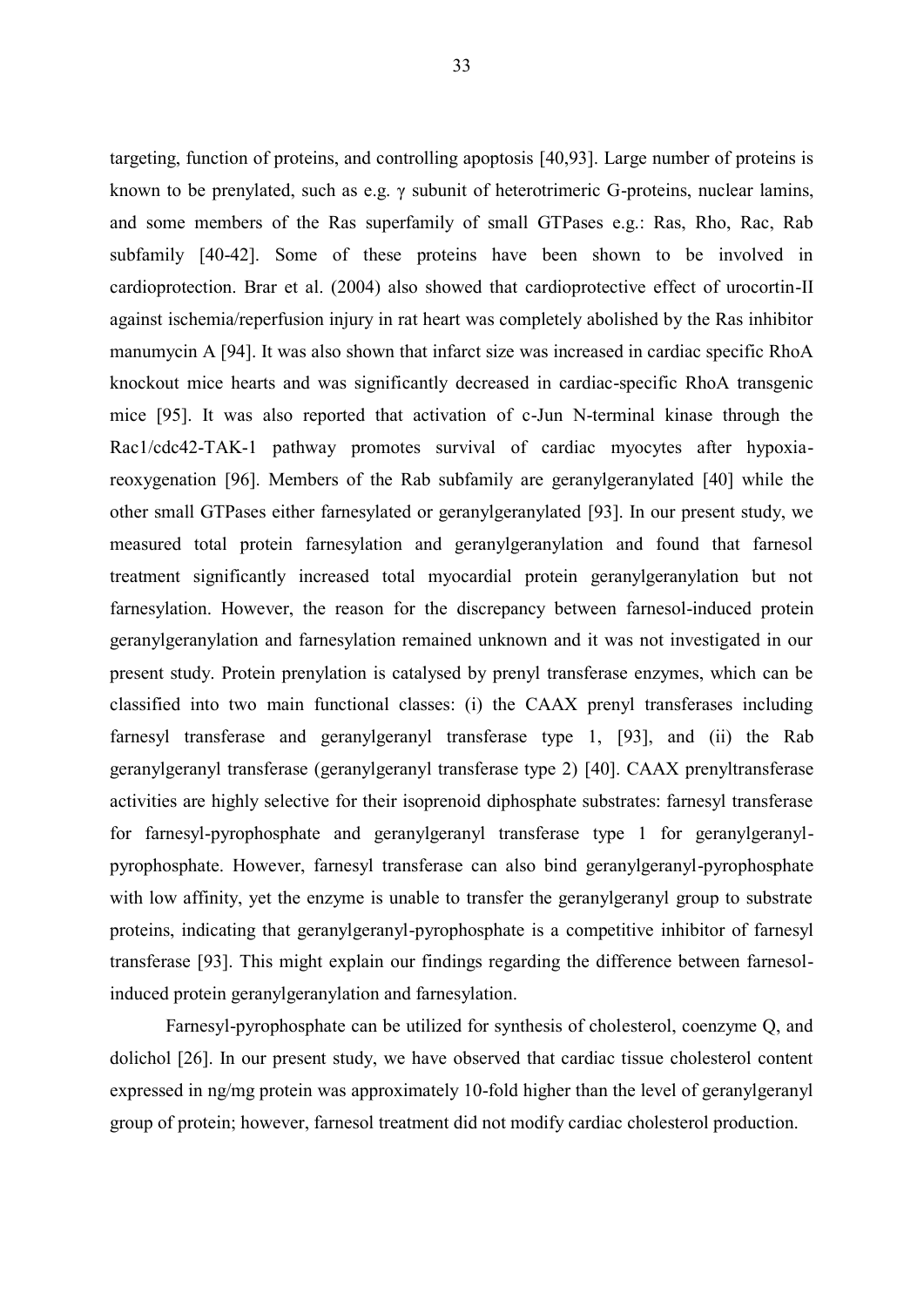In our present study, we have found that the cardiac tissue content of coenzyme Q9 was comparable to that of protein-bound geranylgeranyl group. Cardiac level of coenzyme Q10 content was approximately 10-fold less than coenzyme Q9 or protein-bound geranylgeranyl group. Our result is in concordance with the findings of Matejíková et al. (2008) who reported that the rat heart contains approximately 10-fold more coenzyme Q9 than coenzyme Q10 [97]. Coenzyme Q is a well-known antioxidant and cardioprotective molecule [44,98]. In our present study, farnesol treatment failed to alter coenzyme Q levels, which suggest that farnesol-induced cardioprotection is independent of changes in coenzyme Q levels. In our experiment the dolichol content of cardiac tissue did not change, but it was 10-fold lower than protein-bound geranylgeranyl content. The role of dolichol in ischemia/reperfusion is not known in the literature. However, it was shown that dolichol kinase deficiency causes congenital dilated cardiomyopathy in patients [99,100].

Farnesol has been shown to exert antioxidant effect in vivo [36-38]. However, in our present study the cardioprotective dose of farnesol (1 mg/kg/day) failed to decrease peroxynitrite formation, a major player in oxidative/nitrosative stress. However, 50 mg/kg/day farnesol, which did not show any cardioprotective effect, significantly decreased 3-nitrotyrosine a marker of peroxynitrite, demonstrating an antioxidant effect of farnesol. These results show that the cardioprotective effect of farnesol is independent from its antioxidant effect.

We have found here that oral farnesol reduced infarct size in a U shaped dosedependent manner showing the maximum efficacy at 1 mg/kg/day dose. Moreover, here we also demonstrated that farnesol exerts a similar concentration-dependent direct cytoprotective effect in cardiomyocytes in vitro. These results show that the cardioprotective effect of farnesol is not dependent on any systemic effect; however, it might be based on a direct cardiocytoprotective action. The reason for the inefficiency of higher farnesol doses (5 and 50 mg/kg/day in in-vivo experiments and 2, 10, 50, 250 µM in neonatal rat cardiomyocyte experiments) has not been revealed in this study. However, one may speculate that the potential pro-apoptotic effect of farnesol may interfere with its cardioprotective effect at higher doses. Indeed, Chagas et al. (2009) found in a partial hepatectomy model that farnesol (250 mg/kg for 2 consecutive weeks) induced apoptosis in rat hepatocytes [101]. Joo et al. (2007) reported that 250 µM farnesol induced apoptosis in human lung carcinoma cell line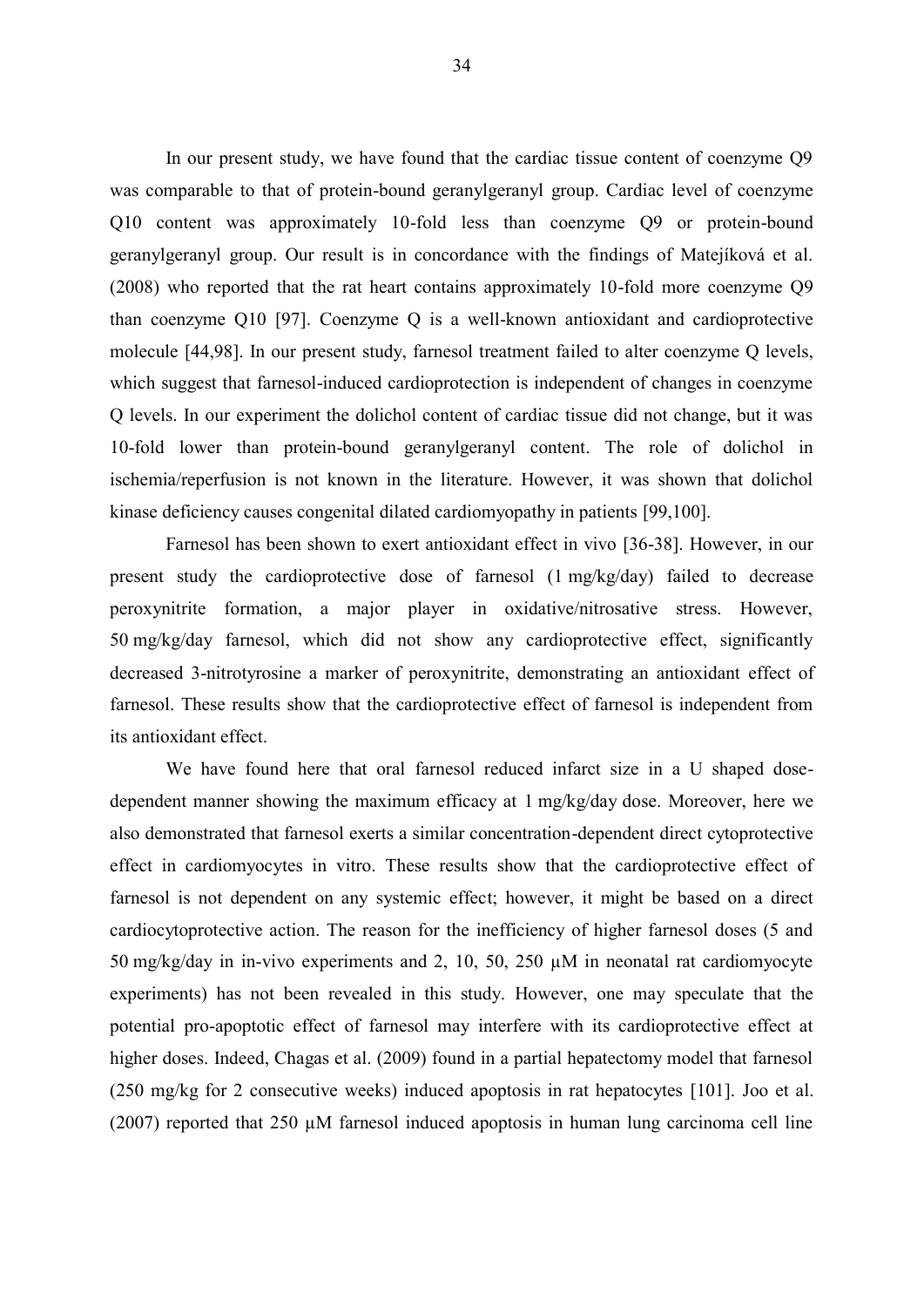[102]. Indeed, we have found here that  $250 \mu M$  farnesol radically decreased the viability of cardiomyocytes.

The present study has clearly shown the cardioprotective effect of farnesol and revealed several aspect of its mechanism; however its cellular mechanism has not been fully explored. An obvious limitation of the present study is that total protein farnesylation and geranylgeranylation were measured and individual protein prenylation was not examined. Further studies are necessary to identify the specific geranylgeranylated proteins, which may play a role in the cardioprotective effect of farnesol.

#### <span id="page-34-0"></span>**8.2 Study 2**

Our results show that dietary RPO supplementation reversed the negative effects of cholesterol supplementation in the ischemia/reperfusion rat heart model. Furthermore, dietary RPO supplementation reduced myocardial infarct size in cholesterol supplemented rats. Previous studies have shown that dietary RPO supplementation improved functional recovery of cholesterol fed rats after ischemia [56,58]. In the present study cholesterol supplementation was carried out for a longer period (nine weeks versus six weeks in previous studies). This indicates that RPO could effectively protect hearts against ischemia/reperfusion injury, despite a longer duration of cholesterol feeding. Osipov and co-workers (2009) found that hypercholesterolemic pigs had increased left ventricular function throughout the ischemia/reperfusion period when compared to normal pigs [17]. This was, however, associated with an increased infarct size and increased apoptotic markers. Our results together with previous studies [56,58] showed that dietary RPO can attenuate the harmful effects of cholesterol supplementation in the ischemia/reperfusion model. Our total serum cholesterol results were not increased in the cholesterol fed rats. This was expected, as a previous study employed a similar model of cholesterol feeding in rats, without achieving significant changes in serum cholesterol [103]. The effects of the cholesterol feeding on the cardiovascular system are however clearly discussed in the study of Giricz and coworkers (2003) through the depletion of nitric oxide, and our current study by increased myocardial infarct size [103].

Coronary flow in the Norm group was reduced by 70%, in the Chol group by 64%, in the Chol+RPO group by 57% and in the Norm+RPO group by 33% after ischemia. This indicates that RPO attenuated the fall in coronary flow after ischemia. This may suggest that RPO supplementation improves vascular function during reperfusion.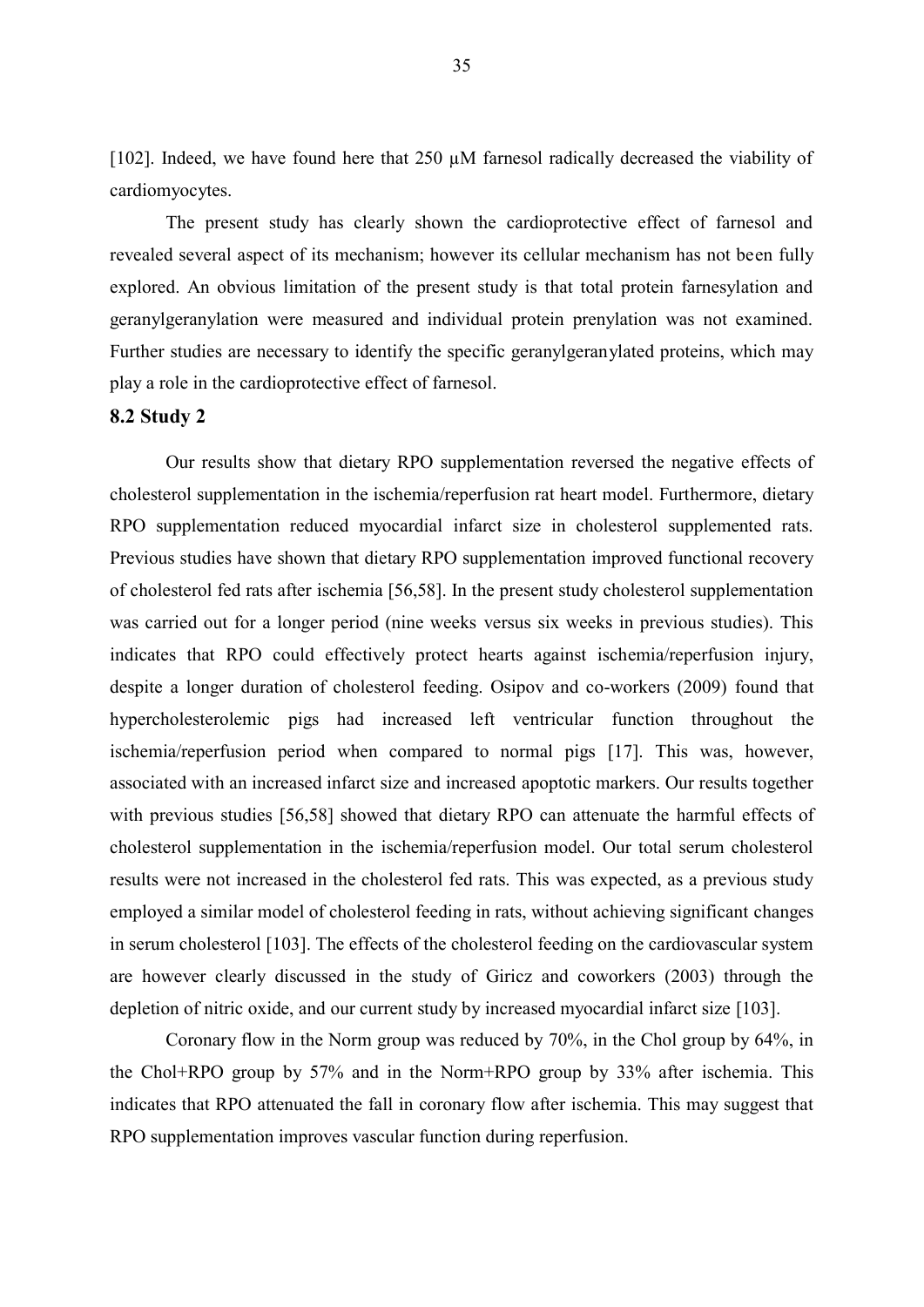MMP2 activity was measured before ischemia in the cholesterol supplemented groups and compared to a Norm control group and a RPO supplemented group, as it may be expected that the cholesterol supplemented groups may have increased oxidative stress after supplementation. As increased oxidative stress leads to activation of MMP2 through redox modification of its regulatory subunit, this would be associated with changes in MMP2 activity before ischemia which would be expected to be absent in normal rats [9,19,65-67]. Our results demonstrate for the first time that dietary RPO supplementation may alter myocardial oxidative stress before ischemia in cholesterol fed rats, as MMP2 activity was reduced before ischemia. The reduction in MMP2 activity before ischemia in rats supplemented with both cholesterol and RPO suggests that RPO was able to reduce oxidative stress in these rats. This would most probably be achieved through quenching of ROS, which is generated in greater proportions in cholesterol supplemented rats [14,103]. Increased generation of ROS and oxidative stress would normally be associated with activation of MMP2 [19,65,67]. As increased activity of MMP2 may lead to either cardiac remodeling, or tissue damage [61,71-73] , this reduction in MMP2 activity may play a role in RPO mediated protection against ischemia/reperfusion injury. However, MMP2 activity of the Norm +RPO was increased during reperfusion, when compared to normal rats without RPO supplementation. This would normally be associated with increased myocardial susceptibility to ischemia/reperfusion injury [62,74-77]. RPO was able to reduce myocardial infarct size in cholesterol fed rats, despite increased activity of MMP2 in reperfusion found in normal rats. This suggests MMP2 activity may only play a protective role in cholesterol fed rats, and that other protective pathways are responsible for RPO mediated protection in normal rats.

The aim of this study was to investigate whether MMP2 activity was involved in RPO mediated protection of cholesterol fed rat hearts against ischemia/reperfusion. Our results suggest that MMP2 activity may play a role in RPO mediated protection of the hearts of the cholesterol fed rats, but not the hearts of SRC fed rats. This suggests that more pathways of protection may play a role in this protection. Kruger and co-workers (2007) found that RPO supplementation of cholesterol fed rats led to decreased phosphorylation of pro-apoptotic molecules, p38 and JNK [58]. This coincided with increased phosphorylation of the prosurvival kinase ERK early in reperfusion, which leads to reduced apoptosis. Apoptosis has been shown to play a role in the detrimental effects of hypercholesterolemia in the heart.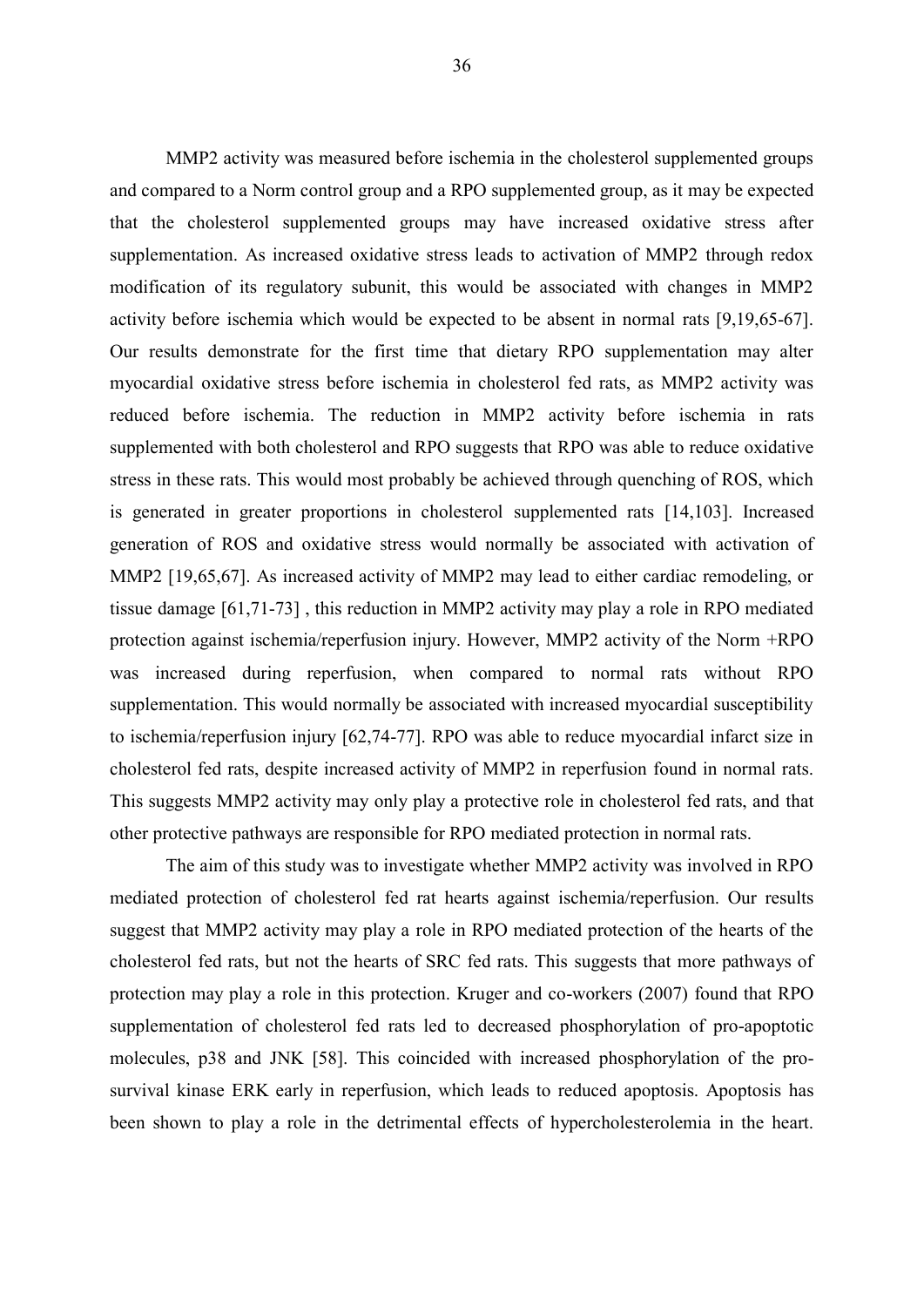Inhibition of apoptosis may therefore, explain the protective effects of RPO in this model [58].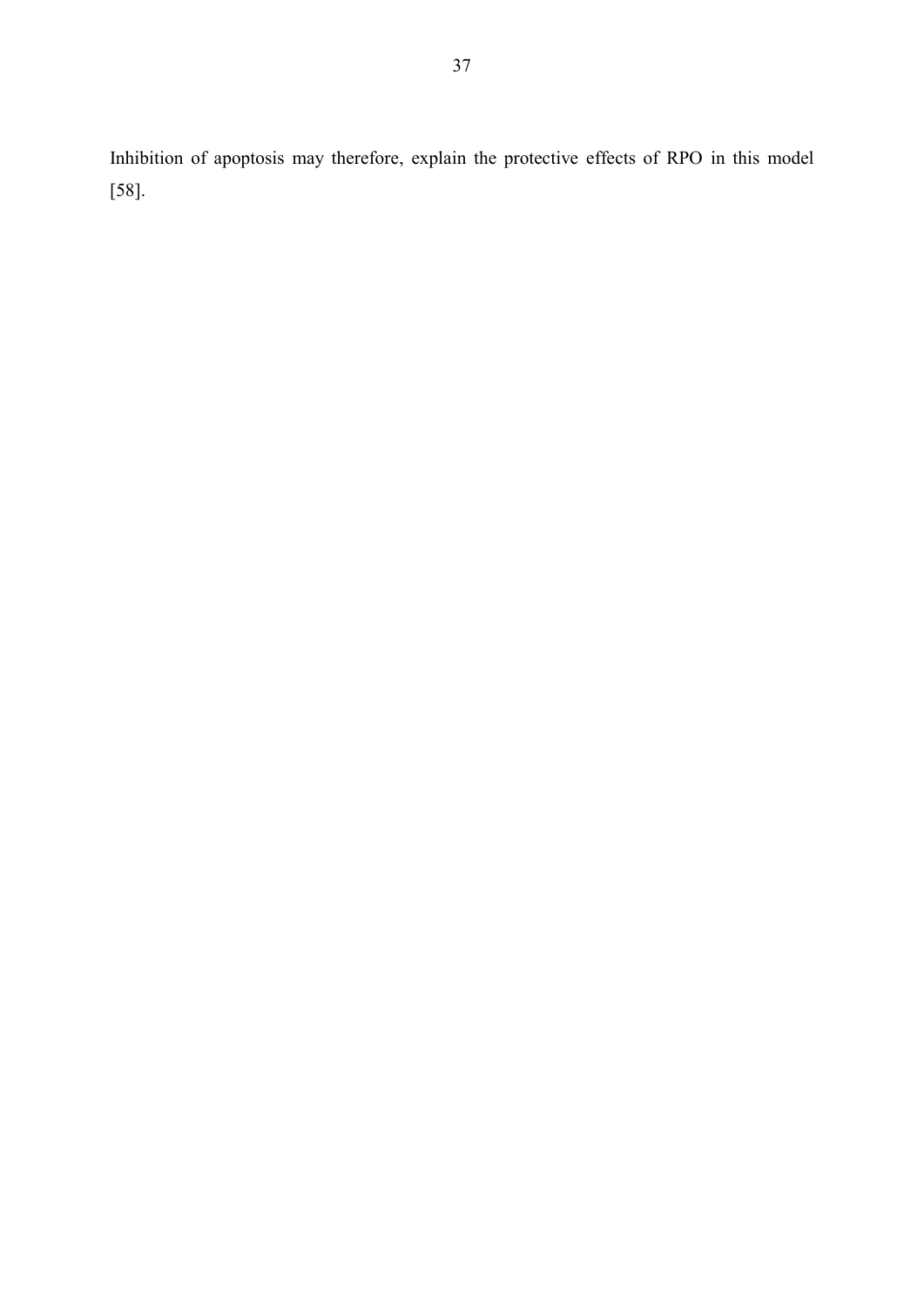#### <span id="page-37-0"></span>**Summary**

In conclusion, in the study 1, we have demonstrated that oral farnesol treatment reduces ischemia/reperfusion injury. Furthermore, we have shown that the cardioprotective effect of farnesol likely involves increased protein geranylgeranylation and seems to be independent of the other end-products of mevalonate pathway and the antioxidant effect of farnesol.

In study 2 we showed that dietary RPO supplementation attenuated increased susceptibility of cholesterol fed rat hearts to ischemia/reperfusion injury as evidenced by reduced infarct size. Myocardial MMP2 activity was reduced in cholesterol and RPO supplemented rat hearts before ischemia [\(Figure 10\)](#page-29-0), but not after ischemia [\(Figure 11\)](#page-30-0) associated with decreased infarct size. This may suggest a different or additional mechanism of protection.

Acute myocardial infarction is currently the leading causes of morbidity and mortality in the world. Myocardial infarction has several risk factors and these risk factors likely lead finally to cardiovascular events. Rapid reclamation of blood flow to the ischemic zone can decrease the mortality of myocardial infarction but it is still high. Therefore, the prevention of myocardial infarction is foremost goal. Here we presented oral pretreatments with two widely used natural food additives which decrease ischemia/reperfusion injury. It may improve the compliance of patients (with risk factors) and increase the effectiveness of prevention of ischemic heart diseases that these materials are natural and orally usable. However, further investigations are needed to understand the mechanism of protective effect of farnesol and RPO. Further understanding of the biochemical mechanism of the protective effect of farnesol and RPO may help to develop new and more effective prevention of acute myocardial infarction.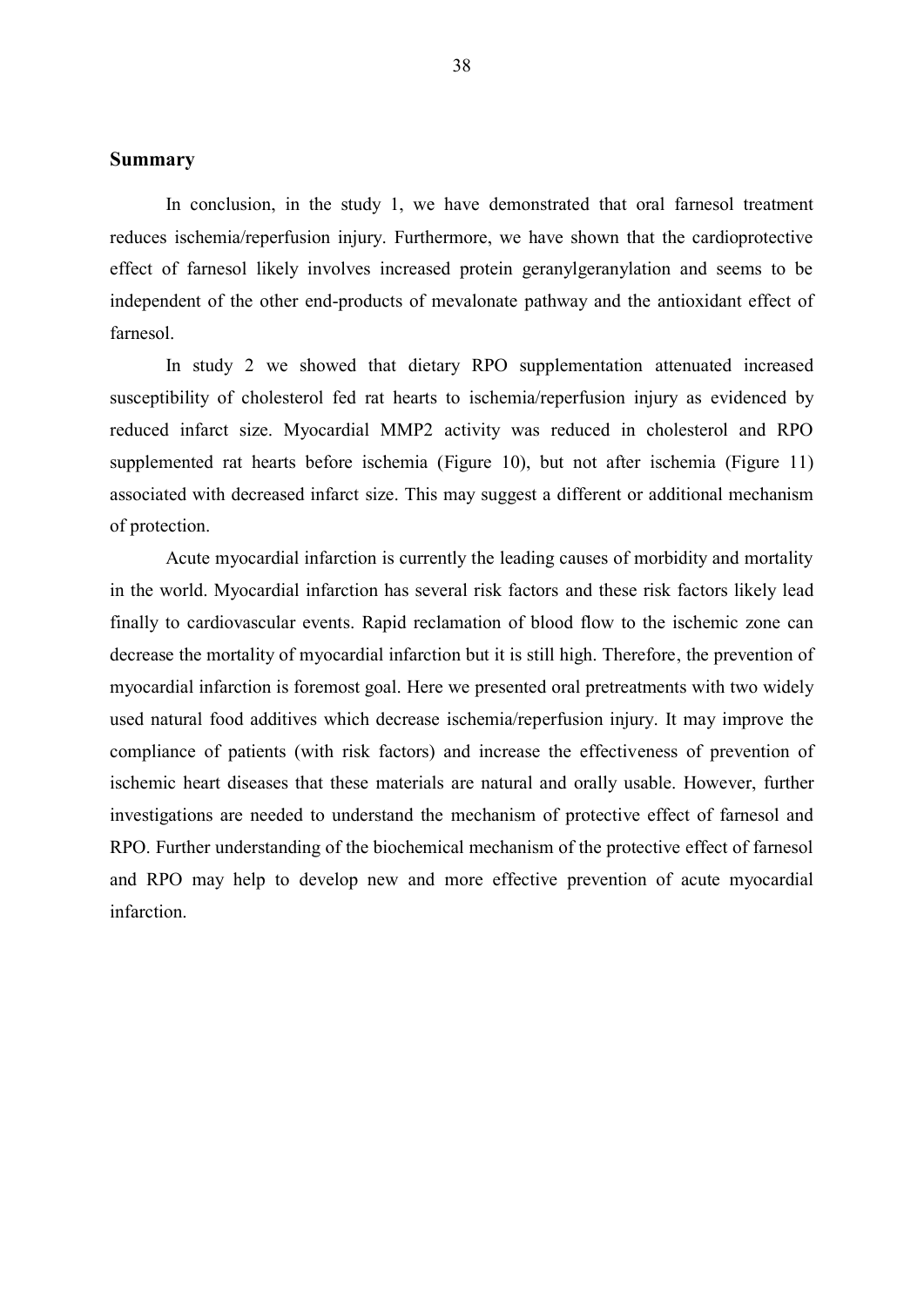#### <span id="page-38-0"></span>**9. Acknowledgement**

This work was supported by a Collaborative Research Grant between Hungary (ZA-35/2006) and South Africa (NRF: 62212) and by a grant from the National Innovation Office (5LET\_STATIN\_08, TAMOP-4.2.2-08/1/2008-0013, TAMOP-4.2.1/B-09/1/KONV-2010- 0005, TÁMOP-4.2.2/B-10/1-2010-0012, TAMOP-4.2.2/A-11/1/KONV-2012-0035, Jedlik-NKFP-A1-2006-029, Med-Food, Baross DA-TECH-07-2008-0041) and a grant from the Hungarian Scientific Research Fund (OTKA PD 106001). This research was supported by the European Union and the State of Hungary, co-financed by the European Social Fund in the framework of TÁMOP 4.2.4. A/2-11-1-2012-0001 'National Excellence Program'. The red palm oil used in this study was supplied by Carotino SDN BHD (company number: 69046-T), Johar-Bahru, Malaysia.

I greatly acknowledge to Professor László Dux for providing possibility to work at the Biochemistry Department.

I would like to give the expression of my sincere gratitude to my supervisors, Dr. Csaba Csonka and Dr. Tamás Csont for their excellent leadership and supervision. I would also like to thank for their support, patience and encouragement during my PhD studies.

I would like to thank Professor Peter Ferdinandy, for his valuable guidance and for providing a remarkable insight into my projects. Apart from excellent scientific advice, he greatly helped me improve my analytical thinking, reasoning and presentation skills.

I am thankful to Judit Kovács, Szilvia Török and Nóra Bagi for their skillful assistance.

I would like to give my special thanks to all of my present and past colleagues and friends. Finally, I take this opportunity to acknowledge my family for their support.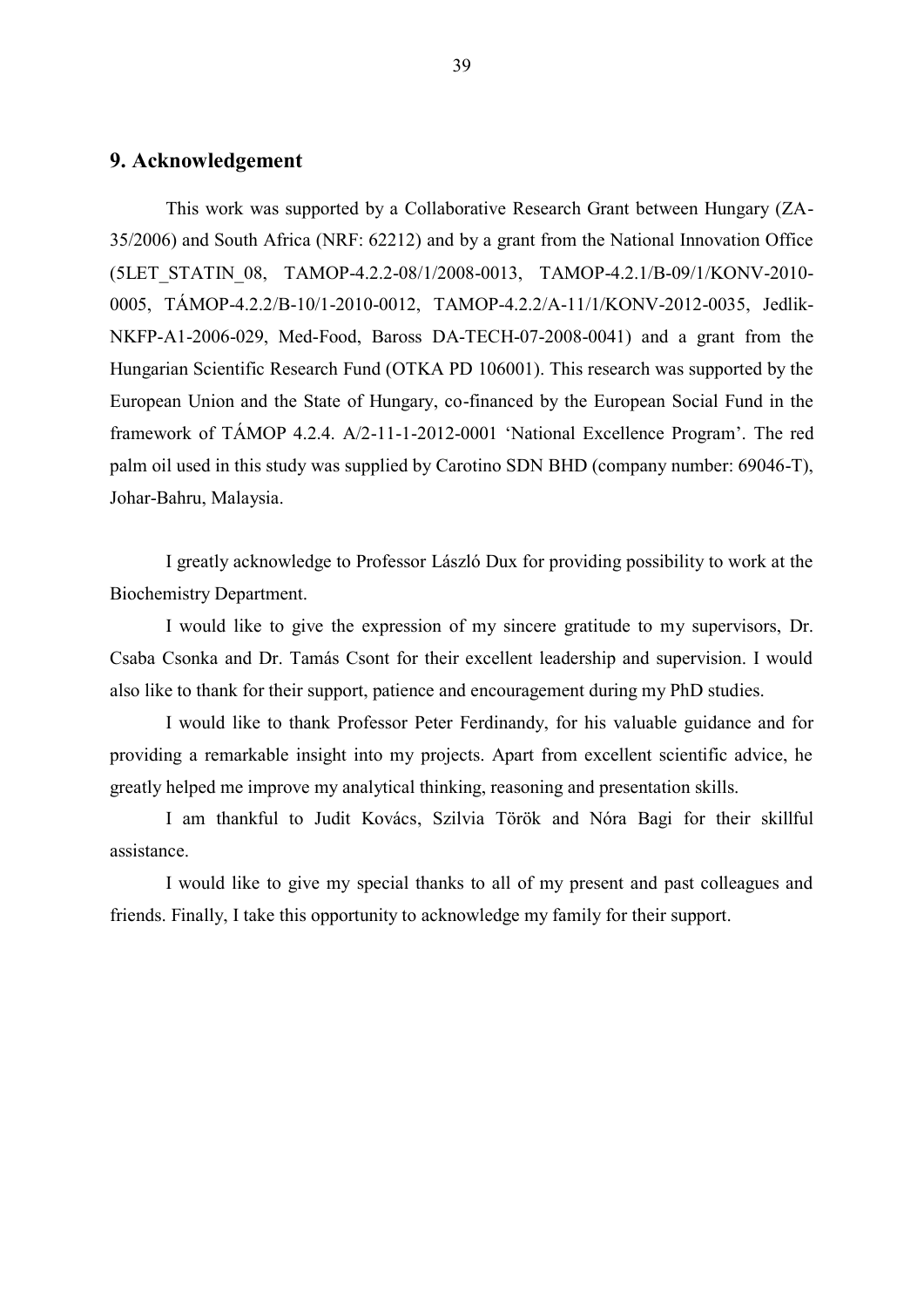#### <span id="page-39-0"></span>**10. References**

[1] Cohen J. The Global Burden of Disease Study: a useful projection of future global health? J Public Health Med. 2000;22:518-24.

[2] Murray CJ, Lopez AD. Alternative projections of mortality and disability by cause 1990-2020: Global Burden of Disease Study. Lancet. 1997;349:1498-504.

[3] White HD, Chew DP. Acute myocardial infarction. Lancet. 2008;372:570-84.

[4] Tani M, Neely JR. Role of intracellular Na<sup>+</sup> in  $Ca^{2+}$  overload and depressed recovery of ventricular function of reperfused ischemic rat hearts. Possible involvement of  $H^+$ -Na<sup>+</sup> and Na<sup>+</sup>-Ca<sup>2+</sup> exchange. Circ Res. 1989;65:1045-56.

[5] Seal JB, Gewertz BL. Vascular dysfunction in ischemia-reperfusion injury. Ann Vasc Surg. 2005;19:572-84.

[6] Turer AT, Hill JA. Pathogenesis of myocardial ischemia-reperfusion injury and rationale for therapy. Am J Cardiol. 2010;106:360-8.

[7] Spinale FG. Matrix metalloproteinases: regulation and dysregulation in the failing heart. Circ Res. 2002;90:520-30.

[8] Hearse DJ, Bolli R. Reperfusion induced injury: manifestations, mechanisms, and clinical relevance. Cardiovasc Res. 1992;26:101-8.

[9] Ferdinandy P, Schulz R, Baxter GF. Interaction of cardiovascular risk factors with myocardial ischemia/reperfusion injury, preconditioning, and postconditioning. Pharmacol Rev. 2007;59:418-58.

[10] Bhatnagar D, Soran H, Durrington PN. Hypercholesterolaemia and its management. BMJ. 2008;337:a993.

[11] Dalen H, Thorstensen A, Romundstad PR, Aase SA, Stoylen A, Vatten LJ. Cardiovascular risk factors and systolic and diastolic cardiac function: a tissue Doppler and speckle tracking echocardiographic study. J Am Soc Echocardiogr. 2011;24:322,32.e6.

[12] Horio T, Miyazato J, Kamide K, Takiuchi S, Kawano Y. Influence of low highdensity lipoprotein cholesterol on left ventricular hypertrophy and diastolic function in essential hypertension. Am J Hypertens. 2003;16:938-44.

[13] Wang TD, Wu CC, Chen WJ et al. Dyslipidemias have a detrimental effect on left ventricular systolic function in patients with a first acute myocardial infarction. Am J Cardiol. 1998;81:531-7.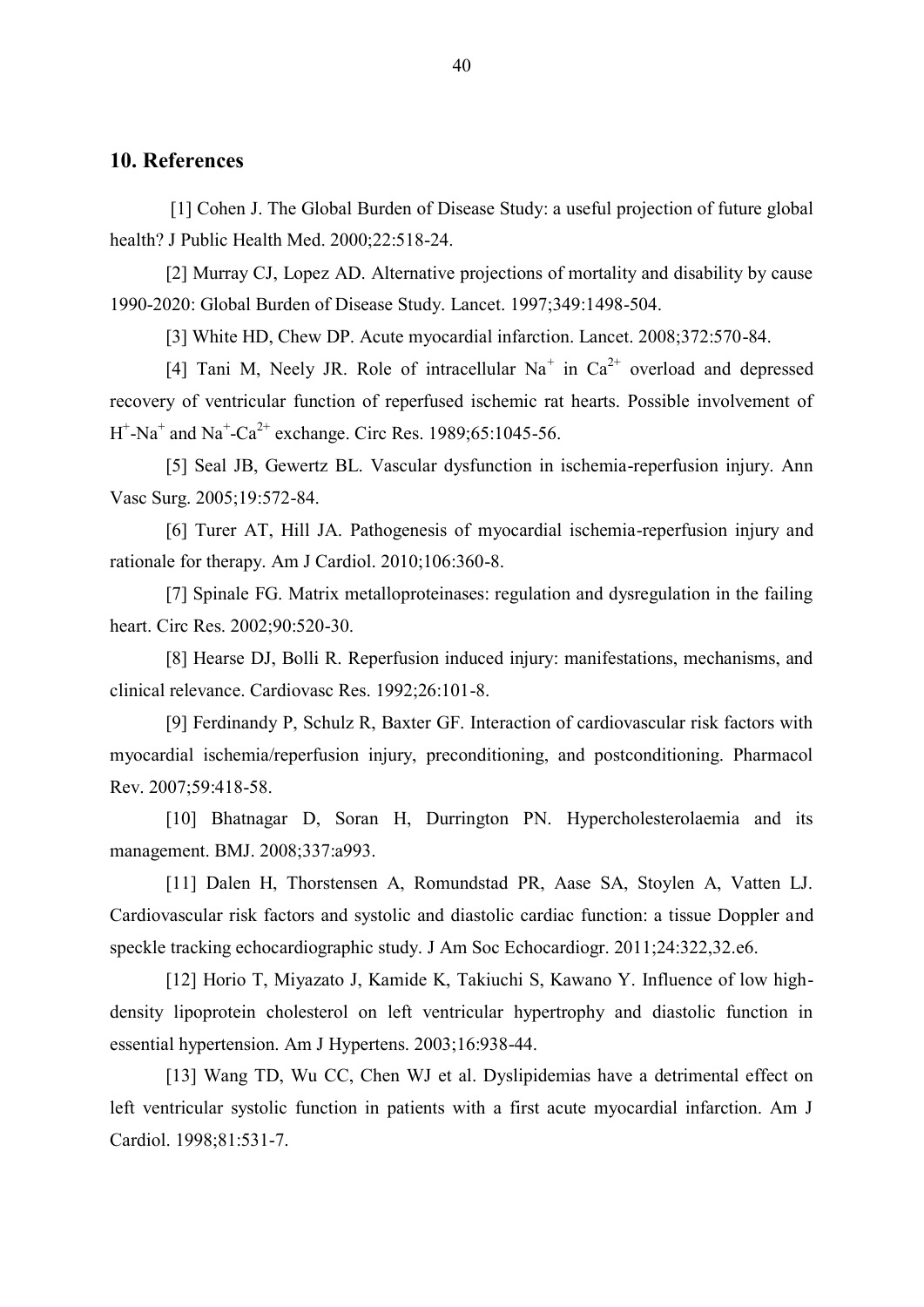[14] Onody A, Csonka C, Giricz Z, Ferdinandy P. Hyperlipidemia induced by a cholesterol-rich diet leads to enhanced peroxynitrite formation in rat hearts. Cardiovasc Res. 2003;58:663-70.

[15] Huang Y, Walker KE, Hanley F, Narula J, Houser SR, Tulenko TN. Cardiac systolic and diastolic dysfunction after a cholesterol-rich diet. Circulation. 2004;109:97-102.

[16] Ferdinandy P, Szilvassy Z, Horvath LI et al. Loss of pacing-induced preconditioning in rat hearts: role of nitric oxide and cholesterol-enriched diet. J Mol Cell Cardiol. 1997;29:3321-33.

[17] Osipov RM, Bianchi C, Feng J et al. Effect of hypercholesterolemia on myocardial necrosis and apoptosis in the setting of ischemia-reperfusion. Circulation. 2009;120:S22-30.

[18] Gorbe A, Varga ZV, Kupai K et al. Cholesterol diet leads to attenuation of ischemic preconditioning-induced cardiac protection: the role of connexin 43. Am J Physiol Heart Circ Physiol. 2011;300:H1907-13.

[19] Kupai K, Szucs G, Cseh S et al. Matrix metalloproteinase activity assays: Importance of zymography. J Pharmacol Toxicol Methods. 2010;61:205-9.

[20] Csont T, Bereczki E, Bencsik P et al. Hypercholesterolemia increases myocardial oxidative and nitrosative stress thereby leading to cardiac dysfunction in apoB-100 transgenic mice. Cardiovasc Res. 2007;76:100-9.

[21] Chu LM, Lassaletta AD, Robich MP et al. Effects of red wine and vodka on collateral-dependent perfusion and cardiovascular function in hypercholesterolemic swine. Circulation. 2012;126:S65-72.

[22] Roach PD, Balasubramaniam S, Hirata F et al. The low-density lipoprotein receptor and cholesterol synthesis are affected differently by dietary cholesterol in the rat. Biochim Biophys Acta. 1993;1170:165-72.

[23] Horton JD, Cuthbert JA, Spady DK. Regulation of hepatic 7 alpha-hydroxylase expression and response to dietary cholesterol in the rat and hamster. J Biol Chem. 1995;270:5381-7.

[24] Ungi I, Ungi T, Ruzsa Z et al. Hypercholesterolemia attenuates the anti-ischemic effect of preconditioning during coronary angioplasty. Chest. 2005;128:1623-8.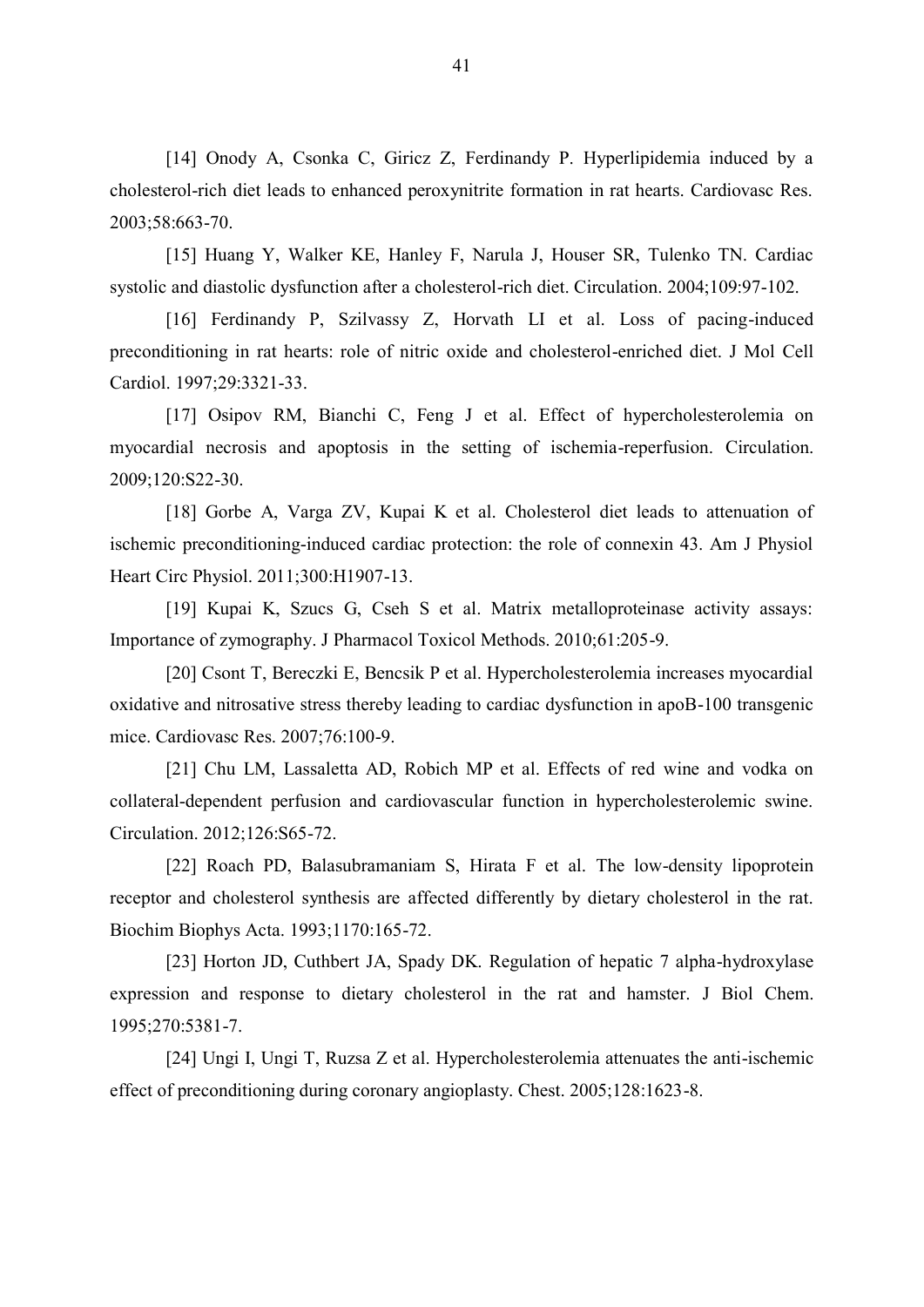[25] Kupai K, Csonka C, Fekete V et al. Cholesterol diet-induced hyperlipidemia impairs the cardioprotective effect of postconditioning: role of peroxynitrite. Am J Physiol Heart Circ Physiol. 2009;297:H1729-35.

[26] Goldstein JL, Brown MS. Regulation of the mevalonate pathway. Nature. 1990;343:425-30.

[27] Murray RK. Harper's illustrated biochemistry. New York: Lange Medical Books/McGraw-Hill, 2006.

[28] Brown MS, Goldstein JL. Multivalent feedback regulation of HMG CoA reductase, a control mechanism coordinating isoprenoid synthesis and cell growth. J Lipid Res. 1980;21:505-17.

[29] Ong HT. Protecting the heart: a practical review of the statin studies. MedGenMed. 2002;4:1.

[30] Heart Protection Study Collaborative Group. MRC/BHF Heart Protection Study of cholesterol lowering with simvastatin in 20,536 high-risk individuals: a randomised placebo-controlled trial. Lancet. 2002;360:7-22.

[31] Silva MA, Swanson AC, Gandhi PJ, Tataronis GR. Statin-related adverse events: a meta-analysis. Clin Ther. 2006;28:26-35.

[32] Meigs TE, Simoni RD. Farnesol as a regulator of HMG-CoA reductase degradation: characterization and role of farnesyl pyrophosphatase. Arch Biochem Biophys. 1997;345:1-9.

[33] Bentinger M, Grunler J, Peterson E, Swiezewska E, Dallner G. Phosphorylation of farnesol in rat liver microsomes: properties of farnesol kinase and farnesyl phosphate kinase. Arch Biochem Biophys. 1998;353:191-8.

[34] Crick DC, Andres DA, Waechter CJ. Farnesol is utilized for protein isoprenylation and the biosynthesis of cholesterol in mammalian cells. Biochem Biophys Res Commun. 1995;211:590-9.

[35] Ferdinandy P, Csonka C, Csont T, Szilvassy Z, Dux L. Rapid pacing-induced preconditioning is recaptured by farnesol treatment in hearts of cholesterol-fed rats: role of polyprenyl derivatives and nitric oxide. Mol Cell Biochem. 1998;186:27-34.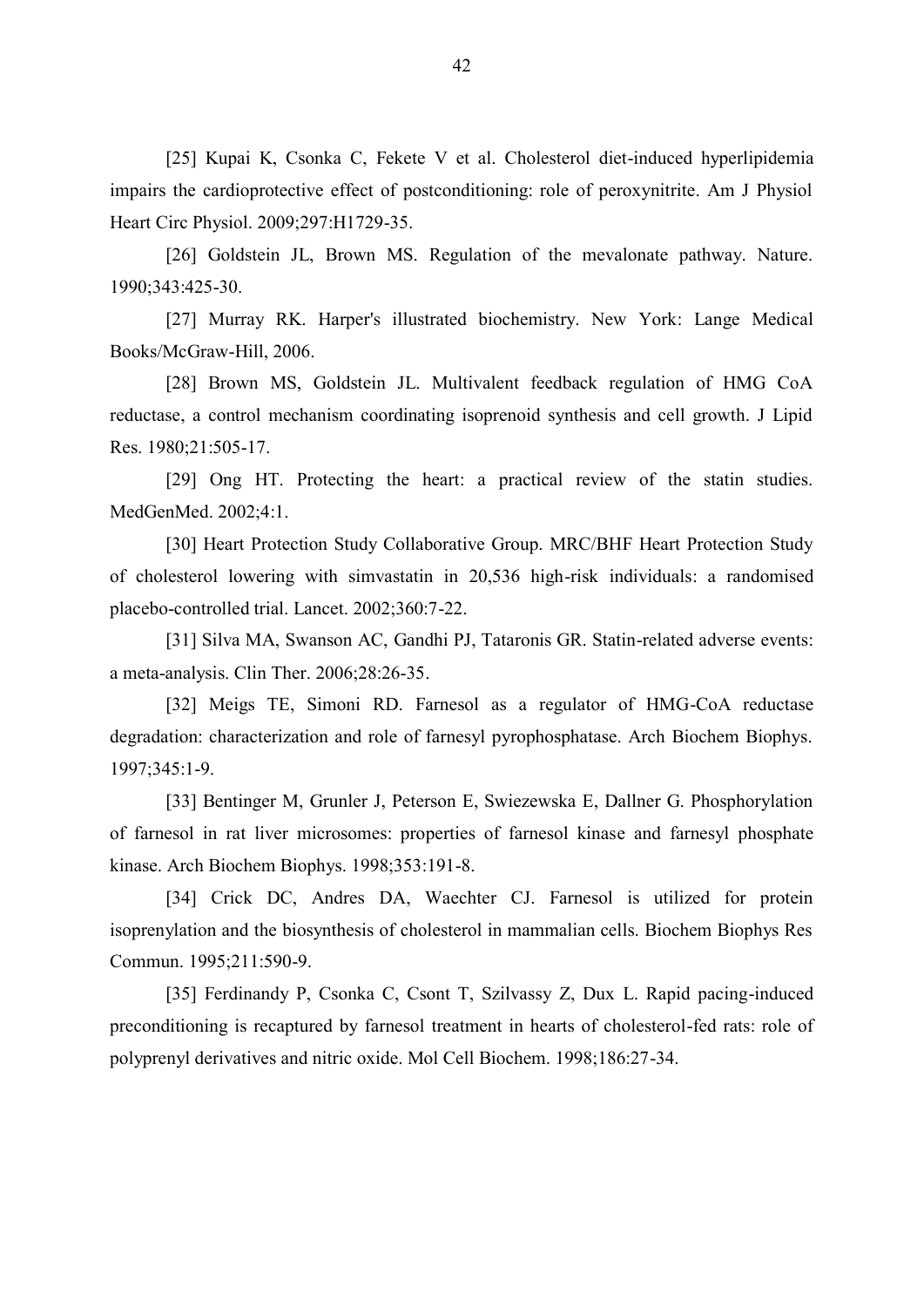[36] Qamar W, Sultana S. Farnesol ameliorates massive inflammation, oxidative stress and lung injury induced by intratracheal instillation of cigarette smoke extract in rats: an initial step in lung chemoprevention. Chem Biol Interact. 2008;176:79-87.

[37] Jahangir T, Khan TH, Prasad L, Sultana S. Farnesol prevents Fe-NTA-mediated renal oxidative stress and early tumour promotion markers in rats. Hum Exp Toxicol. 2006;25:235-42.

[38] Khan R, Sultana S. Farnesol attenuates 1,2-dimethylhydrazine induced oxidative stress, inflammation and apoptotic responses in the colon of Wistar rats. Chem Biol Interact. 2011;192:193-200.

[39] Resh MD. Trafficking and signaling by fatty-acylated and prenylated proteins. Nat Chem Biol. 2006;2:584-90.

[40] Leung KF, Baron R, Seabra MC. Thematic review series: lipid posttranslational modifications. geranylgeranylation of Rab GTPases. J Lipid Res. 2006;47:467-75.

[41] Reddy S, Comai L. Lamin A, farnesylation and aging. Exp Cell Res. 2012;318:1- 7.

[42] Takemoto M, Liao JK. Pleiotropic effects of 3-hydroxy-3-methylglutaryl coenzyme a reductase inhibitors. Arterioscler Thromb Vasc Biol. 2001;21:1712-9.

[43] Aberg F, Appelkvist EL, Dallner G, Ernster L. Distribution and redox state of ubiquinones in rat and human tissues. Arch Biochem Biophys. 1992;295:230-4.

[44] Greenberg S, Frishman WH. Co-enzyme Q10: a new drug for cardiovascular disease. J Clin Pharmacol. 1990;30:596-608.

[45] Hano O, Thompson-Gorman SL, Zweier JL, Lakatta EG. Coenzyme Q10 enhances cardiac functional and metabolic recovery and reduces  $Ca^{2+}$  overload during postischemic reperfusion. Am J Physiol. 1994;266:2174-81.

[46] Doucey MA, Hess D, Cacan R, Hofsteenge J. Protein C-mannosylation is enzyme-catalysed and uses dolichyl-phosphate-mannose as a precursor. Mol Biol Cell. 1998;9:291-300.

[47] Takeda J, Kinoshita T. GPI-anchor biosynthesis. Trends Biochem Sci. 1995;20:367-71.

[48] Kornfeld R, Kornfeld S. Assembly of asparagine-linked oligosaccharides. Annu Rev Biochem. 1985;54:631-64.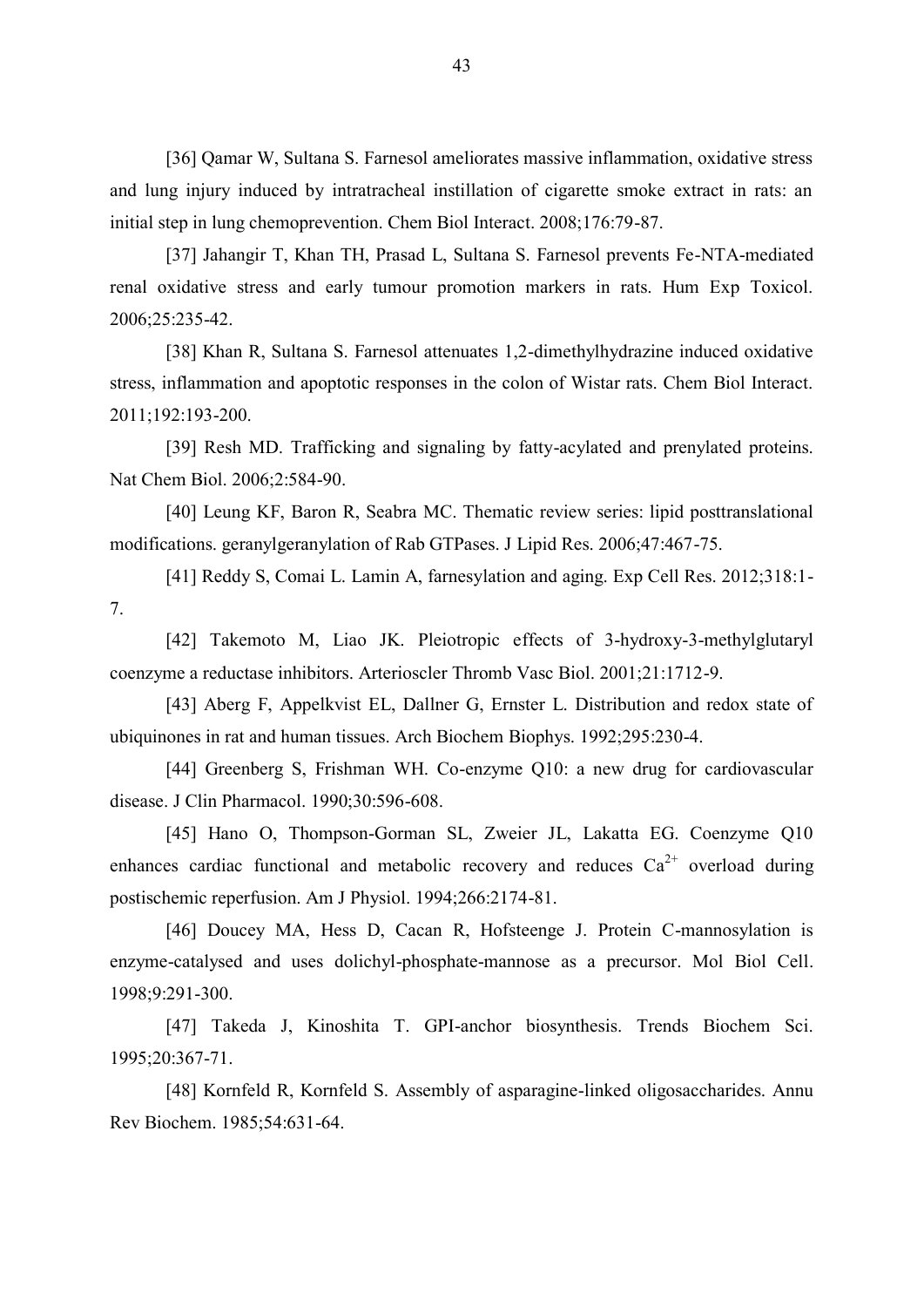[49] Ferdinandy P, Schulz R. Nitric oxide, superoxide, and peroxynitrite in myocardial ischaemia-reperfusion injury and preconditioning. Br J Pharmacol. 2003;138:532-43.

[50] Yasmin W, Strynadka KD, Schulz R. Generation of peroxynitrite contributes to ischemia-reperfusion injury in isolated rat hearts. Cardiovasc Res. 1997;33:422-32.

[51] Nagendran B, Unnithan UR, Choo YM, Sundram K. Characteristics of red palm oil, a carotene- and vitamin E–rich refined oil for food uses. Food Nutr Bull. 2000;21:189-94.

[52] Sundram K, Sambanthamurthi R, Tan YA. Palm fruit chemistry and nutrition. Asia Pac J Clin Nutr. 2003;12:355-62.

[53] Wilson TA, Nicolosi RJ, Kotyla T, Sundram K, Kritchevsky D. Different palm oil preparations reduce plasma cholesterol concentrations and aortic cholesterol accumulation compared to coconut oil in hypercholesterolemic hamsters. J Nutr Biochem. 2005;16:633-40.

[54] Schroeder MT, Becker EM, Skibsted LH. Molecular mechanism of antioxidant synergism of tocotrienols and carotenoids in palm oil. J Agric Food Chem. 2006;54:3445-53.

[55] van Rooyen J, Esterhuyse AJ, Engelbrecht AM, du Toit EF. Health benefits of a natural carotenoid rich oil: a proposed mechanism of protection against ischaemia/ reperfusion injury. Asia Pac J Clin Nutr. 2008;17 Suppl 1:316-9.

[56] Esterhuyse AJ, du Toit EF, Benade AJ, van Rooyen J. Dietary red palm oil improves reperfusion cardiac function in the isolated perfused rat heart of animals fed a high cholesterol diet. Prostaglandins Leukot Essent Fatty Acids. 2005;72:153-61.

[57] Bester DJ, van Rooyen J, du Toit EF, Esterhuyse AJ. Red palm oil protects against the consequences of oxidative stress when supplemented with dislipidaemic diets. Medical Technology SA. 2006;20:3-10.

[58] Kruger MJ, Engelbrecht AM, Esterhuyse J, du Toit EF, van Rooyen J. Dietary red palm oil reduces ischaemia-reperfusion injury in rats fed a hypercholesterolaemic diet. Br J Nutr. 2007;97:653-60.

[59] Lalu MM, Csonka C, Giricz Z, Csont T, Schulz R, Ferdinandy P. Preconditioning decreases ischemia/reperfusion-induced release and activation of matrix metalloproteinase-2. Biochem Biophys Res Commun. 2002;296:937-41.

[60] Nagase H, Woessner JF,Jr. Matrix metalloproteinases. J Biol Chem. 1999;274:21491-4.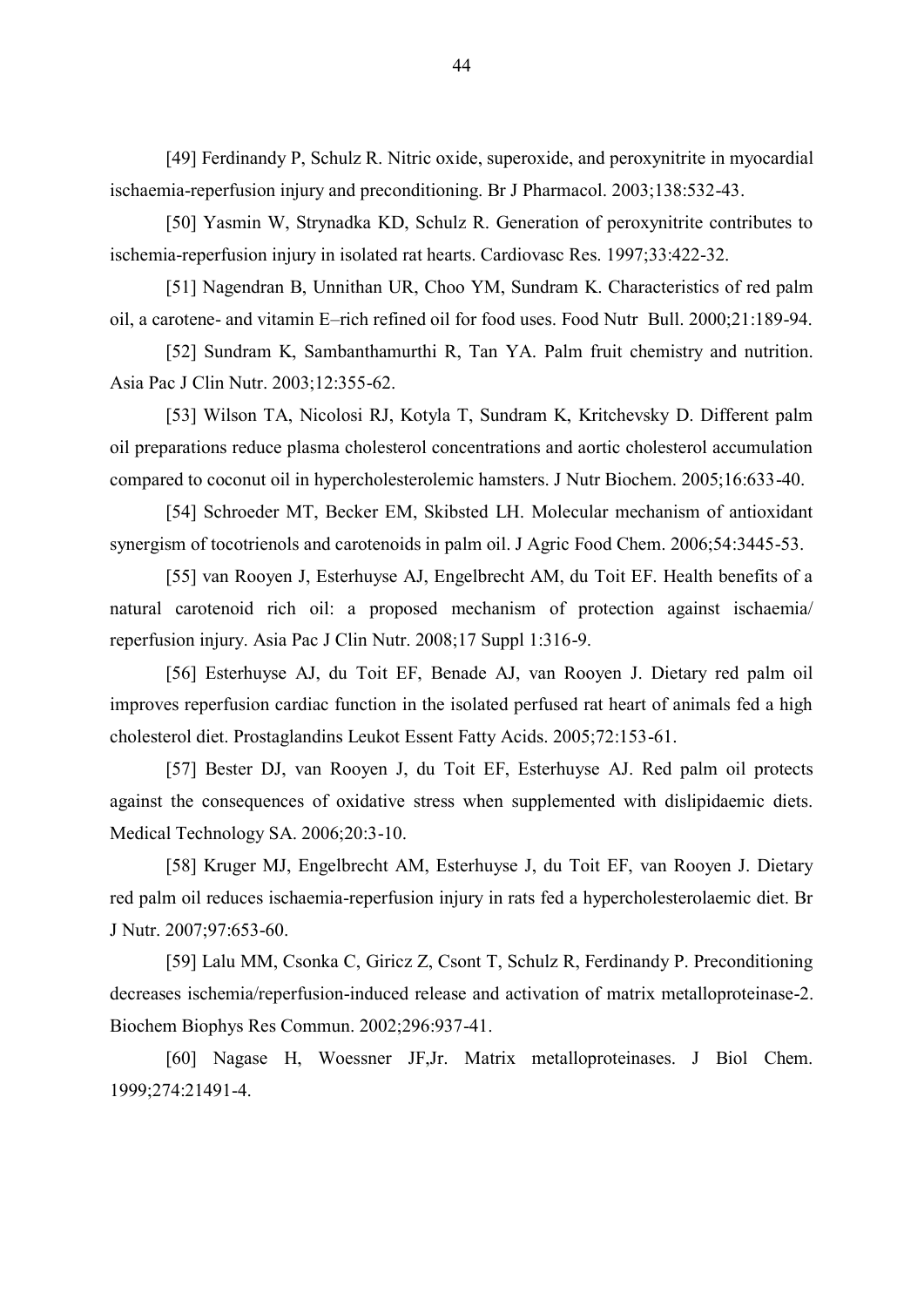[61] Wang W, Schulze CJ, Suarez-Pinzon WL, Dyck JR, Sawicki G, Schulz R. Intracellular action of matrix metalloproteinase-2 accounts for acute myocardial ischemia and reperfusion injury. Circulation. 2002;106:1543-9.

[62] Cheung PY, Sawicki G, Wozniak M, Wang W, Radomski MW, Schulz R. Matrix metalloproteinase-2 contributes to ischemia-reperfusion injury in the heart. Circulation. 2000;101:1833-9.

[63] Lalu MM, Pasini E, Schulze CJ et al. Ischaemia-reperfusion injury activates matrix metalloproteinases in the human heart. Eur Heart J. 2005;26:27-35.

[64] Wang W, Sawicki G, Schulz R. Peroxynitrite-induced myocardial injury is mediated through matrix metalloproteinase-2. Cardiovasc Res. 2002;53:165-74.

[65] Rajagopalan S, Meng XP, Ramasamy S, Harrison DG, Galis ZS. Reactive oxygen species produced by macrophage-derived foam cells regulate the activity of vascular matrix metalloproteinases in vitro. Implications for atherosclerotic plaque stability. J Clin Invest. 1996;98:2572-9.

[66] Okamoto T, Akaike T, Sawa T, Miyamoto Y, van der Vliet A, Maeda H. Activation of matrix metalloproteinases by peroxynitrite-induced protein S-glutathiolation via disulfide S-oxide formation. J Biol Chem. 2001;276:29596-602.

[67] Siwik DA, Pagano PJ, Colucci WS. Oxidative stress regulates collagen synthesis and matrix metalloproteinase activity in cardiac fibroblasts. Am J Physiol Cell Physiol. 2001;280:C53-60.

[68] Svineng G, Ravuri C, Rikardsen O, Huseby NE, Winberg JO. The role of reactive oxygen species in integrin and matrix metalloproteinase expression and function. Connect Tissue Res. 2008;49:197-202.

[69] Hein S, Scheffold T, Schaper J. Ischemia induces early changes to cytoskeletal and contractile proteins in diseased human myocardium. J Thorac Cardiovasc Surg. 1995;110:89-98.

[70] Matsumura Y, Saeki E, Inoue M, Hori M, Kamada T, Kusuoka H. Inhomogeneous disappearance of myofilament-related cytoskeletal proteins in stunned myocardium of guinea pig. Circ Res. 1996;79:447-54.

[71] Gao WD, Atar D, Liu Y, Perez NG, Murphy AM, Marban E. Role of troponin I proteolysis in the pathogenesis of stunned myocardium. Circ Res. 1997;80:393-9.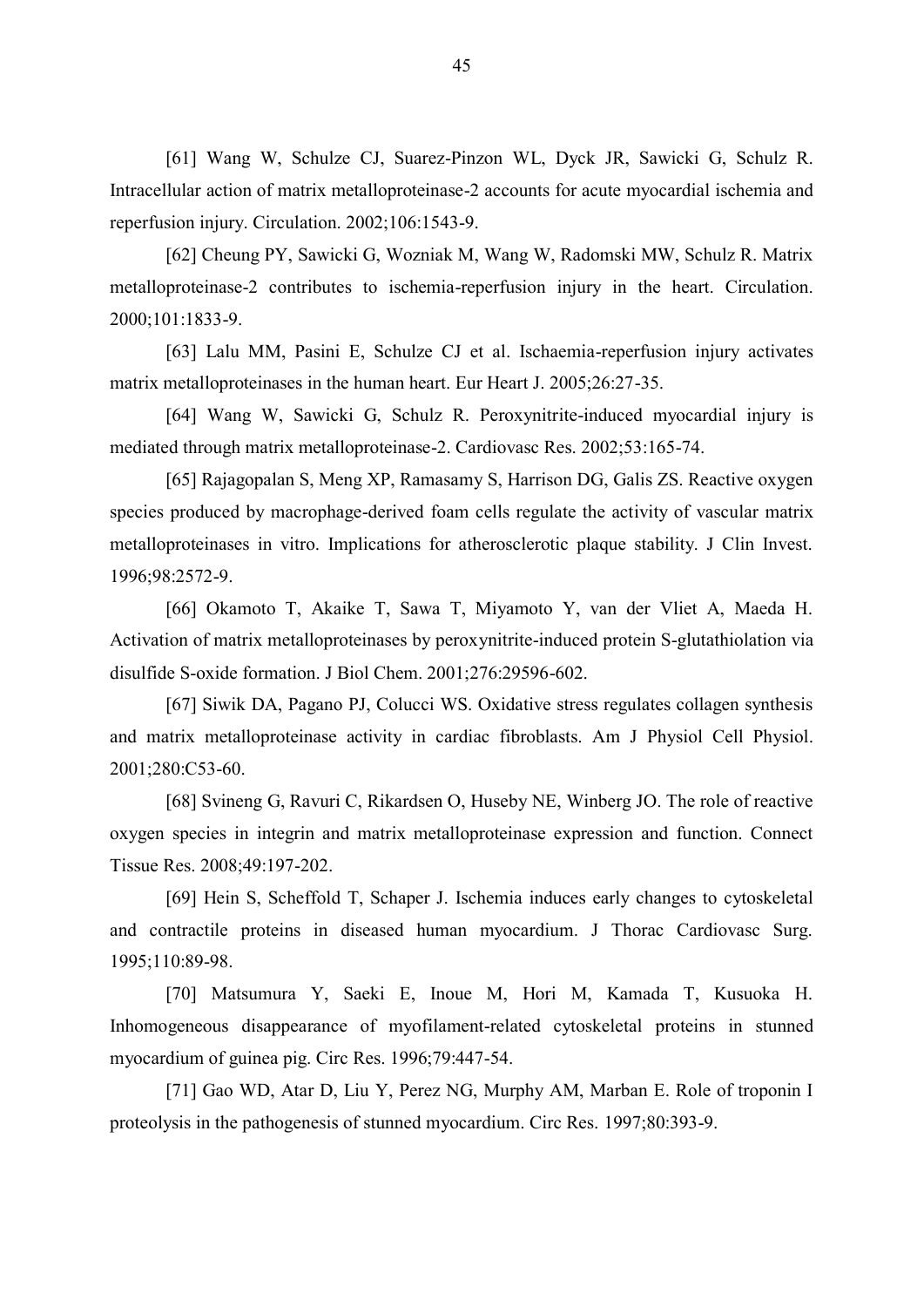[72] Bolli R, Marban E. Molecular and cellular mechanisms of myocardial stunning. Physiol Rev. 1999;79:609-34.

[73] McDonough JL, Arrell DK, Van Eyk JE. Troponin I degradation and covalent complex formation accompanies myocardial ischemia/reperfusion injury. Circ Res. 1999;84:9-20.

[74] Hayashidani S, Tsutsui H, Ikeuchi M et al. Targeted deletion of MMP-2 attenuates early LV rupture and late remodeling after experimental myocardial infarction. Am J Physiol Heart Circ Physiol. 2003;285:H1229-35.

[75] Menon B, Singh M, Singh K. Matrix metalloproteinases mediate beta-adrenergic receptor-stimulated apoptosis in adult rat ventricular myocytes. Am J Physiol Cell Physiol. 2005;289:C168-76.

[76] Bergman MR, Teerlink JR, Mahimkar R et al. Cardiac matrix metalloproteinase-2 expression independently induces marked ventricular remodeling and systolic dysfunction. Am J Physiol Heart Circ Physiol. 2007;292:H1847-60.

[77] Fert-Bober J, Leon H, Sawicka J et al. Inhibiting matrix metalloproteinase-2 reduces protein release into coronary effluent from isolated rat hearts during ischemiareperfusion. Basic Res Cardiol. 2008;103:431-43.

[78] Clark WM, Lessov N, Lauten JD, Hazel K. Doxycycline treatment reduces ischemic brain damage in transient middle cerebral artery occlusion in the rat. J Mol Neurosci. 1997;9:103-8.

[79] Cursio R, Mari B, Louis K et al. Rat liver injury after normothermic ischemia is prevented by a phosphinic matrix metalloproteinase inhibitor. FASEB J. 2002;16:93-5.

[80] Roach DM, Fitridge RA, Laws PE, Millard SH, Varelias A, Cowled PA. Upregulation of MMP-2 and MMP-9 leads to degradation of type IV collagen during skeletal muscle reperfusion injury; protection by the MMP inhibitor, doxycycline. Eur J Vasc Endovasc Surg. 2002;23:260-9.

[81] Bendeck MP, Conte M, Zhang M, Nili N, Strauss BH, Farwell SM. Doxycycline modulates smooth muscle cell growth, migration, and matrix remodeling after arterial injury. Am J Pathol. 2002;160:1089-95.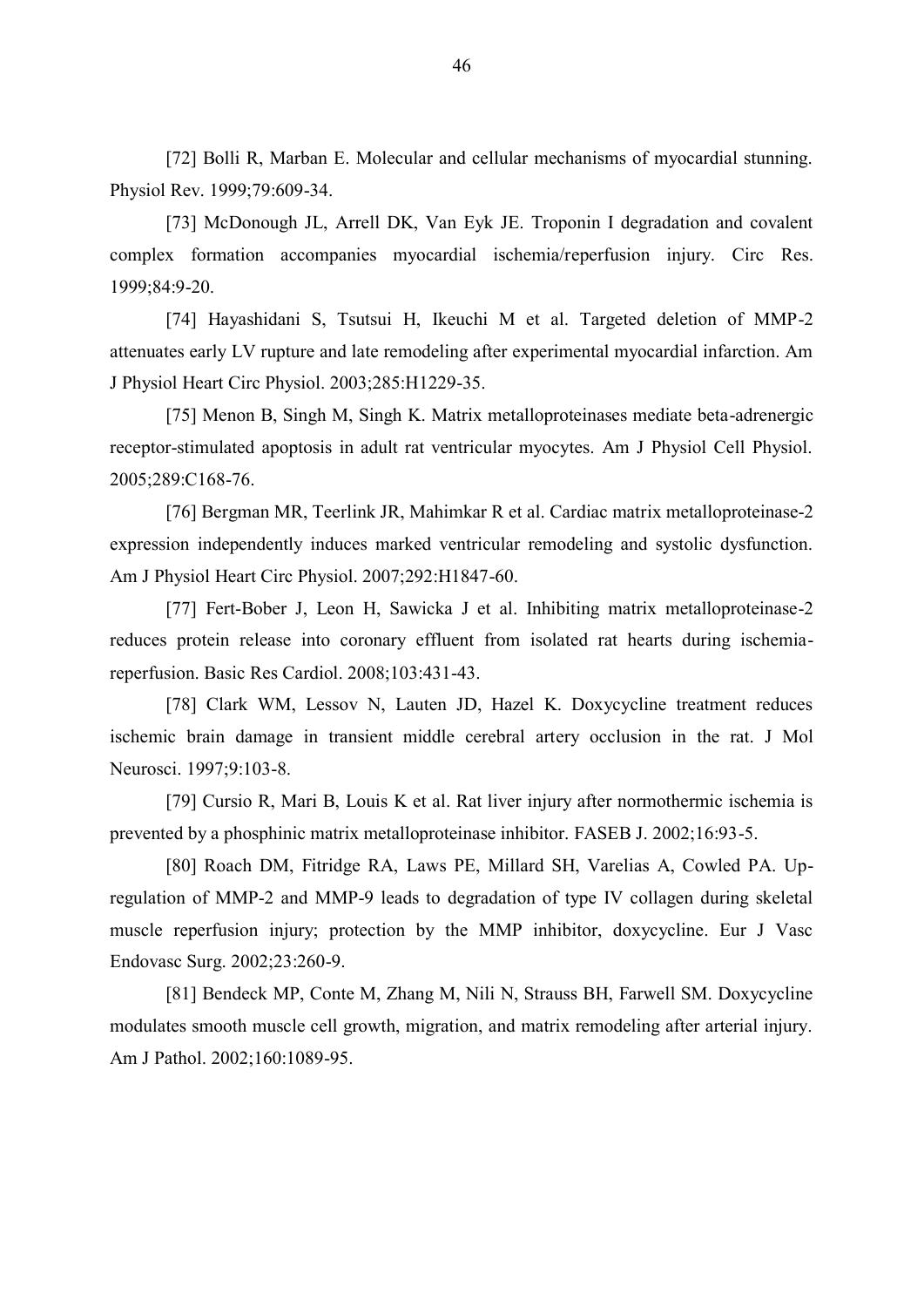[82] Krishnamurthy P, Peterson JT, Subramanian V, Singh M, Singh K. Inhibition of matrix metalloproteinases improves left ventricular function in mice lacking osteopontin after myocardial infarction. Mol Cell Biochem. 2009;322:53-62.

[83] Bester DJ, Kupai K, Csont T et al. Dietary red palm oil supplementation reduces myocardial infarct size in an isolated perfused rat heart model. Lipids Health Dis. 2010;9:64.

[84] Kocsis GF, Pipis J, Fekete V et al. Lovastatin interferes with the infarct sizelimiting effect of ischemic preconditioning and postconditioning in rat hearts. Am J Physiol Heart Circ Physiol. 2008;294:2406-9.

[85] Wergeland A, Bester DJ, Sishi BJ, Engelbrecht AM, Jonassen AK, Van Rooyen J. Dietary red palm oil protects the heart against the cytotoxic effects of anthracycline. Cell Biochem Funct. 2011;29:356-64.

[86] Csonka C, Kupai K, Kocsis GF et al. Measurement of myocardial infarct size in preclinical studies. J Pharmacol Toxicol Methods. 2010;61:163-70.

[87] Epstein WW, Lever D, Leining LM, Bruenger E, Rilling HC. Quantitation of prenylcysteines by a selective cleavage reaction. Proc Natl Acad Sci U S A. 1991;88:9668-70.

[88] Rousseau G, Varin F. Determination of ubiquinone-9 and 10 levels in rat tissues and blood by high-performance liquid chromatography with ultraviolet detection. J Chromatogr Sci. 1998;36:247-52.

[89] Dini B, Dolfi C, Santucci V et al. Effects of ageing and increased haemolysis on the levels of dolichol in rat spleen. Exp Gerontol. 2001;37:99-105.

[90] Csont T, Gorbe A, Bereczki E et al. Biglycan protects cardiomyocytes against hypoxia/reoxygenation injury: role of nitric oxide. J Mol Cell Cardiol. 2010;48:649-52.

[91] Li X, Heinzel FR, Boengler K, Schulz R, Heusch G. Role of connexin 43 in ischemic preconditioning does not involve intercellular communication through gap junctions. J Mol Cell Cardiol. 2004;36:161-3.

[92] Ali BR, Nouvel I, Leung KF, Hume AN, Seabra MC. A novel statin-mediated "prenylation block-and-release" assay provides insight into the membrane targeting mechanisms of small GTPases. Biochem Biophys Res Commun. 2010;397:34-41.

[93] Lane KT, Beese LS. Thematic review series: lipid posttranslational modifications. Structural biology of protein farnesyltransferase and geranylgeranyltransferase type I. J Lipid Res. 2006;47:681-99.